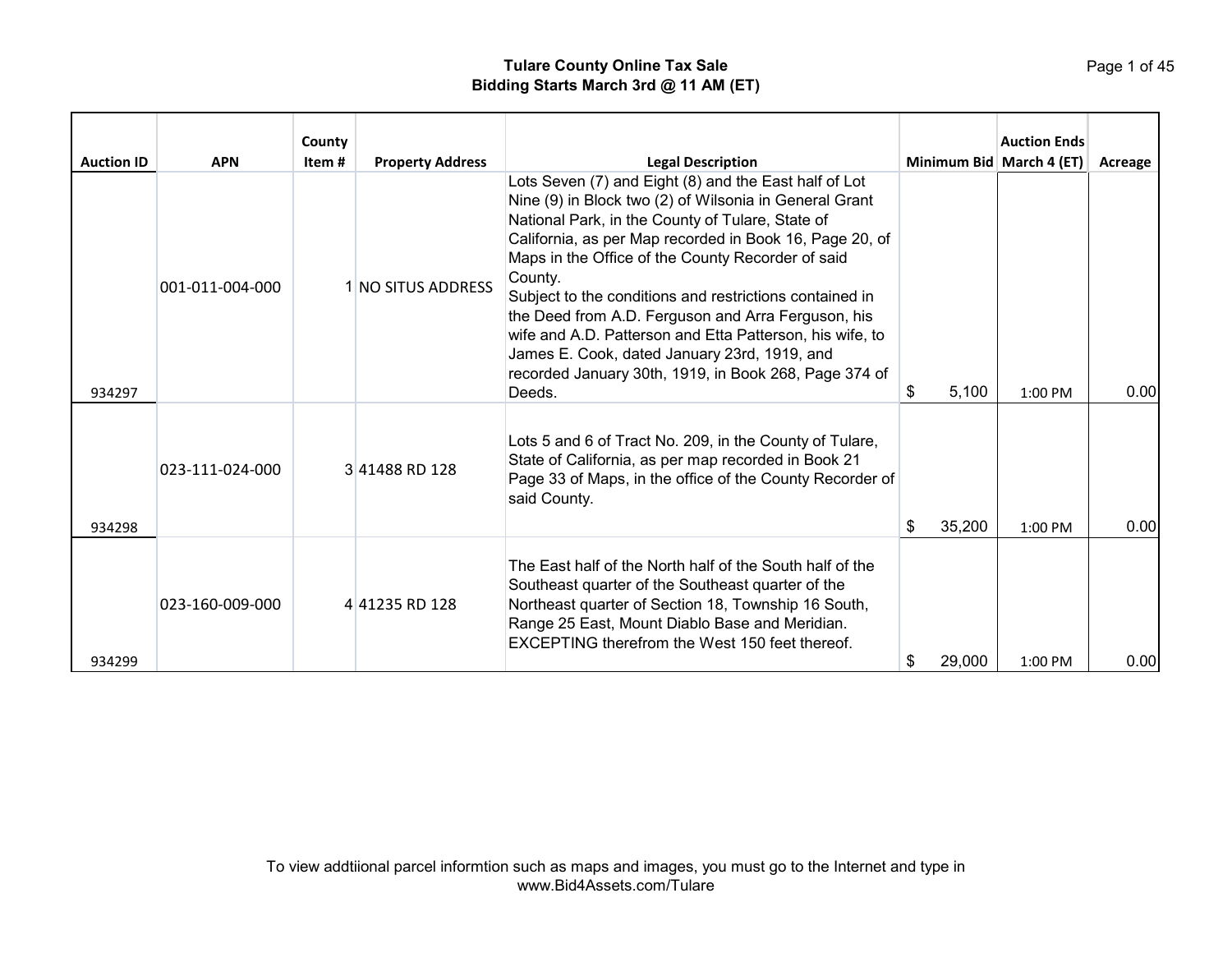| <b>Auction ID</b> | <b>APN</b>      | County<br>Item # | <b>Property Address</b> | <b>Legal Description</b>                                                                                                                                                                                                                                                                                                                                                                                                                                                                                                                                                                                                                                                                                                                                                                                                                                                           | Minimum Bid March 4 (ET) | <b>Auction Ends</b> | Acreage |
|-------------------|-----------------|------------------|-------------------------|------------------------------------------------------------------------------------------------------------------------------------------------------------------------------------------------------------------------------------------------------------------------------------------------------------------------------------------------------------------------------------------------------------------------------------------------------------------------------------------------------------------------------------------------------------------------------------------------------------------------------------------------------------------------------------------------------------------------------------------------------------------------------------------------------------------------------------------------------------------------------------|--------------------------|---------------------|---------|
| 934300            | 028-040-011-000 |                  | 5 40198 RD 24           | That portion of Lot 81 of Kingsburg Colony, in the<br>County of Tulare, State of California, as per map<br>recorded in Book 5, Page 31 of Maps, in the Office of<br>the County recorder of said County described as follows:<br>Beginning at a point at the Northeast corner of the West<br>half of said Lot 81, of Kingsburg Colony, in Section 19,<br>Township 16 South, Range 23 East, Mount Diablo Base<br>and Meridian, in the County of Tulare, State of<br>California, according to the Offical Plat of the Survey of<br>said land on file in the Bureau of Land Management at<br>the date of issuance of the Patent thereof; and running<br>thence in a Southerly direction 217.8 feet to a point;<br>thence in a Westerly direction 100 feet to a point; thence<br>217.8 feet in a Northerly direction to a point; thence 100<br>feet Easterly to the Point of Beginning. | 22,300                   | 1:00 PM             | 0.00    |
| 934301            | 029-193-016-000 |                  | 6 5765 PAYNE AVE        | Parcel 1:<br>The North 100 feet<br>of the East 10 feet of Lot 36 of Delft Colony, in the<br>County of Tulare, State of California, according to the<br>map recorded in Book 18, Page 59 of Maps, Tulare<br>County Records.<br>Parcel 2:<br>Lot 37 of<br>Delft Colony, in the County of Tulare, State of California,<br>according to the map recorded in Book 18, Page 59 of<br>Maps, Tulare County Records.<br><b>EXCEPTING THEREFROM the East 37 feet and the</b><br>South 140 feet thereof.                                                                                                                                                                                                                                                                                                                                                                                      | \$<br>12,600             | 1:00 PM             | 0.00    |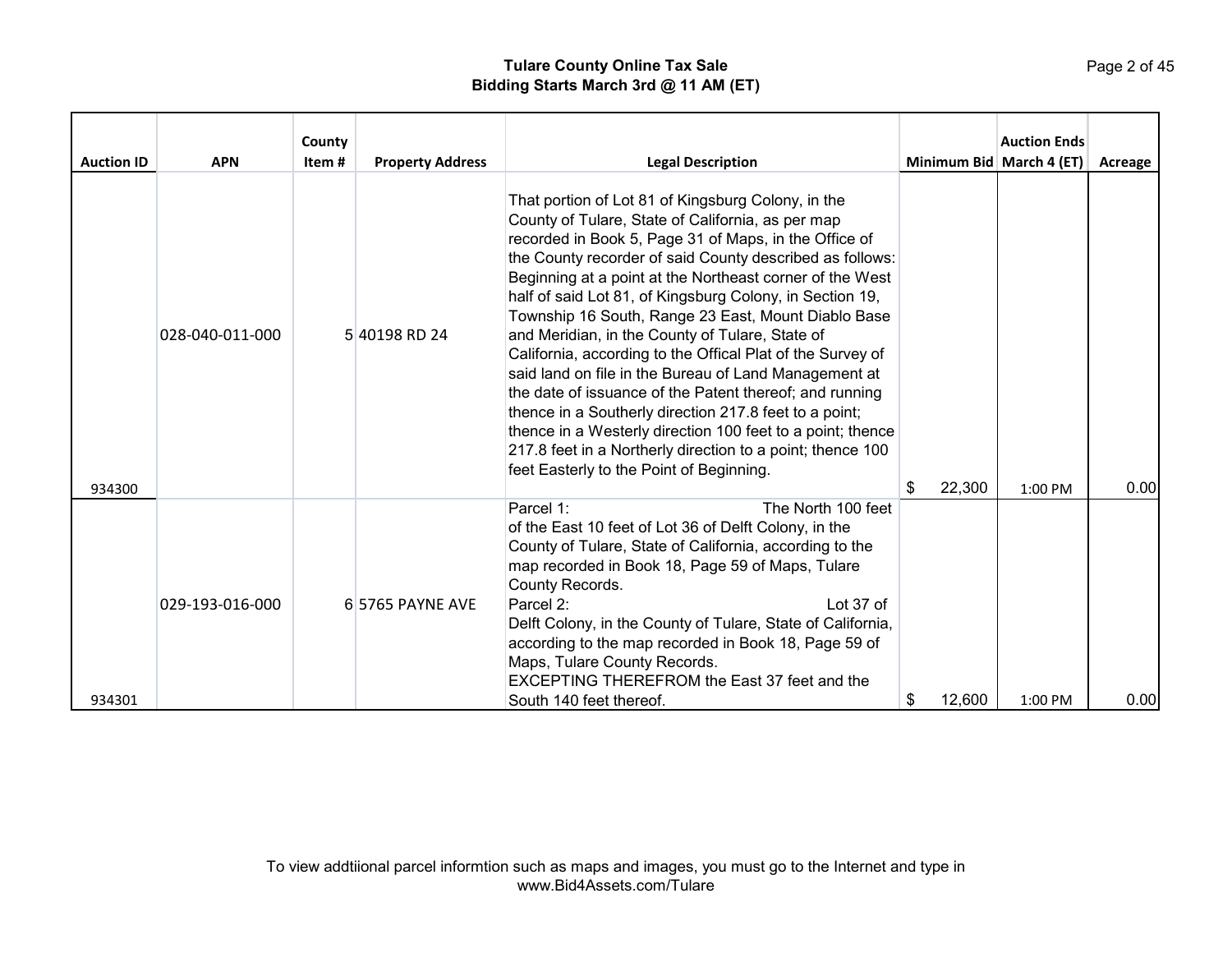|                   |                 | County |                         |                                                                                                                                                                                                                                                                                                                                                                                                                                                                                                                                                                                                                                                                                                                                                                                                                                                                                                                                                                                                                                                                                                                                                                                                                                                                                                                                                                                                   |            | <b>Auction Ends</b>      |         |
|-------------------|-----------------|--------|-------------------------|---------------------------------------------------------------------------------------------------------------------------------------------------------------------------------------------------------------------------------------------------------------------------------------------------------------------------------------------------------------------------------------------------------------------------------------------------------------------------------------------------------------------------------------------------------------------------------------------------------------------------------------------------------------------------------------------------------------------------------------------------------------------------------------------------------------------------------------------------------------------------------------------------------------------------------------------------------------------------------------------------------------------------------------------------------------------------------------------------------------------------------------------------------------------------------------------------------------------------------------------------------------------------------------------------------------------------------------------------------------------------------------------------|------------|--------------------------|---------|
| <b>Auction ID</b> | <b>APN</b>      | Item#  | <b>Property Address</b> | <b>Legal Description</b>                                                                                                                                                                                                                                                                                                                                                                                                                                                                                                                                                                                                                                                                                                                                                                                                                                                                                                                                                                                                                                                                                                                                                                                                                                                                                                                                                                          |            | Minimum Bid March 4 (ET) | Acreage |
|                   | 033-150-013-000 |        | 7 NO SITUS ADDRESS      | That portion of the Northeast quarter of the Southeast<br>quarter of Section 31, Township 16 South, Range 25<br>East, Mount Diablo Base and Meridian, in the County of<br>Tulare, State of California, according to the Official Plat<br>thereof, more particularly described as follows:<br>Beginning at the Northeast corner of the Southeast<br>quarter of said section 31, Thence South 00°17'16" East<br>along the East line of said Section 31 a distance of<br>745.47 feet,<br>Thence North 89°18'58" West a distance of 489.02 feet,<br>Thence North 00°11'45" West a distance of 745.47 feet<br>to a point on the North line of the Southeast quarter of<br>said Section 31,<br>Thence South 89°18'53" East a distance of 487.82 feet<br>to the Point of Beginning.<br>Excepting therefrom that portion thereof described as<br>follows:<br>Beginning at the Northeast corner of the Southeast<br>quarter of Section 31, Thence South along the East line<br>of said Section, 260.40 feet,<br>Thence West 483.45 feet,<br>Thence North 260.40 feet to the North line of the<br>Southeast quarter of said Section,<br>Thence East 483.45 feet to the True Point of Beginning.<br>Also excepting therefrom that portion conveyed to the<br>State of California by Deed dated July 15th 1971,<br>recorded September 16th 1971, in Book 2987, Page<br>227, File No. 36624, Official Records. |            |                          |         |
| 934302            |                 |        |                         |                                                                                                                                                                                                                                                                                                                                                                                                                                                                                                                                                                                                                                                                                                                                                                                                                                                                                                                                                                                                                                                                                                                                                                                                                                                                                                                                                                                                   | 8,700<br>S | $1:00$ PM                | 5.01    |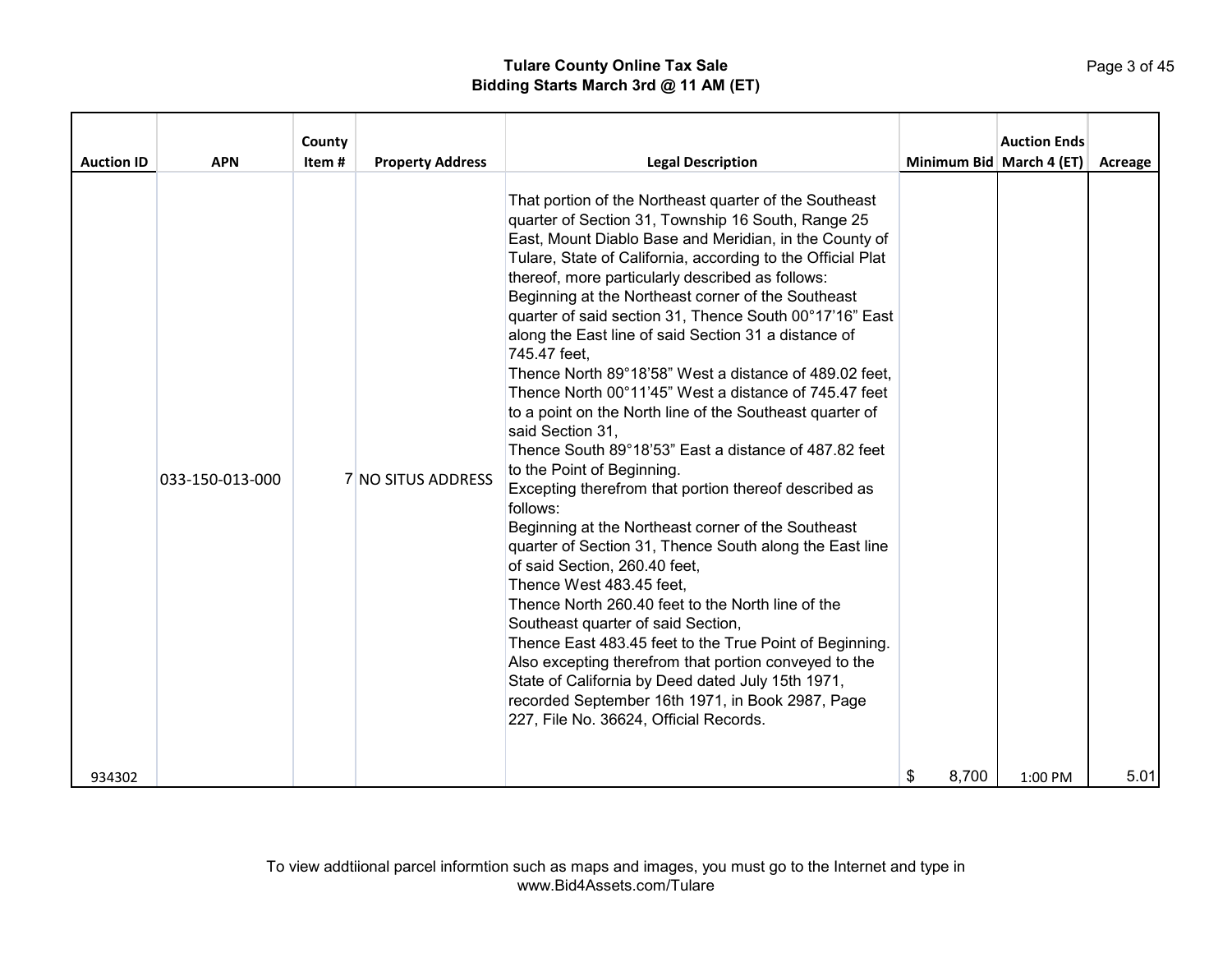| <b>Auction ID</b> | <b>APN</b>      | County<br>Item# | <b>Property Address</b> | <b>Legal Description</b>                                                                                                                                                                                                                                                                                                                                                                                                                                                                                                                        |             | <b>Auction Ends</b><br>Minimum Bid March 4 (ET) | Acreage |
|-------------------|-----------------|-----------------|-------------------------|-------------------------------------------------------------------------------------------------------------------------------------------------------------------------------------------------------------------------------------------------------------------------------------------------------------------------------------------------------------------------------------------------------------------------------------------------------------------------------------------------------------------------------------------------|-------------|-------------------------------------------------|---------|
| 934303            | 043-082-008-000 |                 | 8 5780 AVE 376          | The West 55 feet of the East 171 feet of the South 140<br>feet of Lot 12, Tract No. 46, H. J. Bartsch Subdivision in<br>the County of Tulare, State of California as per Map<br>recorded in Volume 19 of Maps, Page 75, Tulare County<br>Records.                                                                                                                                                                                                                                                                                               | \$<br>4,500 | 1:00 PM                                         | 0.00    |
| 934304            | 050-182-019-000 |                 | 9 NO SITUS ADDRESS      | Lots 7 and 8, in Block 19, in the Townsite of Seville,<br>County of Tulare, State of California, according to the<br>Map thereof recorded in Book 15, Page 4 of Maps,<br>Tulare County Records.                                                                                                                                                                                                                                                                                                                                                 | \$<br>4,800 | 1:15 PM                                         | 0.00    |
| 934305            | 050-182-020-000 |                 | 10 NO SITUS ADDRESS     | Lots 9 and 10, in Block 19, in the Townsite of Seville,<br>County of Tulare, State of California, according to the<br>Map thereof recorded in Book 15, Page 4 of Maps,<br>Tulare County Records.                                                                                                                                                                                                                                                                                                                                                | 4,800<br>S. | 1:15 PM                                         | 0.00    |
| 934306            | 073-024-010-000 |                 | 11 4954 AVE 308         | The West one-half of the West one-half of Lot 5,<br>Tract No. 188, in the County of Tulare, State of<br>California, as per Map recorded in Book 20, page 88 of<br>Maps in the Office of the County Recorder of said<br>County.<br>A one-half interest in well, pump and water located on<br>the West 20 feet of the East one-half of the West one-<br>half of Lot 5, Tract No. 188, in the County of Tulare,<br>State of California, as per Map recorded in Book 20,<br>page 88 of Maps in the Office of the County Recorder of<br>said County. | \$<br>3,500 | 1:15 PM                                         | 0.00    |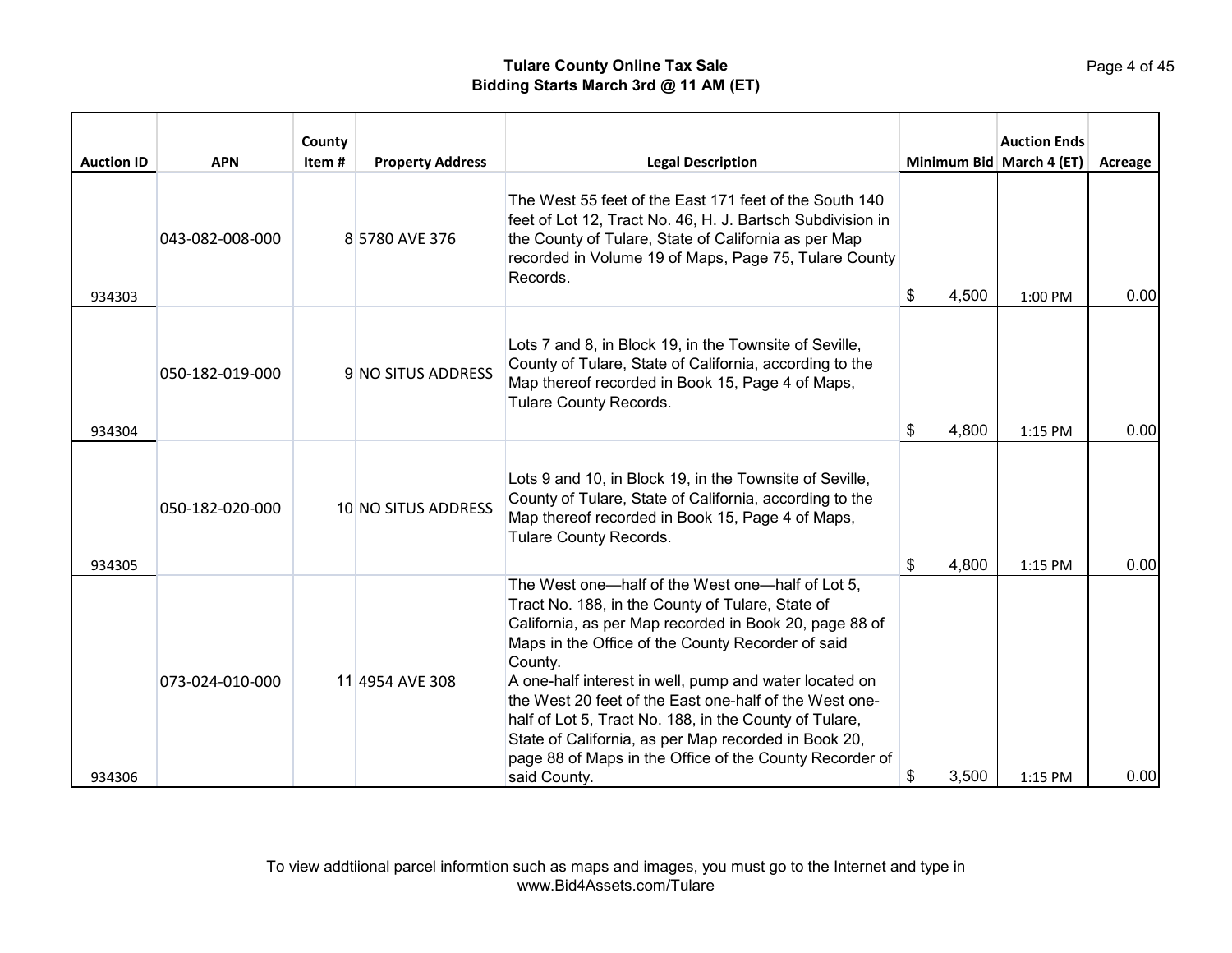| <b>Auction ID</b> | <b>APN</b>      | County<br>Item # | <b>Property Address</b> | <b>Legal Description</b>                                                                                                                                                                                                                                                                                                                                                                                                                                                                                                                                                                                                                                                                   | Minimum Bid   March 4 (ET) | <b>Auction Ends</b> | Acreage |
|-------------------|-----------------|------------------|-------------------------|--------------------------------------------------------------------------------------------------------------------------------------------------------------------------------------------------------------------------------------------------------------------------------------------------------------------------------------------------------------------------------------------------------------------------------------------------------------------------------------------------------------------------------------------------------------------------------------------------------------------------------------------------------------------------------------------|----------------------------|---------------------|---------|
| 934307            | 081-140-001-000 |                  | 14 NO SITUS ADDRESS     | The East 65 feet of the North 336 feet of Lot 35 of<br>Kelsey Tract Subdivision No. 1, in the City of Visalia,<br>County of Tulare, State of California as per map<br>recorded in Book 16, page 4 of Maps in the office of the<br>County Recorder of said County.<br><b>EXCEPTING THEREFROM the West 53 feet of the</b><br>North 210 feet:<br>ALSO EXCEPTING THEREFROM that portion thereof<br>lying and being North of a line parallel with and distant<br>110 feet South of the centerline of the Southern Pacific<br>Railroad Company's right of way as deeded to the<br>County of Tulare per document No. 20715 recorded July<br>8, 1953 in Volume 1686, Page 200 of Official Records. | 8,500                      | 1:15 PM             | 0.00    |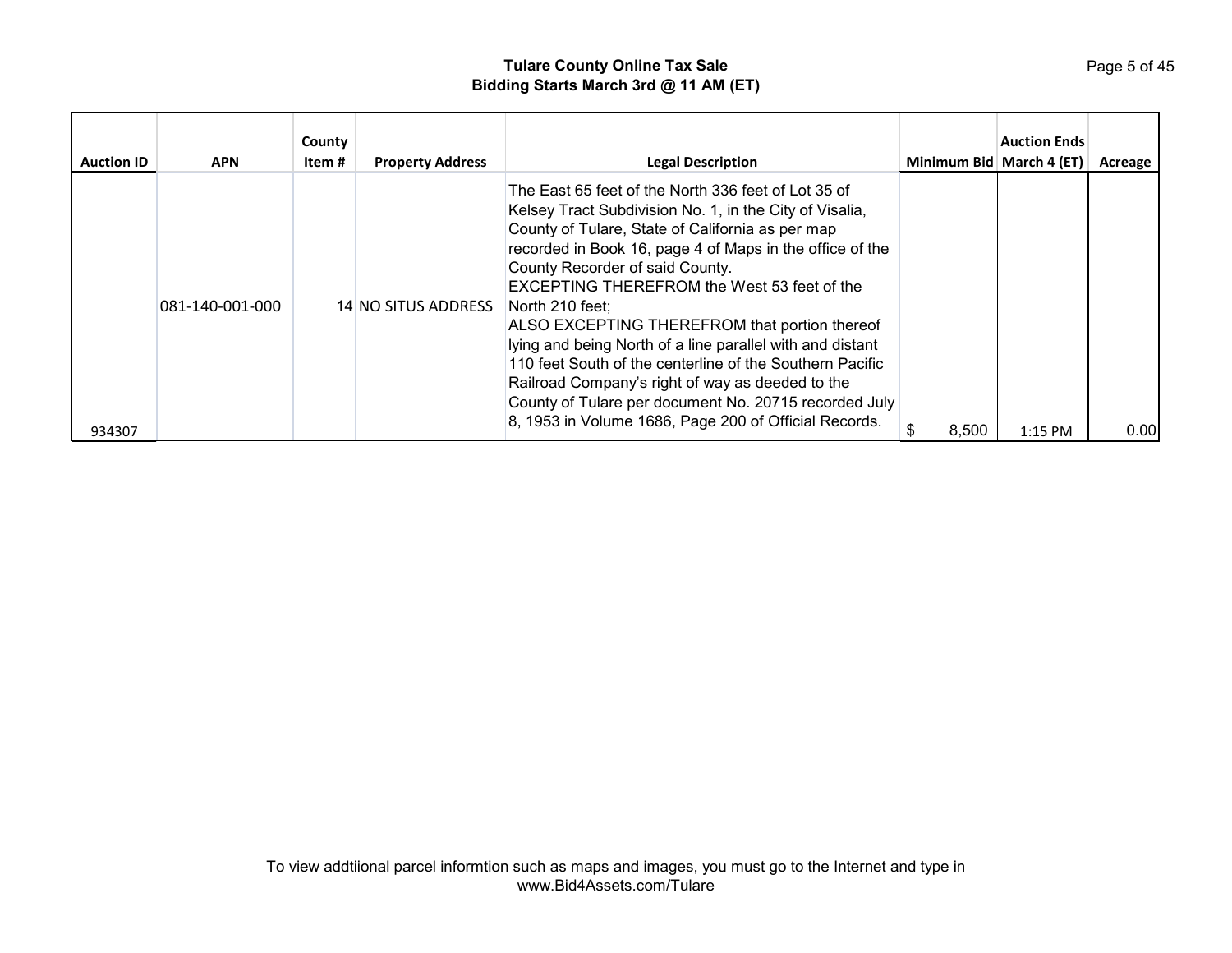|                   |                 | County |                         |                                                                                                                |                          | <b>Auction Ends</b> |         |
|-------------------|-----------------|--------|-------------------------|----------------------------------------------------------------------------------------------------------------|--------------------------|---------------------|---------|
| <b>Auction ID</b> | <b>APN</b>      | Item#  | <b>Property Address</b> | Legal Description<br>The lang referred to herein below is situated in the                                      | Minimum Bid March 4 (ET) |                     | Acreage |
|                   |                 |        |                         |                                                                                                                |                          |                     |         |
|                   |                 |        |                         | County of Tulare, State of California, and is described as<br>follows:                                         |                          |                     |         |
|                   |                 |        |                         | The North 100 feet of the East 200 feet of that portion of                                                     |                          |                     |         |
|                   |                 |        |                         | the West Half of the Southeast quarter of Section 29,                                                          |                          |                     |         |
|                   |                 |        |                         | Township 18 South, Range 25 East, Mount Diablo Base                                                            |                          |                     |         |
|                   |                 |        |                         | and Meridian, in the City of Visalia, County of Tulare,                                                        |                          |                     |         |
|                   |                 |        |                         | State of California, according to the official plat thereof,                                                   |                          |                     |         |
|                   |                 |        |                         | described as follows:                                                                                          |                          |                     |         |
|                   |                 |        |                         | Beginning at a point 277 feet South of the Northeast                                                           |                          |                     |         |
|                   |                 |        |                         | corner of the West Half of the Southeast corner of said                                                        |                          |                     |         |
|                   |                 |        |                         | section; thence West 60 feet to a point in the West line                                                       |                          |                     |         |
|                   |                 |        |                         | of the East 60 feet of the West Half of the Southeast                                                          |                          |                     |         |
|                   |                 |        |                         | quarter of said section; said point being the Southeast                                                        |                          |                     |         |
|                   |                 |        |                         | corner of the land conveyed to Gary L. Howard and                                                              |                          |                     |         |
|                   |                 |        |                         | Evelyn Gail Howard, husband and wife, as community                                                             |                          |                     |         |
|                   | 094-250-028-000 |        | 20 505 N BURKE ST       | property by Deed recorded December 27, 1968, in Book                                                           |                          |                     |         |
|                   |                 |        |                         | 2820, Page 491 of Official Records, and the True Point                                                         |                          |                     |         |
|                   |                 |        |                         | of Beginning; thence West 400 feet; thence                                                                     |                          |                     |         |
|                   |                 |        |                         | Northwesterly 70 feet, more or less, to a point in the                                                         |                          |                     |         |
|                   |                 |        |                         | Southeasterly line of the land conveyed to the City of<br>Visalia, by Deed recorded June 9, 1965, in Book 2591 |                          |                     |         |
|                   |                 |        |                         | Page 670 of Official Records; said point being South                                                           |                          |                     |         |
|                   |                 |        |                         | 51°45'30" West 75 feet from the most Easterly corner of                                                        |                          |                     |         |
|                   |                 |        |                         | the land so conveyed; thence South 51°45'30" West,                                                             |                          |                     |         |
|                   |                 |        |                         | 62.72 feet; thence along a curve with a radius of 306.82                                                       |                          |                     |         |
|                   |                 |        |                         | feet through an arc of 38°25'47" a distance of 205.79                                                          |                          |                     |         |
|                   |                 |        |                         | feet, with along chord of 201.96 feet and bearing South                                                        |                          |                     |         |
|                   |                 |        |                         | 70°58'46" West; said point being 726 West of the East                                                          |                          |                     |         |
|                   |                 |        |                         | line of the West half of the Southeast quarter of said                                                         |                          |                     |         |
|                   |                 |        |                         | Section 10; thence South 318 feet, more or less, to a                                                          |                          |                     |         |
| 934308            |                 |        |                         | point that is distant 627 feet South of the North line of                                                      | \$<br>69,600             | 1:15 PM             | 0.00    |
|                   |                 |        |                         | the Coutheast quarter of said Costion 10: thence East                                                          |                          |                     |         |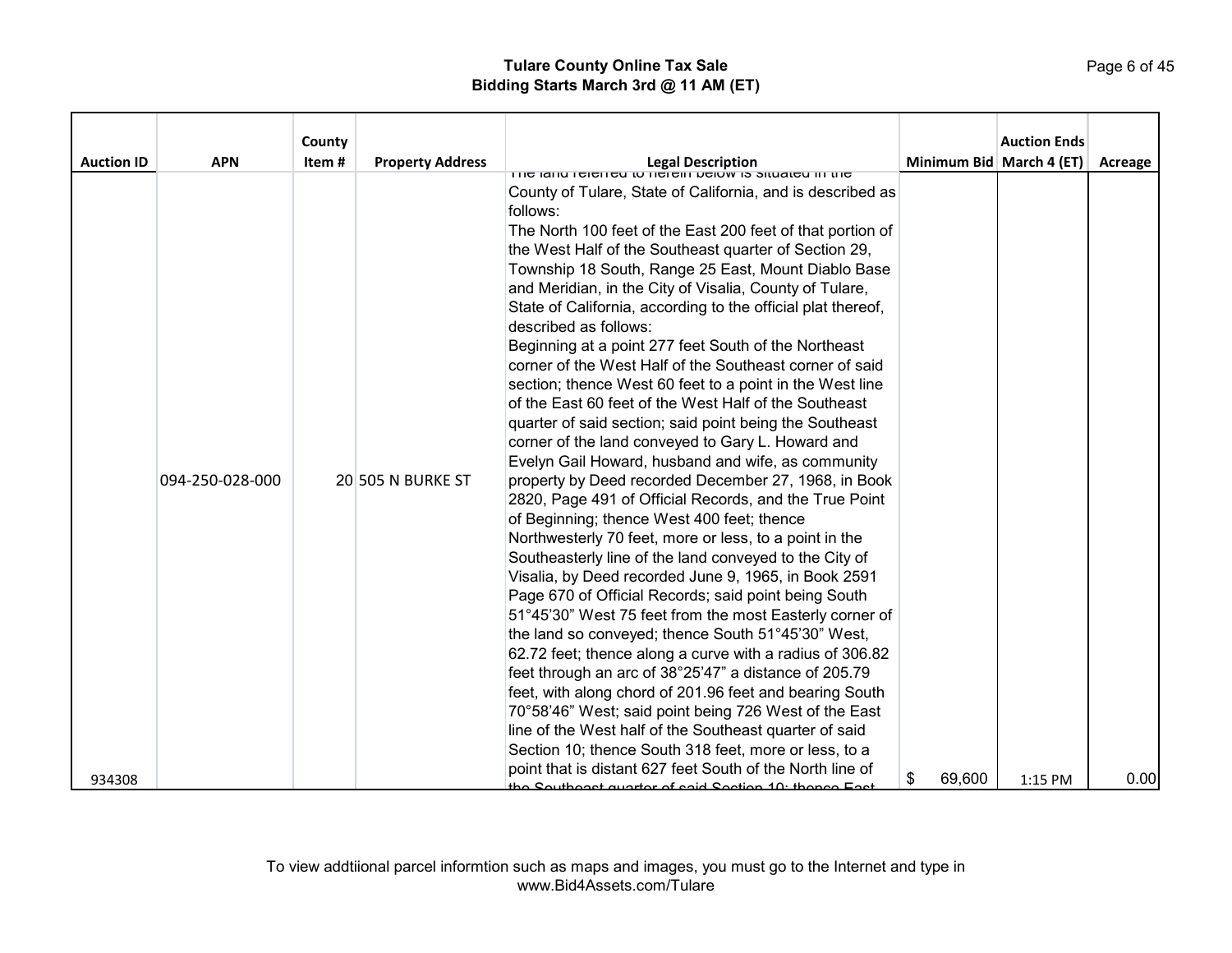| <b>Auction ID</b> | <b>APN</b>      | County<br>Item# | <b>Property Address</b> | <b>Legal Description</b>                                                                                                                                                                                                                                                                                                                                                                                                                                                                                                    |              | <b>Auction Ends</b><br>Minimum Bid March 4 (ET) | Acreage |
|-------------------|-----------------|-----------------|-------------------------|-----------------------------------------------------------------------------------------------------------------------------------------------------------------------------------------------------------------------------------------------------------------------------------------------------------------------------------------------------------------------------------------------------------------------------------------------------------------------------------------------------------------------------|--------------|-------------------------------------------------|---------|
| 934309            | 097-213-016-000 |                 | 22 825 E VASSAR CT      | Lot 21 of Roxsan Tract Unit No.4, in the City of Visalia,<br>County of Tulare, State of California, according to the<br>map recorded in Book 28, Page 90 of Maps, Tulare<br>County Records.                                                                                                                                                                                                                                                                                                                                 | 14,300<br>\$ | $1:15$ PM                                       | 0.00    |
| 934310            | 107-170-030-000 |                 |                         | Lot 22 of Tract No. 72, in the County of Tulare, State of<br>California, as per map recorded in Book 19, Page 94 of<br>23 15789 BEECHWOOD Maps in the Office of the County Recorder of said<br>County.<br>Excepting therefrom the South 170 feet thereof.                                                                                                                                                                                                                                                                   | 7,100<br>S.  | 1:15 PM                                         | 0.00    |
| 934311            | 108-080-033-000 |                 | 24 16254 AVE 320        | That portion of the Southeast Quarter of the Southeast<br>Quarter of Section 12, Township 18 South, Range 25<br>East, Mount Diablo Base and Meridian, in the County of<br>Tulare, State of California, described as follows:<br>The West 208.7 feet of the South 238.72 feet of the<br>following described property:<br>Commencing at the Southeast Corner of said Section<br>12: thence, running West 15 Chains: thence North 20<br>Chains: thence East 15 Chains: thence South 20 Chains<br>to the Point of Commencement. | \$<br>16,000 | 1:30 PM                                         | 1.04    |
| 934312            | 135-271-013-000 |                 | 27 622 DAVIS ST         | Lot 12 of Valencia Village Unit No. 3, in the City of<br>Exeter, County of Tulare, State of California, as per Map<br>recorded in Book 26, Page 77 of Maps in the Office of<br>the County Recorder of said County.                                                                                                                                                                                                                                                                                                          | 6,900<br>S   | 1:30 PM                                         | 0.00    |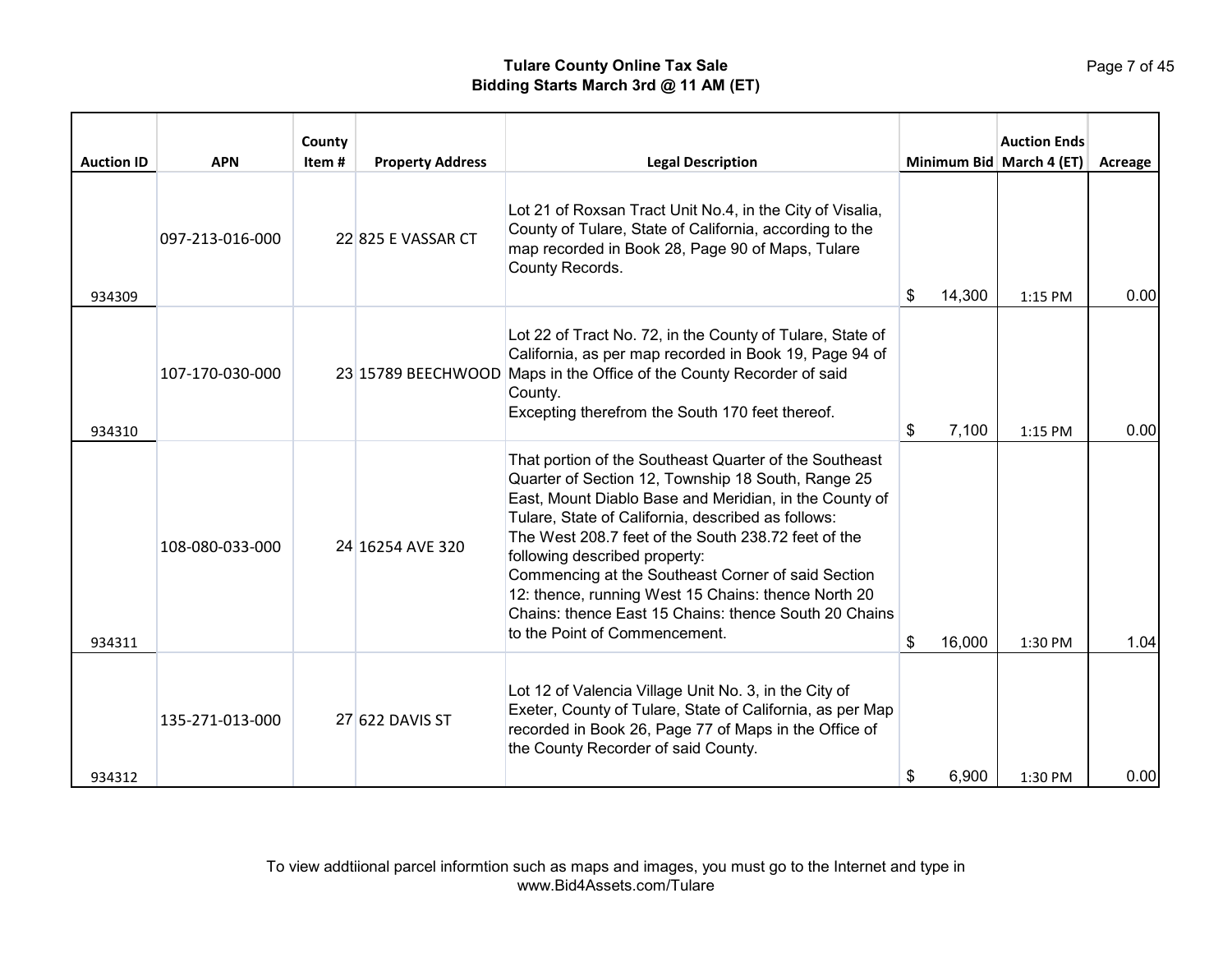| <b>Auction ID</b> | <b>APN</b>      | County<br>Item # | <b>Property Address</b> | <b>Legal Description</b>                                                                                                                                                                                                                                                                                                                                                                                                                | Minimum Bid March 4 (ET) | <b>Auction Ends</b> | Acreage |
|-------------------|-----------------|------------------|-------------------------|-----------------------------------------------------------------------------------------------------------------------------------------------------------------------------------------------------------------------------------------------------------------------------------------------------------------------------------------------------------------------------------------------------------------------------------------|--------------------------|---------------------|---------|
| 934313            | 149-050-014-000 |                  | 32 1782 E PACIFIC AVE   | The East 100 feet of the South 200 feet of the West half<br>of the South half of the Southwest quarter of the<br>Northeast quarter of Section Twenty-five (25), Township<br>Nineteen (19) South, Range Twenty-four (24) East,<br>Mount Diablo Base and Meridian, in the County of<br>Tulare, State of California.<br>Said<br>land is conveyed subject to covenants, conditions,<br>restrictions, easements and rights of way of record. | 14.500                   | 1:30 PM             | 0.00    |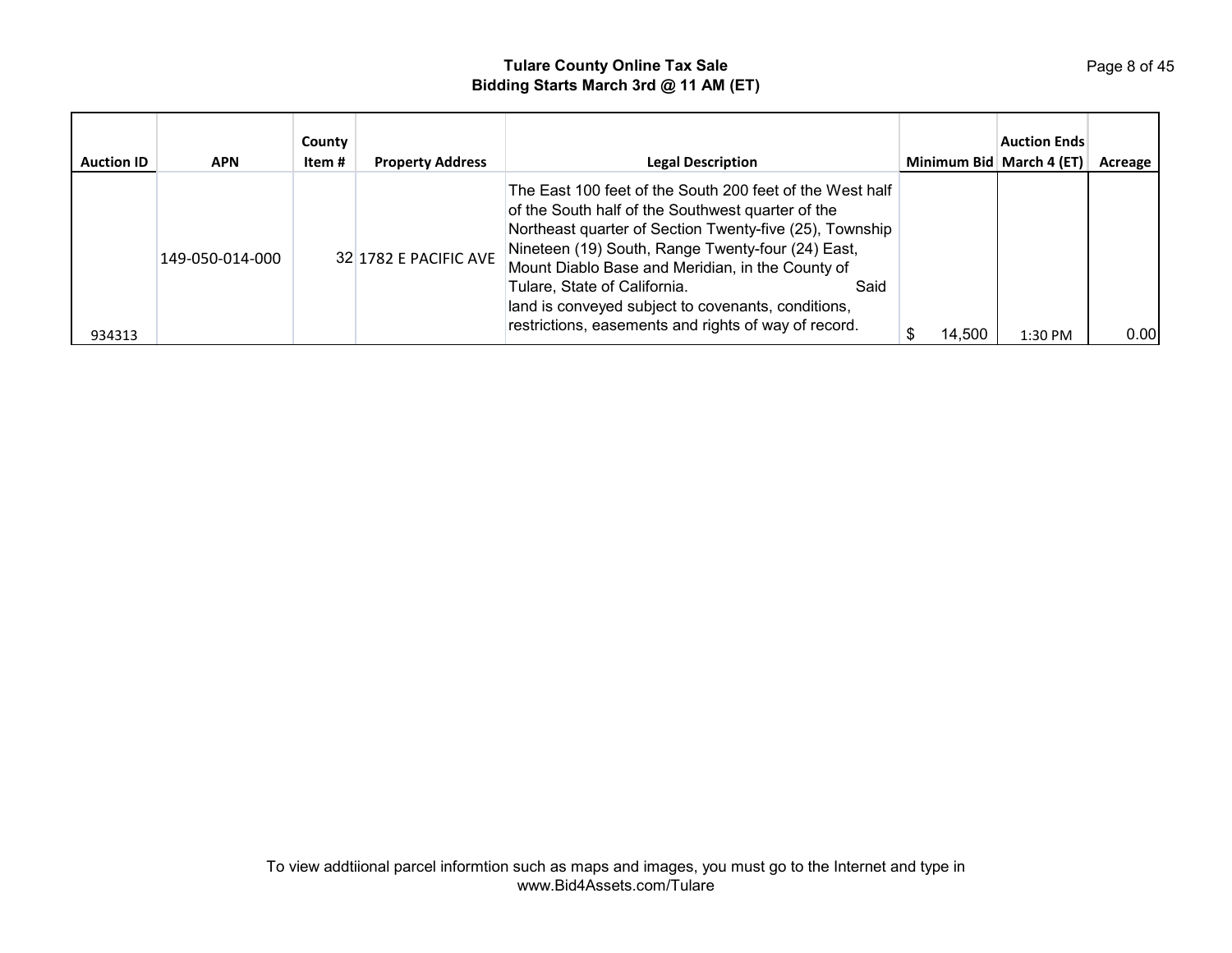|                   |                 | County |                         |                                                                                                               |                          | <b>Auction Ends</b> |         |
|-------------------|-----------------|--------|-------------------------|---------------------------------------------------------------------------------------------------------------|--------------------------|---------------------|---------|
| <b>Auction ID</b> | <b>APN</b>      | Item#  | <b>Property Address</b> | Legal Description<br>  בשנווץ עופ בשנום ומוסים בשנות המונחוס ביוושא דו                                        | Minimum Bid March 4 (ET) |                     | Acreage |
|                   |                 |        |                         |                                                                                                               |                          |                     |         |
|                   |                 |        |                         | recorded in Volume 41, of Maps at Page 86, Tulare                                                             |                          |                     |         |
|                   |                 |        |                         | County Records situated in a portion of the Government                                                        |                          |                     |         |
|                   |                 |        |                         | Fractional East Half of the Southeast Quarter of Section                                                      |                          |                     |         |
|                   |                 |        |                         | 13, Township 20 South, Range 24 East, Mount Diablo                                                            |                          |                     |         |
|                   |                 |        |                         | Base and Meridian, in the City of Tulare, County of                                                           |                          |                     |         |
|                   |                 |        |                         | Tulare, State of California, according to the Official Plat<br>thereof.                                       |                          |                     |         |
|                   |                 |        |                         | EXCEPTING THEREFROM that portion described as                                                                 |                          |                     |         |
|                   |                 |        |                         | follows:                                                                                                      |                          |                     |         |
|                   |                 |        |                         | Beginning at the Southern most corner of Lot 13 of said                                                       |                          |                     |         |
|                   |                 |        |                         | California Ranchos Phase 1, thence S30°08'09"W a                                                              |                          |                     |         |
|                   |                 |        |                         | distance of 177.62 feet to the beginning of a tangent                                                         |                          |                     |         |
|                   |                 |        |                         | curve, concave to the Southeast, having a radius of                                                           |                          |                     |         |
|                   |                 |        |                         | 238.00 feet to which a radial bears S59°51'51"E;                                                              |                          |                     |         |
|                   |                 |        |                         | Thence Southerly, along said curve, through a central                                                         |                          |                     |         |
|                   | 182-280-030-000 |        | 37 NO SITUS ADDRESS     | angle of 20°36'24", an arc distance of 85.60 feet;                                                            |                          |                     |         |
|                   |                 |        |                         | Thence S80°28'15"E a distance of 10.00 feet to the                                                            |                          |                     |         |
|                   |                 |        |                         | beginning of a non-tangent curve, concave to the East,                                                        |                          |                     |         |
|                   |                 |        |                         | having a radius of 228.00 feet to which a radial bears                                                        |                          |                     |         |
|                   |                 |        |                         | S80°28'15"E; Thence Southerly, along said curve,                                                              |                          |                     |         |
|                   |                 |        |                         | through a central angle of 17°47'14", an arc distance of                                                      |                          |                     |         |
|                   |                 |        |                         | 70.78 feet; Thence S81°44'31" a distance of 10.00 feet                                                        |                          |                     |         |
|                   |                 |        |                         | to the beginning of a non-tangent curve, concave to the                                                       |                          |                     |         |
|                   |                 |        |                         | Northeast, having a radius of 238.00 feet to which a                                                          |                          |                     |         |
|                   |                 |        |                         | radial bears N81°44'31"E; Thence Southerly, along said                                                        |                          |                     |         |
|                   |                 |        |                         | curve, through a central angle of 3°09'58", an arc                                                            |                          |                     |         |
|                   |                 |        |                         | distance of 13.15 feet; Thence S11°25'27"E a distance                                                         |                          |                     |         |
|                   |                 |        |                         | of 46.77 feet to the beginning of a non-tangent curve,                                                        |                          |                     |         |
|                   |                 |        |                         | concave to the Southeast, having a radius of 1280.00                                                          |                          |                     |         |
|                   |                 |        |                         | feet to which a radial bears S13°07'32"E;                                                                     |                          |                     |         |
| 934314            |                 |        |                         | Thence Southwesterly, along said curve, through a<br>optrol angle of 2°20'17", an are distance of EE 06 foot: | \$<br>23,900             | 1:30 PM             | 3.89    |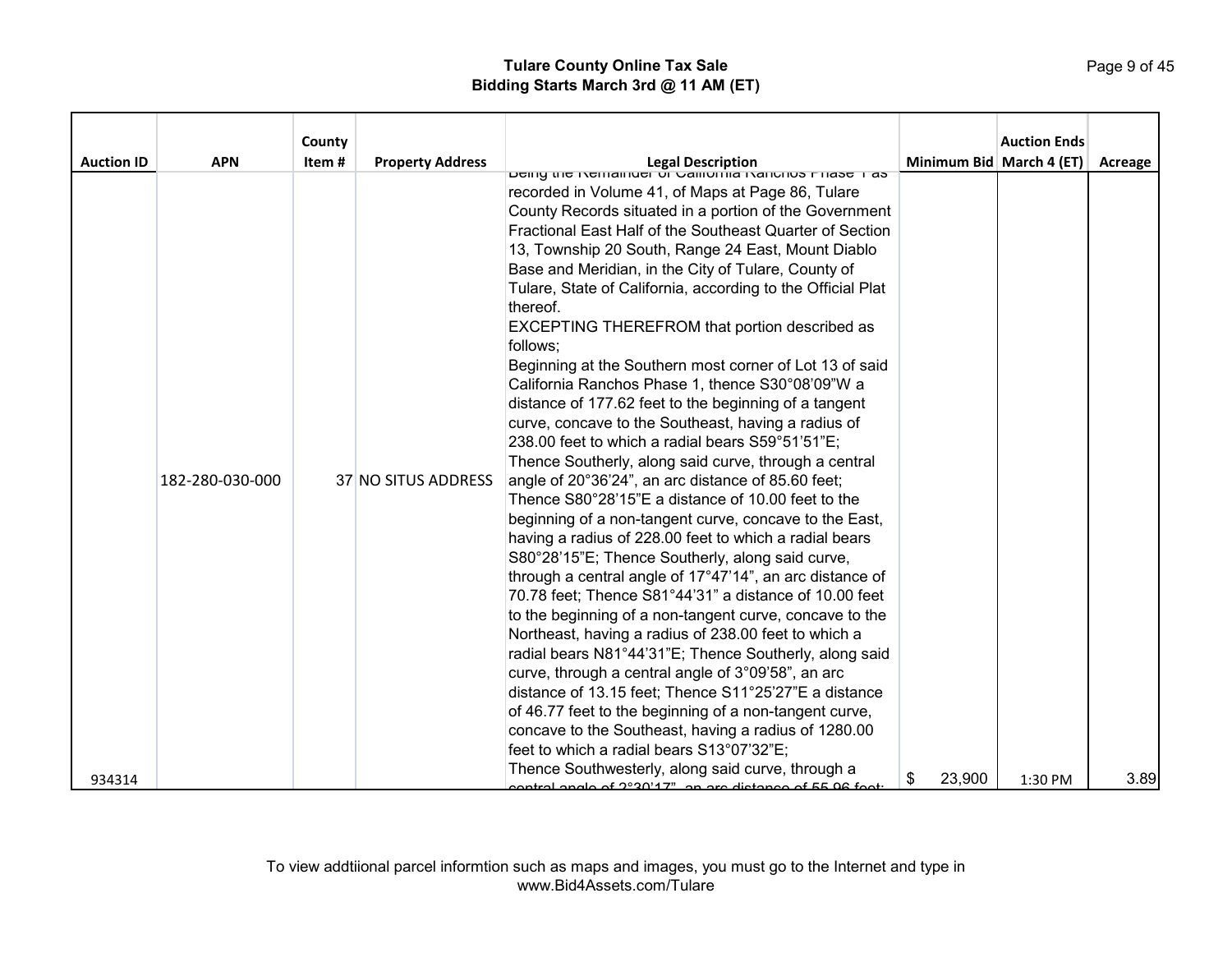| <b>Auction ID</b> | <b>APN</b>      | County<br>Item# | <b>Property Address</b> | <b>Legal Description</b>                                                                                                                                                                                                                                                                                                                |             | <b>Auction Ends</b><br>Minimum Bid March 4 (ET) | Acreage |
|-------------------|-----------------|-----------------|-------------------------|-----------------------------------------------------------------------------------------------------------------------------------------------------------------------------------------------------------------------------------------------------------------------------------------------------------------------------------------|-------------|-------------------------------------------------|---------|
| 934315            | 198-180-007-000 |                 | 39 19401 RD 196         | The South 70 feet of the East 140 feet of Lot 11 of<br>Riverview Tract, as per map recorded in Book 8, Page<br>64 of Maps in the Office of the County Recorder of<br>Tulare County.<br>Excepting therefrom the East 15 feet thereof conveyed<br>to the County of Tulare by Deed recorded in Book 1753,<br>Page 251 of Official Records. | 6,600<br>\$ | 1:30 PM                                         | 0.00    |
| 934316            | 245-400-057-000 |                 | 44 611 BALMAYNE PL      | Lot 150 of West Park Units No. 2 & 3, in the City of<br>Porterville, County of Tulare, State of California, as per<br>Map recorded in Book 34, Page 81 of Maps, in the<br>Office of the County Recorder of Tulare County.                                                                                                               | 27,700<br>S | 1:30 PM                                         | 0.00    |
| 934317            | 254-110-019-000 |                 | 47 NO SITUS ADDRESS     | Lot 19 of Jasmine Ranch Phase One, in the City of<br>Porterville, County of Tulare, State of California, as per<br>Map recorded in Book 35, Page 49 of Maps, in the<br>Office of the County Recorder of said County.                                                                                                                    | 17,100<br>S | 1:30 PM                                         | 0.00    |
| 934318            | 263-060-016-000 |                 | 54 345 BAXLEY           | Lot 72 of Tract No. 42 in the County of Tulare, State of<br>California, as per Map recorded in Book 19, Page 106 of<br>Maps, in the Office of the County Recorder of said<br>County.                                                                                                                                                    | 22,300<br>S | 1:45 PM                                         | 0.00    |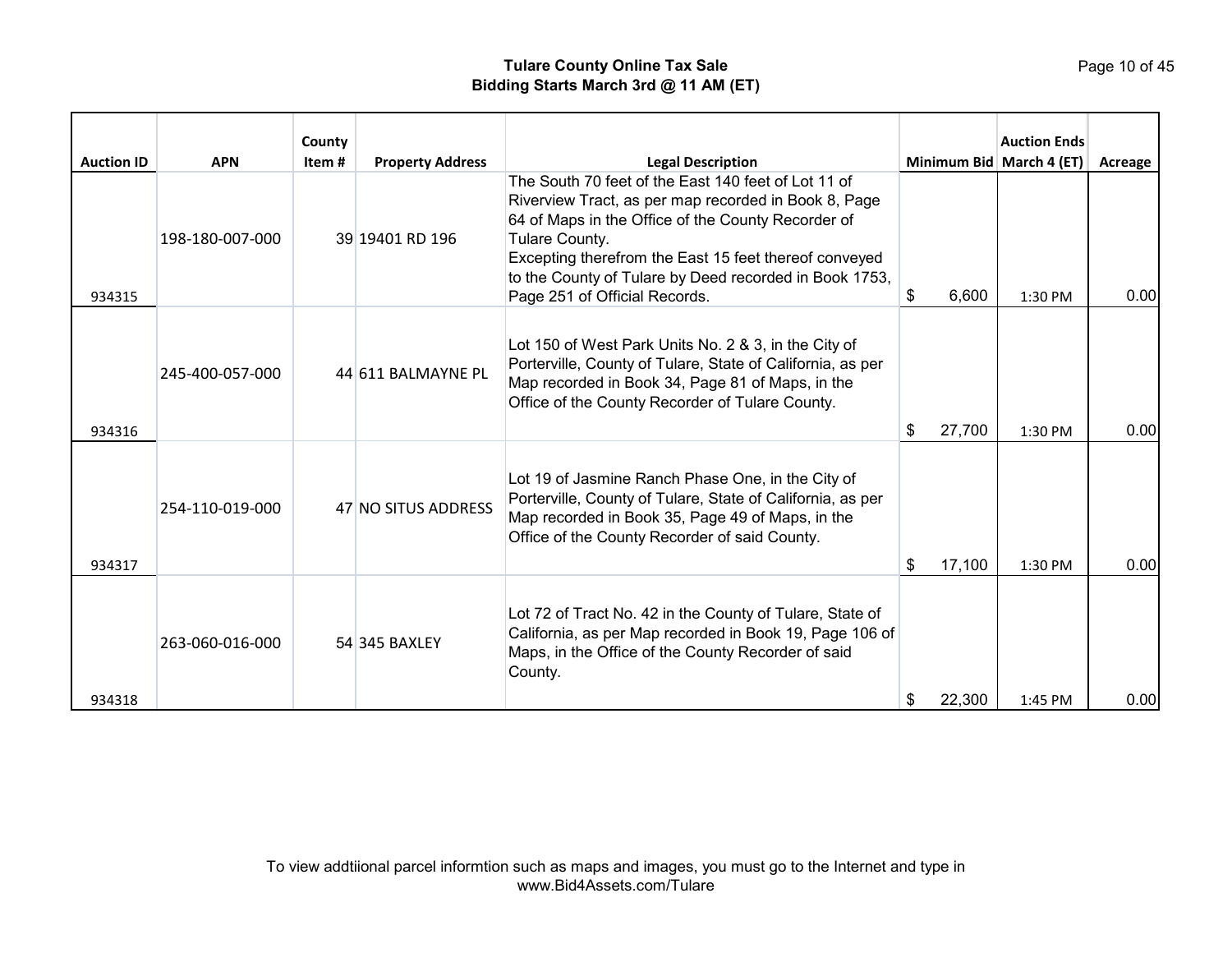| <b>Auction ID</b> | <b>APN</b>      | County<br>Item# | <b>Property Address</b> | <b>Legal Description</b>                                                                                                                                                                                                                                                                                                                                                                                                                                                                                                                                                                             |             | <b>Auction Ends</b><br>Minimum Bid   March 4 (ET) | Acreage |
|-------------------|-----------------|-----------------|-------------------------|------------------------------------------------------------------------------------------------------------------------------------------------------------------------------------------------------------------------------------------------------------------------------------------------------------------------------------------------------------------------------------------------------------------------------------------------------------------------------------------------------------------------------------------------------------------------------------------------------|-------------|---------------------------------------------------|---------|
| 934319            | 285-194-006-000 |                 | 55 35336 PINE DR        | Lot 10 of Tract No. 95, in the County of Tulare, State of<br>California, as per Map thereof recorded in Book 19 of<br>Maps, Page 133, Tulare County Records.                                                                                                                                                                                                                                                                                                                                                                                                                                         | 2,900<br>\$ | 1:45 PM                                           | 0.00    |
| 934320            | 295-250-005-000 |                 | 56 NO SITUS ADDRESS     | Commencing at a point 330 feet South of the Northwest<br>corner of the Northeast quarter of the Southeast quarter<br>of the Northwest quarter of Section 29, Township 22<br>South, Range 25 East, Mount Diablo Base and Meridian,<br>in the County of Tulare, State of California; thence South<br>65 feet; thence East 634 feet; thence North 65 feet;<br>thence West 634 feet to the point of beginning.<br>Excepting therefrom any portion thereof, if any, included<br>in the North 5 acres of the Northeast quarter of the<br>Southeast quarter of the Northwest quarter of said<br>Section 29. | \$<br>4,700 | 1:45 PM                                           | 0.00    |
| 934321            | 307-090-074-000 |                 | 61 NO SITUS ADDRESS     | Lot 36 in Tract No. 293, in the County of Tulare, State of<br>California, as per Map recorded in Book 22, Page 58 of<br>Maps, in the Office of the County Recorder of said<br>County, together with an easement for ingress and<br>egress purposes over those strips of land referred to as<br>private roads on the map of said tract.                                                                                                                                                                                                                                                               | \$<br>1,600 | 1:45 PM                                           | 0.00    |
| 934322            | 311-240-011-000 |                 | 62 5207 ELLIS RD        | Lot 124 in the Townsite of Alpaugh, in County of Tulare,<br>as per Map recorded in Book 7, Page 27 of Maps, in the<br>office of the County Recorder of said County.                                                                                                                                                                                                                                                                                                                                                                                                                                  | \$<br>1,700 | 1:45 PM                                           | 0.00    |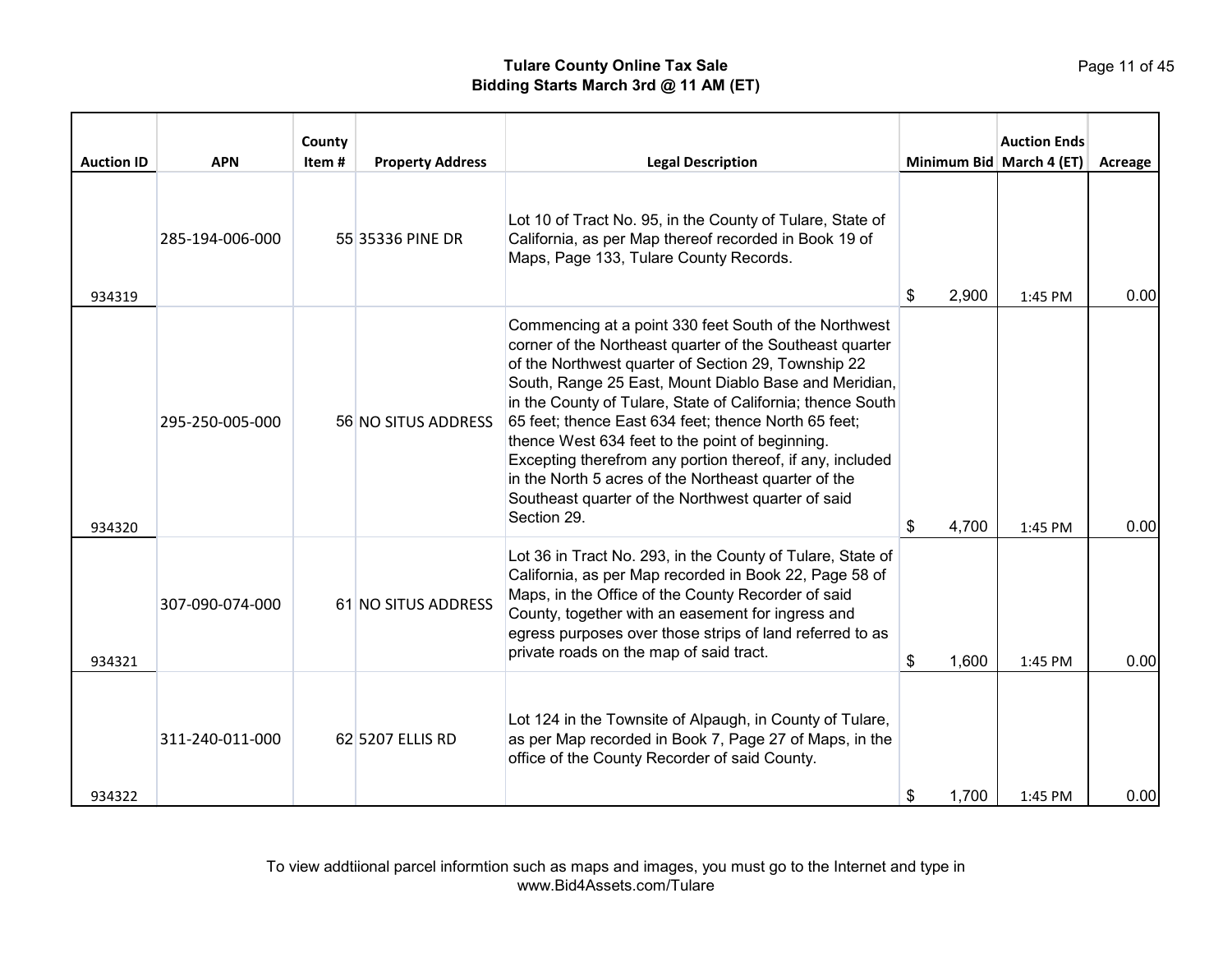# Page 12 of 45

| <b>Auction ID</b> | <b>APN</b><br>311-270-004-000<br>& 311-270-010-<br>000 | County<br>Item#<br>63 & 64 | <b>Property Address</b><br>3585 ATWELL AVE<br>& 5564 RD 34 | <b>Legal Description</b><br>APN 311-270-004 & 311-270-010 (should be sold as<br>one unit)<br>Lot thirteen (13) and Lot fourteen (14) of the Second<br>Home Extension Colony, in the County of Tulare, State<br>of California, as per map recorded in Book 7, Page 32 of<br>maps, in the office of the County Recorder of Tulare<br>County. Except, one-fourth of all oil, gas and minerals<br>reserved by Bill J. Gibbs and Muriel Gibbs, Husband and<br>Wife.<br>Lot fifty-two (52) as<br>per the following legal description: The East 462 feet of<br>Lot fifty-two (52) of the Second Home Extension Colony,<br>in the County of Tulare, State of California, as per map<br>record in Book 7, Page 32 of maps, in the office of the<br>County Recorder of Tulare County, as well as the South<br>255 feet of the West 198 feet of Lot fifty-two (52).<br>Except, the North 102 feet of Lot fifty-two (52) measured<br>from the section line (center line of Spring Street) of the<br>Second Home Extension Colony, as per map recorded |               | <b>Auction Ends</b><br>Minimum Bid March 4 (ET) | Acreage |
|-------------------|--------------------------------------------------------|----------------------------|------------------------------------------------------------|-------------------------------------------------------------------------------------------------------------------------------------------------------------------------------------------------------------------------------------------------------------------------------------------------------------------------------------------------------------------------------------------------------------------------------------------------------------------------------------------------------------------------------------------------------------------------------------------------------------------------------------------------------------------------------------------------------------------------------------------------------------------------------------------------------------------------------------------------------------------------------------------------------------------------------------------------------------------------------------------------------------------------------------------|---------------|-------------------------------------------------|---------|
| 934323            |                                                        |                            |                                                            | in Book 7, Page 32 of maps, in the office of the County<br>Recorder of Tulare County.                                                                                                                                                                                                                                                                                                                                                                                                                                                                                                                                                                                                                                                                                                                                                                                                                                                                                                                                                     | 13,000<br>\$. | 1:45 PM                                         | 8.00    |
| 934324            | 313-190-029-000                                        |                            | 65 NO SITUS ADDRESS                                        | The Northwest quarter of the Southeast quarter of the<br>Northeast quarter of the Southeast quarter of the<br>Section 10, Township 23 South, Range 24 East, Mount<br>Base Diablo and Meridian, in the County of Tulare, State<br>of California, according to the official plat thereof.                                                                                                                                                                                                                                                                                                                                                                                                                                                                                                                                                                                                                                                                                                                                                   | 1,000<br>\$   | 1:45 PM                                         | 2.50    |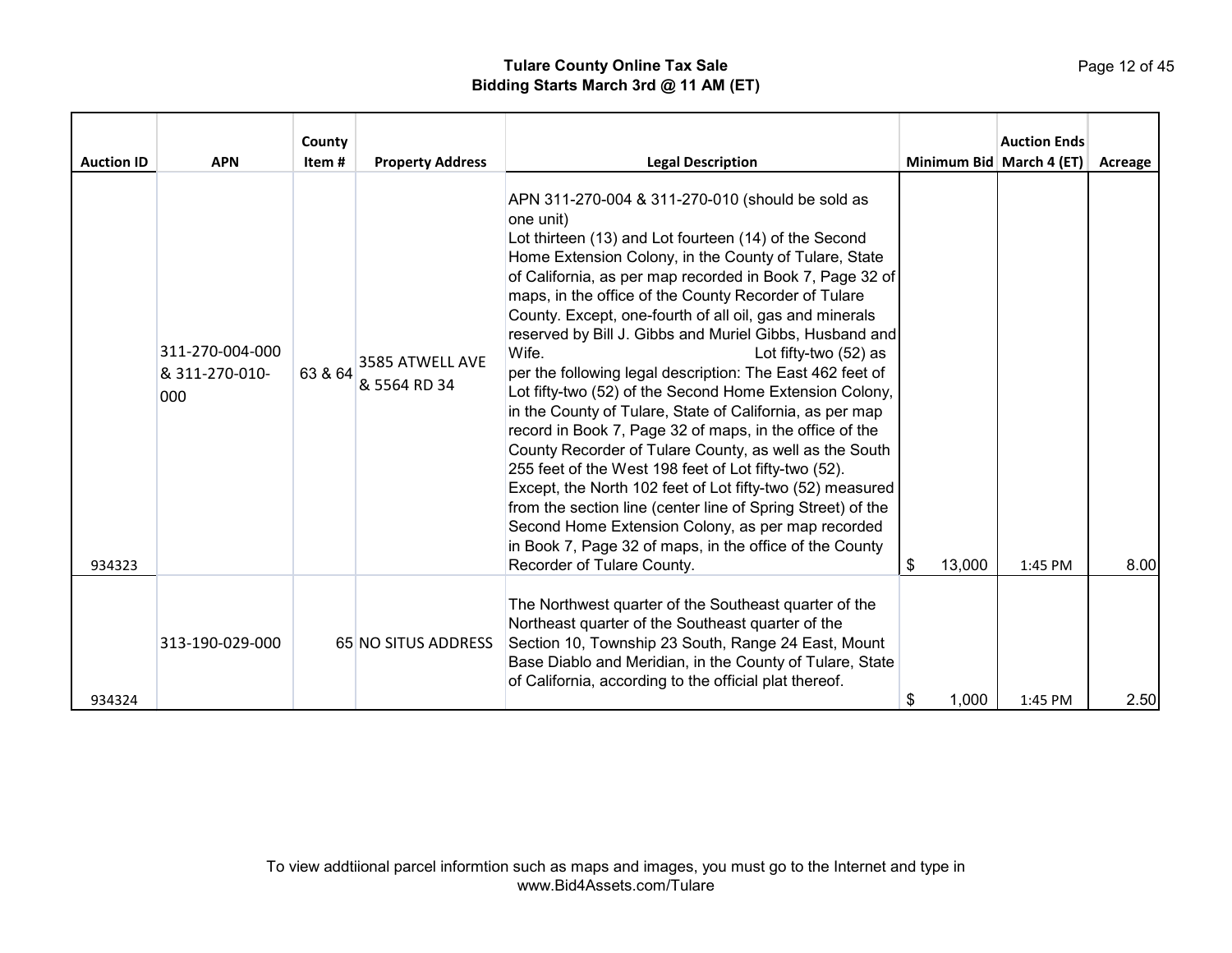| <b>Auction ID</b> | <b>APN</b>      | County<br>Item # | <b>Property Address</b> | <b>Legal Description</b>                                                                                                                                                                                                                                                                                                     | Minimum Bid March 4 (ET) | <b>Auction Ends</b> | Acreage |
|-------------------|-----------------|------------------|-------------------------|------------------------------------------------------------------------------------------------------------------------------------------------------------------------------------------------------------------------------------------------------------------------------------------------------------------------------|--------------------------|---------------------|---------|
| 934325            | 315-073-001-000 |                  | 66 NO SITUS ADDRESS     | Lot 24, Tract 114, County of Tulare, State of California,<br>as per map recorded in Book 20, Page 2 of Maps, in the<br>office of the County Recorded of said County.<br>Excepting therefrom that portion deeded to the State of<br>California by deed recorded March 12, 1954 in Book<br>1735, Page 256 of Official Records. | 2,300                    | $2:00$ PM           | 0.00    |
| 934326            | 320-110-051-000 |                  | 68 23989 AVE 88         | The North Half of Lot 25 of Truschel's Subdivision, in the<br>County of Tulare, State of California, according to the<br>Map thereof recorded in Book 10, Page 26 of Maps,<br>Tulare County records.<br><b>EXCEPTING the West 335 feet thereof.</b>                                                                          | 11.200                   | 2:00 PM             | 2.43    |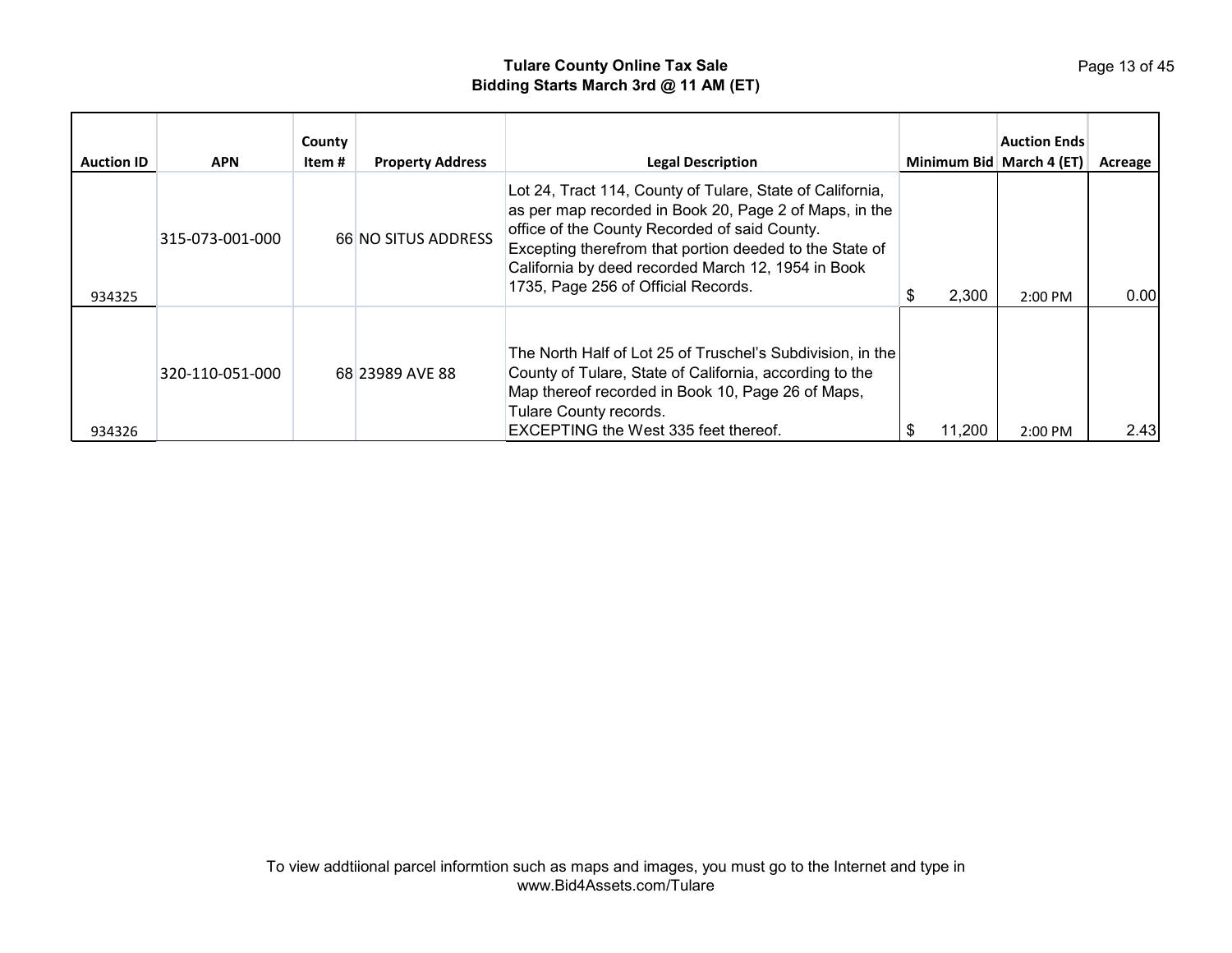| <b>Auction ID</b> | <b>APN</b>                               | County<br>Item# | <b>Property Address</b> | <b>Legal Description</b>                                                                                                                                                                                                                                                                                                                                                                                                                                                                                                                                                                                                                                                                                                                                                                                                                                                                                                                                                                                                                                                                                                                                                                                                                            |              | <b>Auction Ends</b><br>Minimum Bid March 4 (ET) | Acreage |
|-------------------|------------------------------------------|-----------------|-------------------------|-----------------------------------------------------------------------------------------------------------------------------------------------------------------------------------------------------------------------------------------------------------------------------------------------------------------------------------------------------------------------------------------------------------------------------------------------------------------------------------------------------------------------------------------------------------------------------------------------------------------------------------------------------------------------------------------------------------------------------------------------------------------------------------------------------------------------------------------------------------------------------------------------------------------------------------------------------------------------------------------------------------------------------------------------------------------------------------------------------------------------------------------------------------------------------------------------------------------------------------------------------|--------------|-------------------------------------------------|---------|
| 934327            | 323-190-008-000                          |                 | 71 26331 AVE 96         | Real property in the unincorporated area of the County<br>of Tulare, State of California, described as follows:<br>That portion of Lot 1 of Sierra Vista Heights, in the<br>County of Tulare, State of California, according to the<br>map thereof recorded in Book 16, Page 29 of Maps,<br>Tulare County Records, described as follows:<br>Beginning at the Northeast corner of said Lot 1; (said<br>Northeast corner being the intersection of the South line<br>of the 20 foot public road and West line of the 25 foot<br>public road as shown on the map of said subdivision)<br>thence West along the North line of said lot, and being<br>along the South line of the above mentioned 20 foot<br>road, a distance of 470 feet to the true point of beginning<br>of the parcel to be described; thence South parallel with<br>the East line of said lot 420 feet; thence West parallel<br>with the North line of said lot, 165 feet to a point on the<br>West line of lot 1; thence North along said West line,<br>420 feet to the Northwest corner of said lot, which point<br>is on the South line of the above mentioned 20 foot<br>public road; thence East along the North line of said lot,<br>165 feet to the true point of beginning. | \$<br>34,700 | $2:00$ PM                                       | 1.51    |
| 934328            | 345-293-010-000<br>& 345-293-014-<br>000 | 75 &<br>76      | <b>NO SITUS ADDRESS</b> | APN 345-293-010 & 345-293-014 (should be sold as<br>one unit)<br>Lots 23 and 31 in Block 11 of Panorama Heights No. 1,<br>in the County of Tulare, State of California as per map<br>recorded in Book 18 Page 10 of Maps, in the Office of<br>the County Recorder of said County.                                                                                                                                                                                                                                                                                                                                                                                                                                                                                                                                                                                                                                                                                                                                                                                                                                                                                                                                                                   | \$<br>9,100  | 2:00 PM                                         | 0.00    |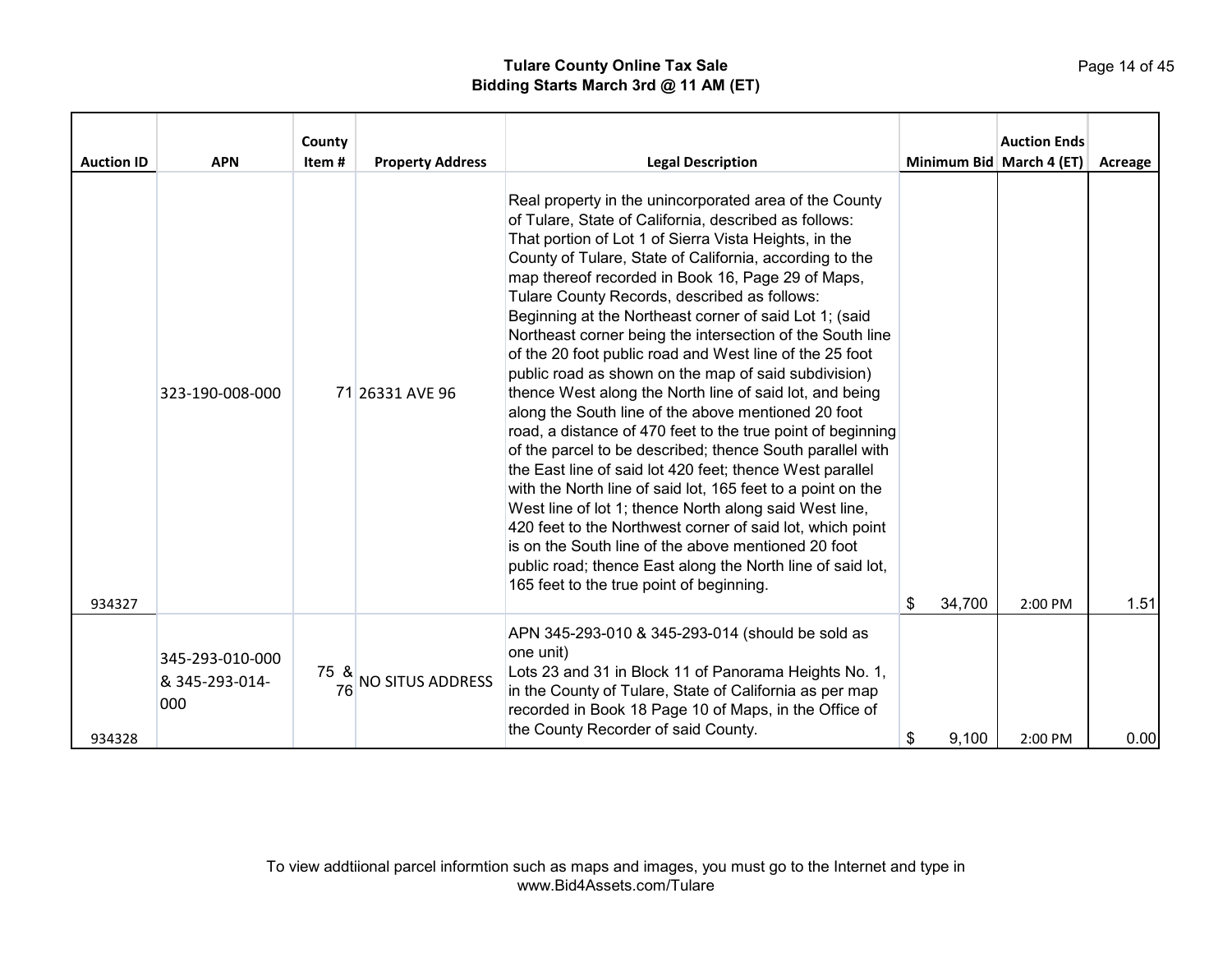| <b>Auction ID</b> | <b>APN</b>      | County<br>Item # | <b>Property Address</b> | <b>Legal Description</b>                                                                                                                                                                                 | Minimum Bid March 4 (ET) | <b>Auction Ends</b> | Acreage |
|-------------------|-----------------|------------------|-------------------------|----------------------------------------------------------------------------------------------------------------------------------------------------------------------------------------------------------|--------------------------|---------------------|---------|
| 934329            | 345-293-015-000 |                  | 77 NO SITUS ADDRESS     | Lot 32 in Block 11 of Panorama Heights No. 1, in the<br>County of Tulare, State of California as per map<br>recorded in Book 18 Page 10 of Maps, in the Office of<br>the County Recorder of said County. | 2,200                    | 2:00 PM             | 0.00    |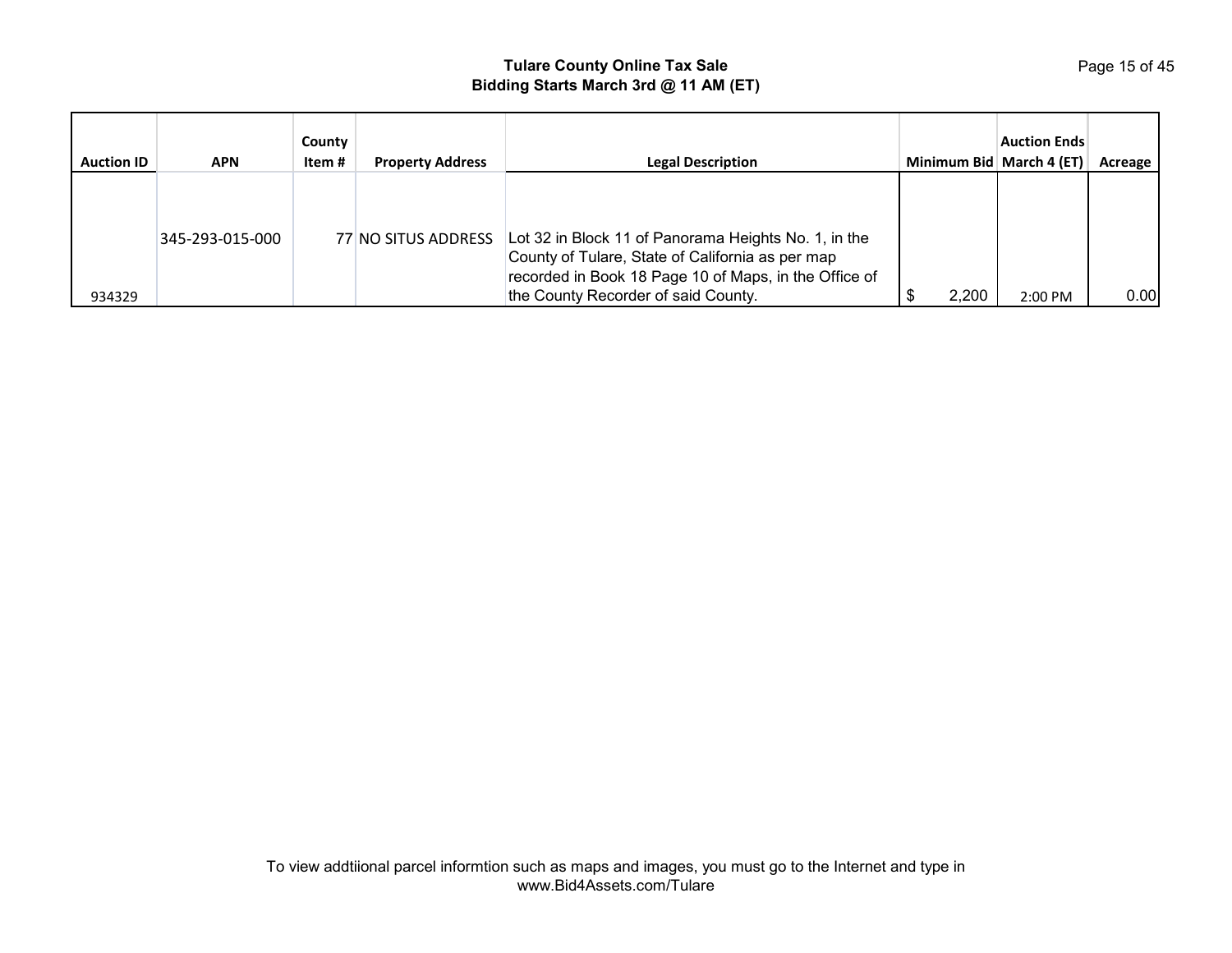|                   |                 |                   |                                      |                  |                             | Personal              | <b>Total 2019 -20</b>        |                      |
|-------------------|-----------------|-------------------|--------------------------------------|------------------|-----------------------------|-----------------------|------------------------------|----------------------|
| <b>Auction ID</b> | <b>APN</b>      | <b>Exemptions</b> | <b>Fixtures</b>                      | Improvements     | <b>Land Value</b>           | <b>Property Value</b> | <b>Assessed Values</b>       | <b>Tax Rate Area</b> |
|                   | 001-011-004-000 |                   |                                      |                  |                             |                       |                              |                      |
| 934297            |                 | \$<br>$\sim$      | \$<br>$\sim$                         | 16,477.00<br>\$  | \$<br>17,572.00             | \$<br>$\blacksquare$  | 34,049.00 077-003<br>\$      |                      |
|                   | 023-111-024-000 |                   |                                      |                  |                             |                       |                              |                      |
| 934298            |                 | \$<br>$\sim$      | 25,934.00<br>\$                      | \$<br>75,108.00  | 306,266.00<br>$\frac{1}{2}$ | $$51,873.00$ \\$      | 459,181.00 068-039           |                      |
|                   | 023-160-009-000 |                   |                                      |                  |                             |                       |                              |                      |
| 934299            |                 | \$<br>$\sim$      | $\boldsymbol{\mathsf{\$}}$<br>$\sim$ | 160,000.00<br>\$ | 30,000.00<br>\$             | \$                    | 190,000.00 068-039<br>$-$ \$ |                      |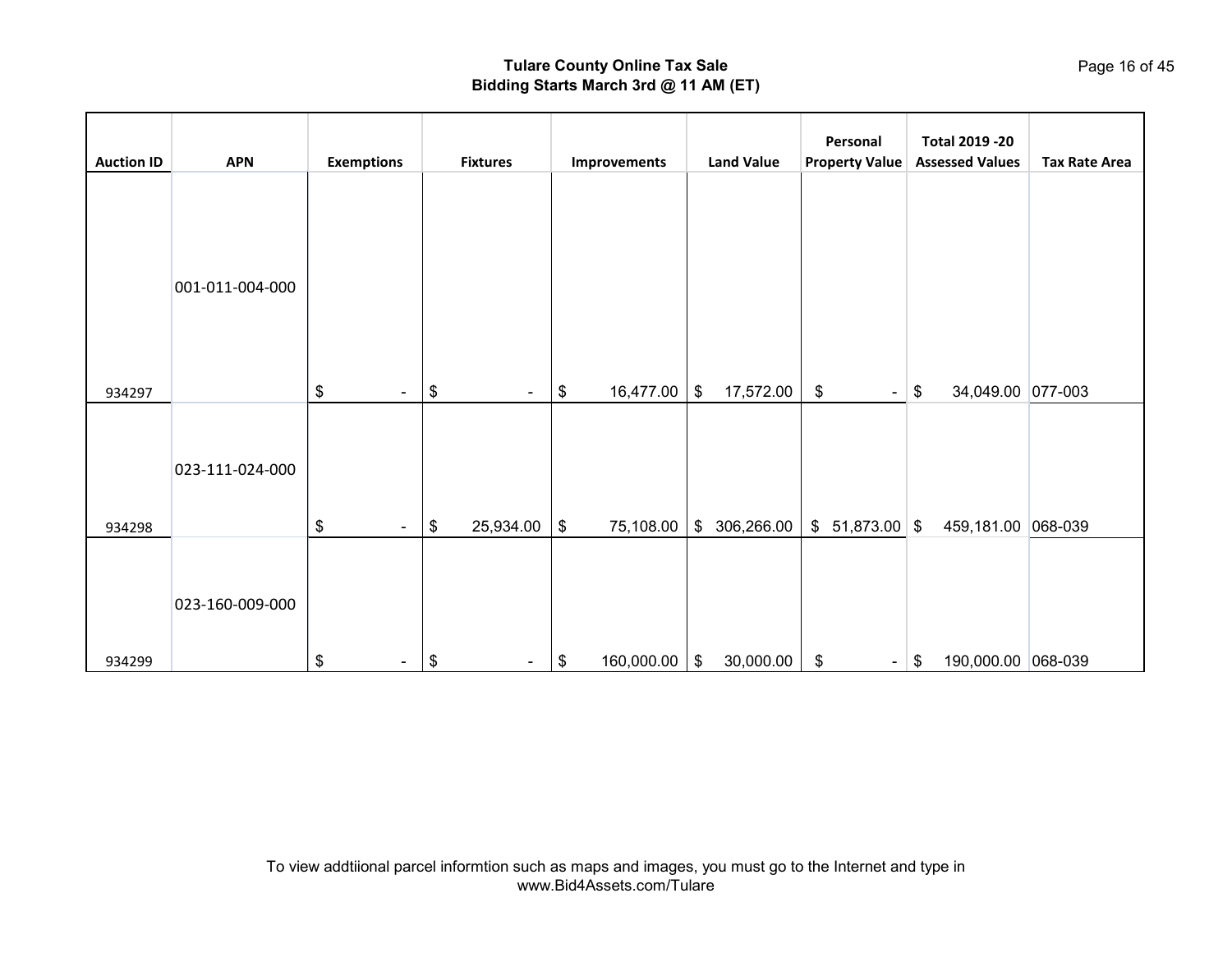| <b>Auction ID</b> | <b>APN</b>      | <b>Exemptions</b> | <b>Fixtures</b>        | Improvements     | <b>Land Value</b>          | Personal<br><b>Property Value</b>   | <b>Total 2019 -20</b><br><b>Assessed Values</b>  | <b>Tax Rate Area</b> |
|-------------------|-----------------|-------------------|------------------------|------------------|----------------------------|-------------------------------------|--------------------------------------------------|----------------------|
| 934300            | 028-040-011-000 | 7,000.00<br>\$    | $\,$<br>$\blacksquare$ | 262,226.00<br>\$ | 5,709.00<br>\$             | $\boldsymbol{\$}$<br>$\blacksquare$ | $\boldsymbol{\mathsf{\$}}$<br>260,935.00 099-002 |                      |
| 934301            | 029-193-016-000 | \$<br>$\sim$      | \$<br>$\sim$           | 78,567.00<br>\$  | 50,149.00<br>$\sqrt[6]{3}$ | $\sqrt[6]{3}$<br>$\blacksquare$     | 128,716.00 072-003<br>$\boldsymbol{\mathsf{\$}}$ |                      |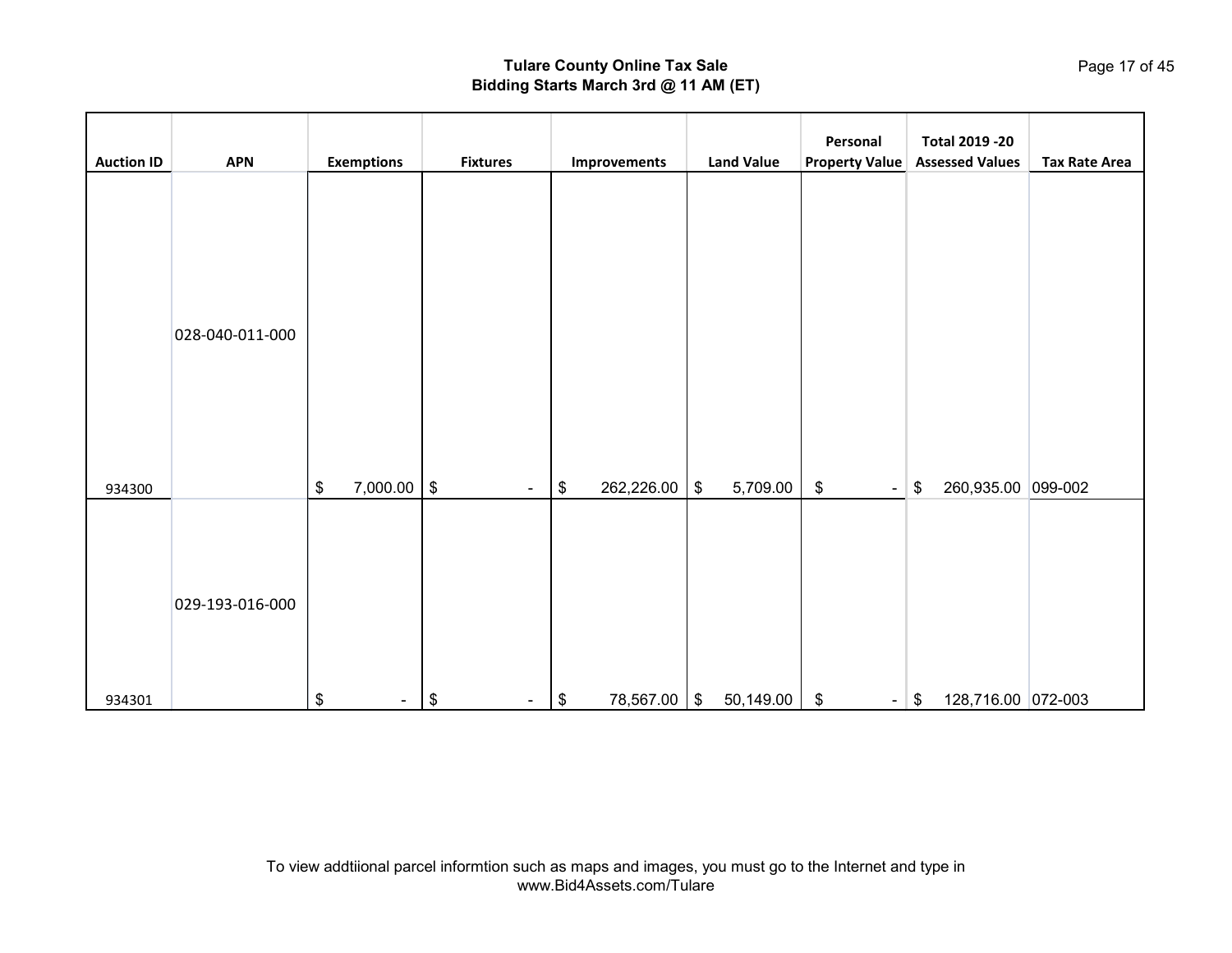| <b>Auction ID</b> | <b>APN</b>      | <b>Exemptions</b> | <b>Fixtures</b>      | Improvements    | <b>Land Value</b>                    | Personal<br><b>Property Value</b> | <b>Total 2019 -20</b><br><b>Assessed Values</b> | <b>Tax Rate Area</b> |
|-------------------|-----------------|-------------------|----------------------|-----------------|--------------------------------------|-----------------------------------|-------------------------------------------------|----------------------|
|                   |                 |                   |                      |                 |                                      |                                   |                                                 |                      |
|                   |                 |                   |                      |                 |                                      |                                   |                                                 |                      |
|                   |                 |                   |                      |                 |                                      |                                   |                                                 |                      |
|                   |                 |                   |                      |                 |                                      |                                   |                                                 |                      |
|                   |                 |                   |                      |                 |                                      |                                   |                                                 |                      |
|                   |                 |                   |                      |                 |                                      |                                   |                                                 |                      |
|                   |                 |                   |                      |                 |                                      |                                   |                                                 |                      |
|                   |                 |                   |                      |                 |                                      |                                   |                                                 |                      |
|                   |                 |                   |                      |                 |                                      |                                   |                                                 |                      |
|                   | 033-150-013-000 |                   |                      |                 |                                      |                                   |                                                 |                      |
|                   |                 |                   |                      |                 |                                      |                                   |                                                 |                      |
|                   |                 |                   |                      |                 |                                      |                                   |                                                 |                      |
|                   |                 |                   |                      |                 |                                      |                                   |                                                 |                      |
|                   |                 |                   |                      |                 |                                      |                                   |                                                 |                      |
|                   |                 |                   |                      |                 |                                      |                                   |                                                 |                      |
|                   |                 |                   |                      |                 |                                      |                                   |                                                 |                      |
|                   |                 |                   |                      |                 |                                      |                                   |                                                 |                      |
| 934302            |                 | \$<br>$\sim$      | \$<br>$\blacksquare$ | 30,000.00<br>\$ | 80,000.00<br>$\sqrt[6]{\frac{1}{2}}$ |                                   | 110,000.00 068-011<br>\$                        |                      |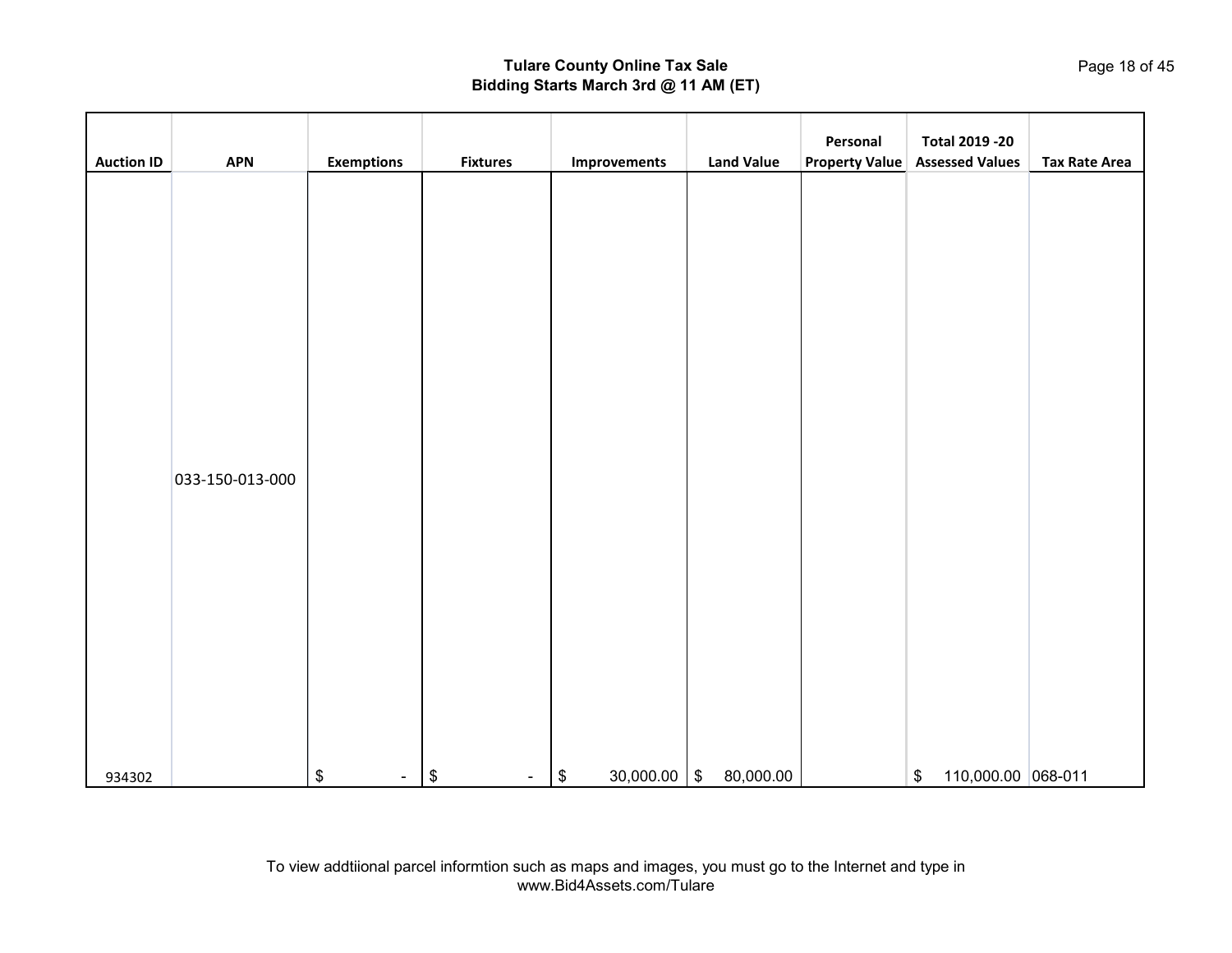| <b>Auction ID</b> | <b>APN</b>      | <b>Exemptions</b> | <b>Fixtures</b>      | Improvements                       | <b>Land Value</b> | Personal<br><b>Property Value</b> | <b>Total 2019 -20</b><br><b>Assessed Values</b> | <b>Tax Rate Area</b> |
|-------------------|-----------------|-------------------|----------------------|------------------------------------|-------------------|-----------------------------------|-------------------------------------------------|----------------------|
| 934303            | 043-082-008-000 | \$<br>$\sim$      | \$<br>$\blacksquare$ | 6,954.00<br>\$                     | \$<br>20,849.00   | \$<br>$\blacksquare$              | 27,803.00 100-003<br>\$                         |                      |
| 934304            | 050-182-019-000 | \$<br>$\sim$      | \$<br>$\blacksquare$ | \$<br>$\blacksquare$               | \$<br>24,056.00   | \$<br>$\blacksquare$              | 24,056.00 138-001<br>\$                         |                      |
| 934305            | 050-182-020-000 | \$<br>$\sim$      | \$<br>$\blacksquare$ | \$<br>$\blacksquare$               | \$<br>24,056.00   | \$<br>$\blacksquare$              | \$<br>24,056.00 138-001                         |                      |
| 934306            | 073-024-010-000 | \$<br>7,000.00    | \$<br>$\blacksquare$ | 37,865.00<br>$\boldsymbol{\theta}$ | \$<br>4,388.00    | \$<br>$\sim$ .                    | 35,253.00 153-065<br>\$                         |                      |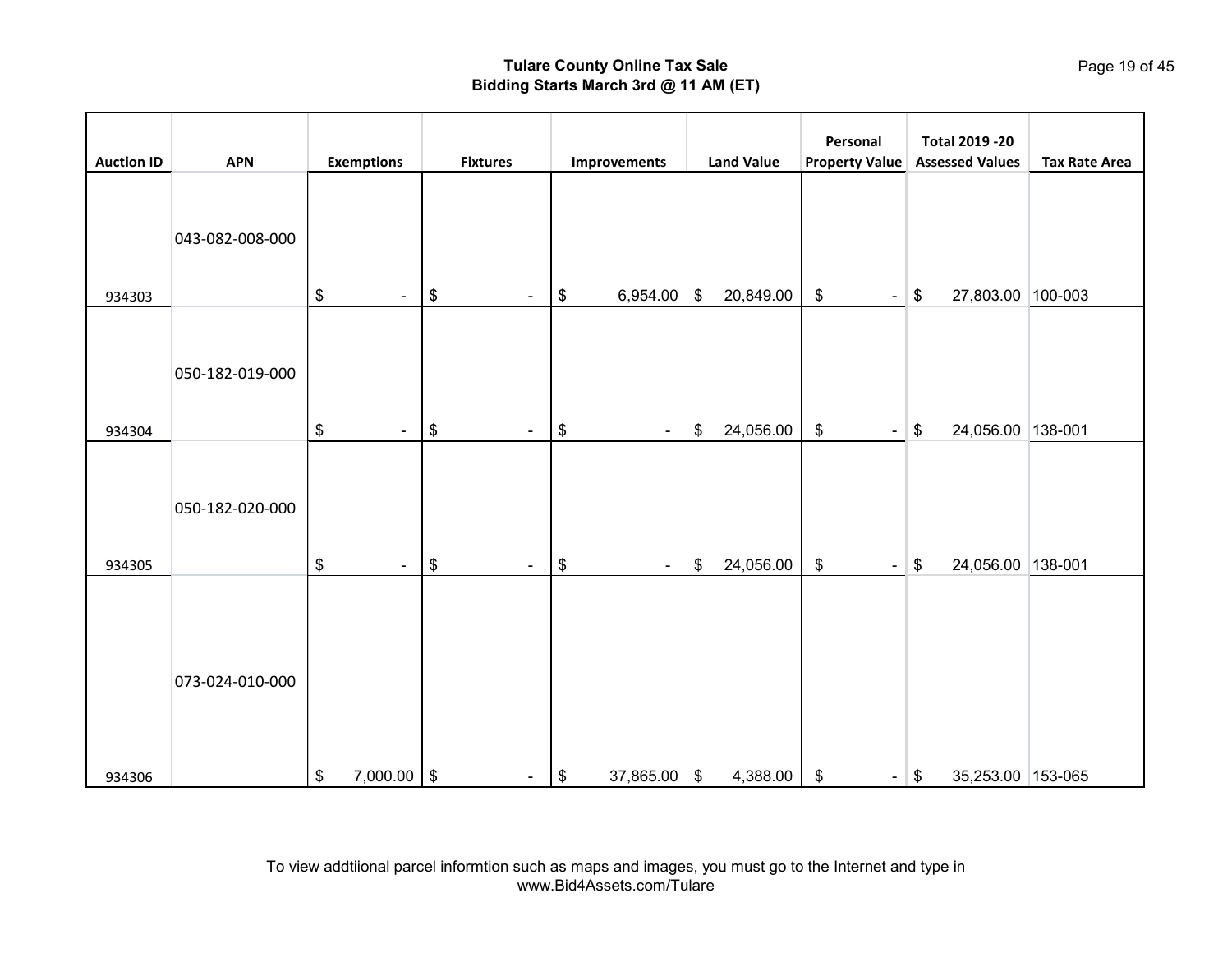| <b>Auction ID</b> | <b>APN</b>      | <b>Exemptions</b> | <b>Fixtures</b> | Improvements | <b>Land Value</b> | Personal<br><b>Property Value</b> | <b>Total 2019 -20</b><br><b>Assessed Values</b> | <b>Tax Rate Area</b> |
|-------------------|-----------------|-------------------|-----------------|--------------|-------------------|-----------------------------------|-------------------------------------------------|----------------------|
|                   |                 |                   |                 |              |                   |                                   |                                                 |                      |
|                   |                 |                   |                 |              |                   |                                   |                                                 |                      |
|                   | 081-140-001-000 |                   |                 |              |                   |                                   |                                                 |                      |
|                   |                 |                   |                 |              |                   |                                   |                                                 |                      |
| 934307            |                 | \$<br>$\sim$      | \$<br>$\sim$    | \$<br>$\sim$ | 27,948.00<br>\$   | - \$<br>$\blacksquare$            | 27,948.00 006-209<br>\$                         |                      |

Page 20 of 45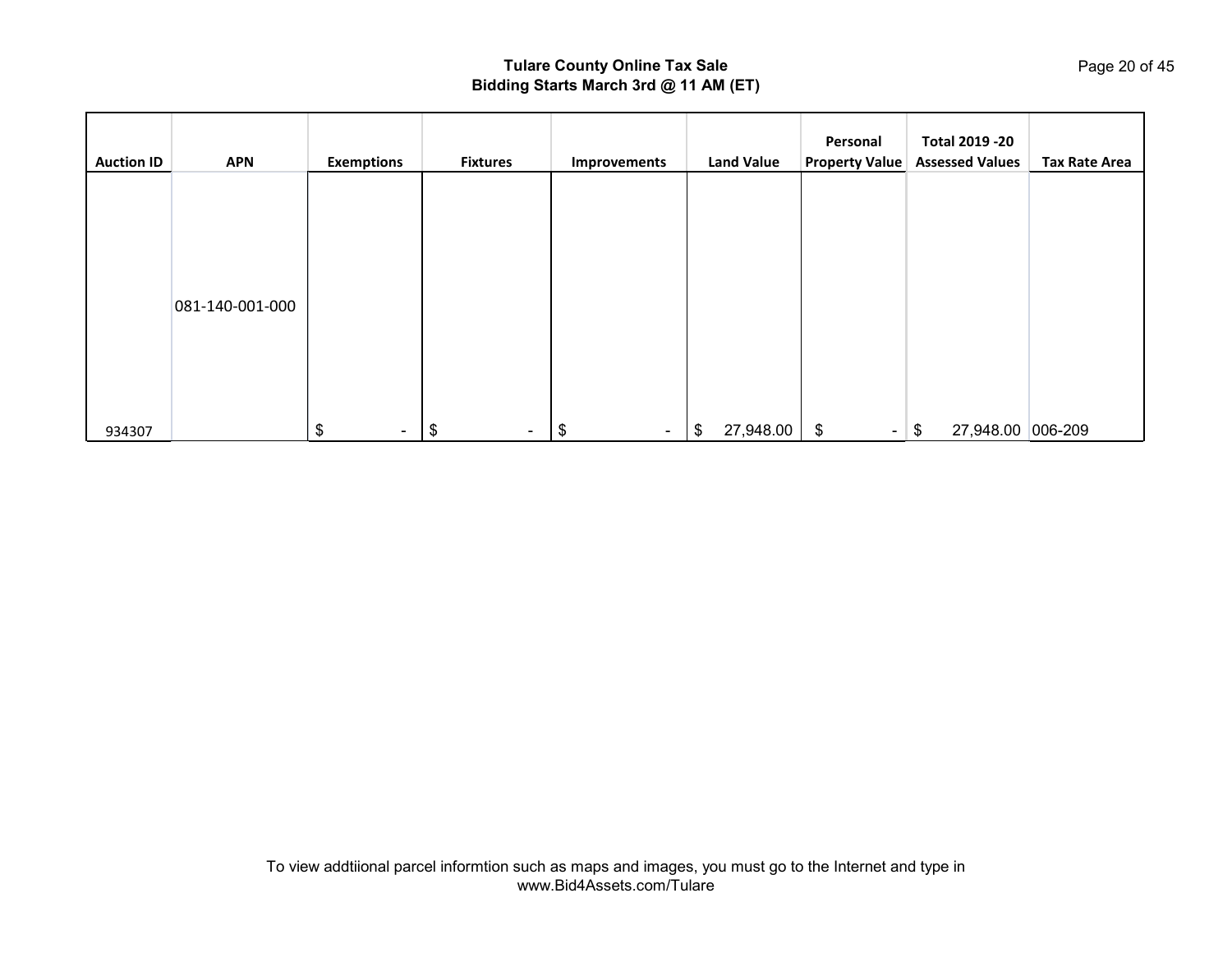|                   |                 |                   |                             |                                 |                   | Personal                                     | <b>Total 2019 -20</b>                            |                      |
|-------------------|-----------------|-------------------|-----------------------------|---------------------------------|-------------------|----------------------------------------------|--------------------------------------------------|----------------------|
| <b>Auction ID</b> | <b>APN</b>      | <b>Exemptions</b> | <b>Fixtures</b>             | Improvements                    | <b>Land Value</b> | <b>Property Value</b>                        | <b>Assessed Values</b>                           | <b>Tax Rate Area</b> |
|                   |                 |                   |                             |                                 |                   |                                              |                                                  |                      |
|                   |                 |                   |                             |                                 |                   |                                              |                                                  |                      |
|                   |                 |                   |                             |                                 |                   |                                              |                                                  |                      |
|                   |                 |                   |                             |                                 |                   |                                              |                                                  |                      |
|                   |                 |                   |                             |                                 |                   |                                              |                                                  |                      |
|                   |                 |                   |                             |                                 |                   |                                              |                                                  |                      |
|                   |                 |                   |                             |                                 |                   |                                              |                                                  |                      |
|                   |                 |                   |                             |                                 |                   |                                              |                                                  |                      |
|                   |                 |                   |                             |                                 |                   |                                              |                                                  |                      |
|                   |                 |                   |                             |                                 |                   |                                              |                                                  |                      |
|                   |                 |                   |                             |                                 |                   |                                              |                                                  |                      |
|                   | 094-250-028-000 |                   |                             |                                 |                   |                                              |                                                  |                      |
|                   |                 |                   |                             |                                 |                   |                                              |                                                  |                      |
|                   |                 |                   |                             |                                 |                   |                                              |                                                  |                      |
|                   |                 |                   |                             |                                 |                   |                                              |                                                  |                      |
|                   |                 |                   |                             |                                 |                   |                                              |                                                  |                      |
|                   |                 |                   |                             |                                 |                   |                                              |                                                  |                      |
|                   |                 |                   |                             |                                 |                   |                                              |                                                  |                      |
|                   |                 |                   |                             |                                 |                   |                                              |                                                  |                      |
|                   |                 |                   |                             |                                 |                   |                                              |                                                  |                      |
|                   |                 |                   |                             |                                 |                   |                                              |                                                  |                      |
|                   |                 |                   |                             |                                 |                   |                                              |                                                  |                      |
|                   |                 |                   |                             |                                 |                   |                                              |                                                  |                      |
| 934308            |                 | $\,$<br>$\sim$    | $\boldsymbol{\$}$<br>$\sim$ | $\boldsymbol{\$}$<br>408,000.00 | \$102,000.00      | $\boldsymbol{\mathsf{\$}}$<br>$\blacksquare$ | 510,000.00 006-096<br>$\boldsymbol{\mathsf{\$}}$ |                      |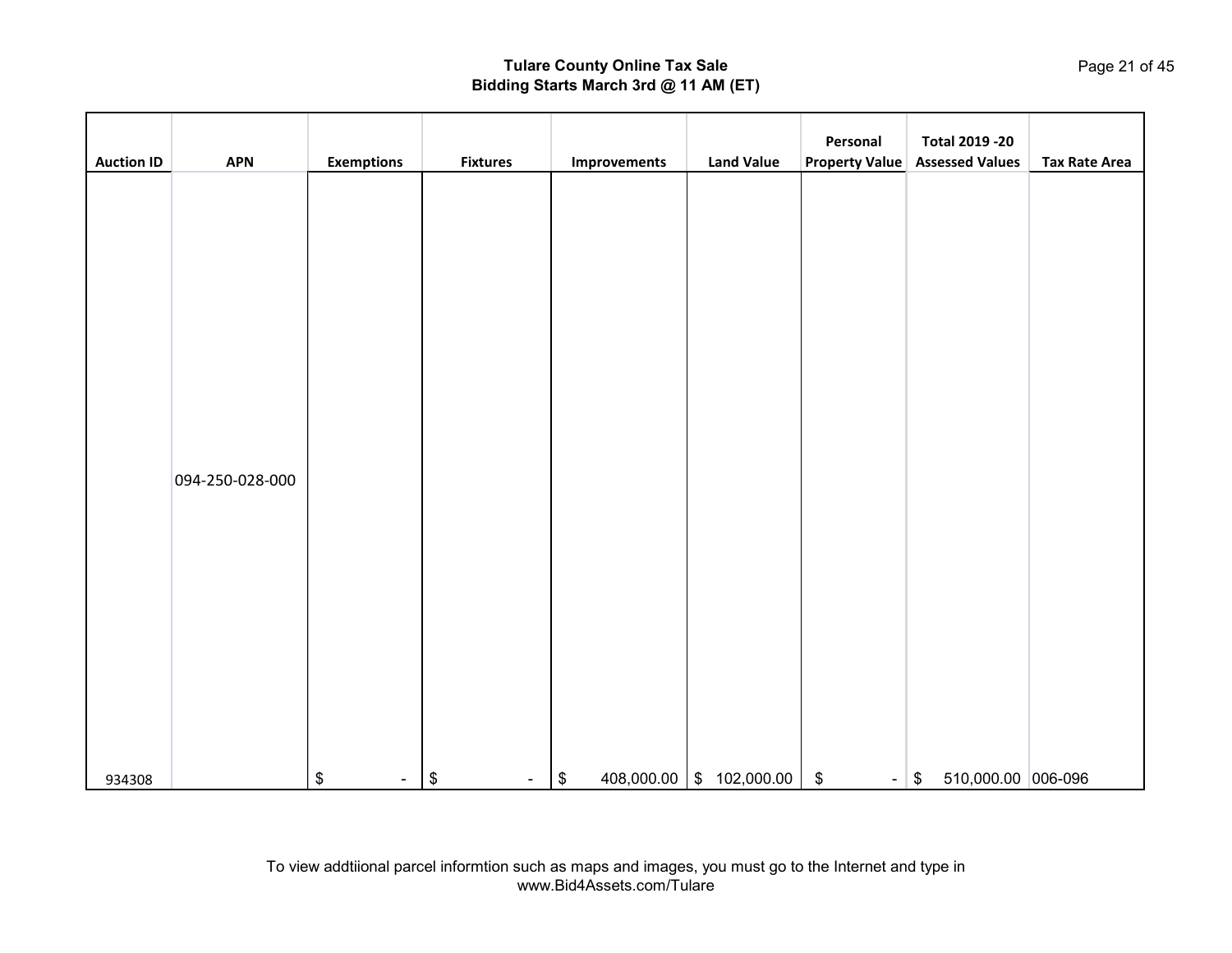|                   |                 |                        |                      |                                    |                   | Personal                                                    | <b>Total 2019 -20</b>    |                      |
|-------------------|-----------------|------------------------|----------------------|------------------------------------|-------------------|-------------------------------------------------------------|--------------------------|----------------------|
| <b>Auction ID</b> | <b>APN</b>      | <b>Exemptions</b>      | <b>Fixtures</b>      | Improvements                       | <b>Land Value</b> | <b>Property Value</b>                                       | <b>Assessed Values</b>   | <b>Tax Rate Area</b> |
| 934309            | 097-213-016-000 | 7,000.00<br>\$         | \$<br>$\blacksquare$ | 100,272.00<br>\$                   | 32,776.00<br>\$   | $\, \, \raisebox{12pt}{$\scriptstyle \$}$<br>$\blacksquare$ | 126,048.00 006-003<br>\$ |                      |
| 934310            | 107-170-030-000 | $\,$<br>$\sim$         | \$<br>$\blacksquare$ | 55,000.00<br>\$                    | \$<br>18,000.00   | $\, \, \raisebox{12pt}{$\scriptstyle \$}$<br>$\blacksquare$ | \$<br>73,000.00 153-125  |                      |
| 934311            | 108-080-033-000 | $\,$<br>$\blacksquare$ | \$<br>$\blacksquare$ | 18,907.00<br>\$                    | \$<br>44,677.00   | $\,$                                                        | \$<br>63,584.00 153-034  |                      |
|                   | 135-271-013-000 |                        |                      |                                    |                   | $\blacksquare$                                              |                          |                      |
| 934312            |                 | \$<br>7,000.00         | \$<br>$\blacksquare$ | 59,656.00<br>$\boldsymbol{\theta}$ | \$<br>16,234.00   | \$<br>$\blacksquare$                                        | 68,890.00 002-000<br>\$  |                      |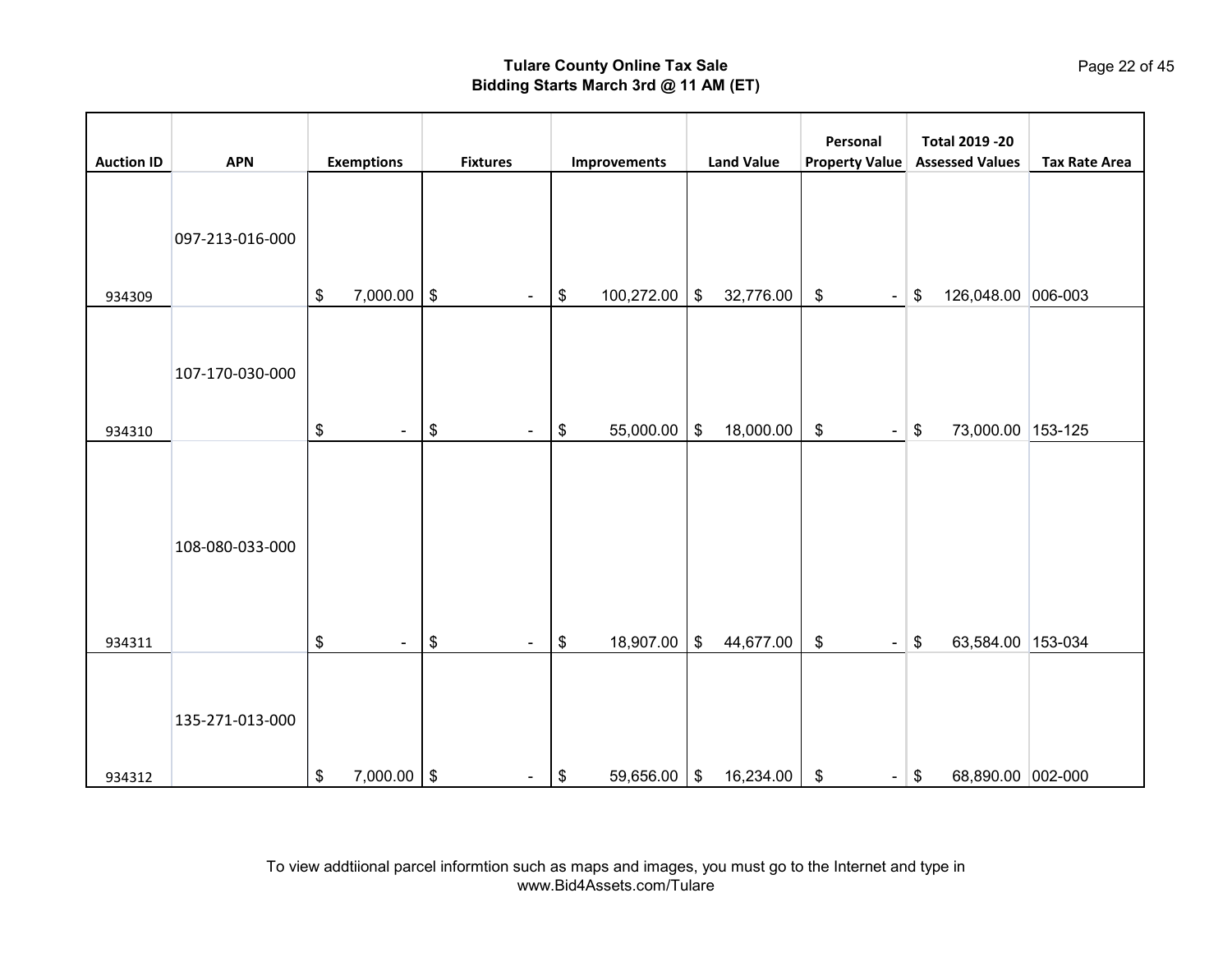| <b>Auction ID</b> | <b>APN</b>      | <b>Exemptions</b> | <b>Fixtures</b> | Improvements       | <b>Land Value</b> | Personal<br><b>Property Value</b> | Total 2019 - 20<br><b>Assessed Values</b> | <b>Tax Rate Area</b> |
|-------------------|-----------------|-------------------|-----------------|--------------------|-------------------|-----------------------------------|-------------------------------------------|----------------------|
|                   |                 |                   |                 |                    |                   |                                   |                                           |                      |
|                   | 149-050-014-000 |                   |                 |                    |                   |                                   |                                           |                      |
|                   |                 |                   |                 |                    |                   |                                   |                                           |                      |
| 934313            |                 | 7,000.00<br>\$    | -\$<br>$\sim$   | 107,883.00<br>- 30 | 10,989.00<br>\$   | \$<br>$\blacksquare$              | 111,872.00<br>\$                          | $105 - 002$          |

Page 23 of 45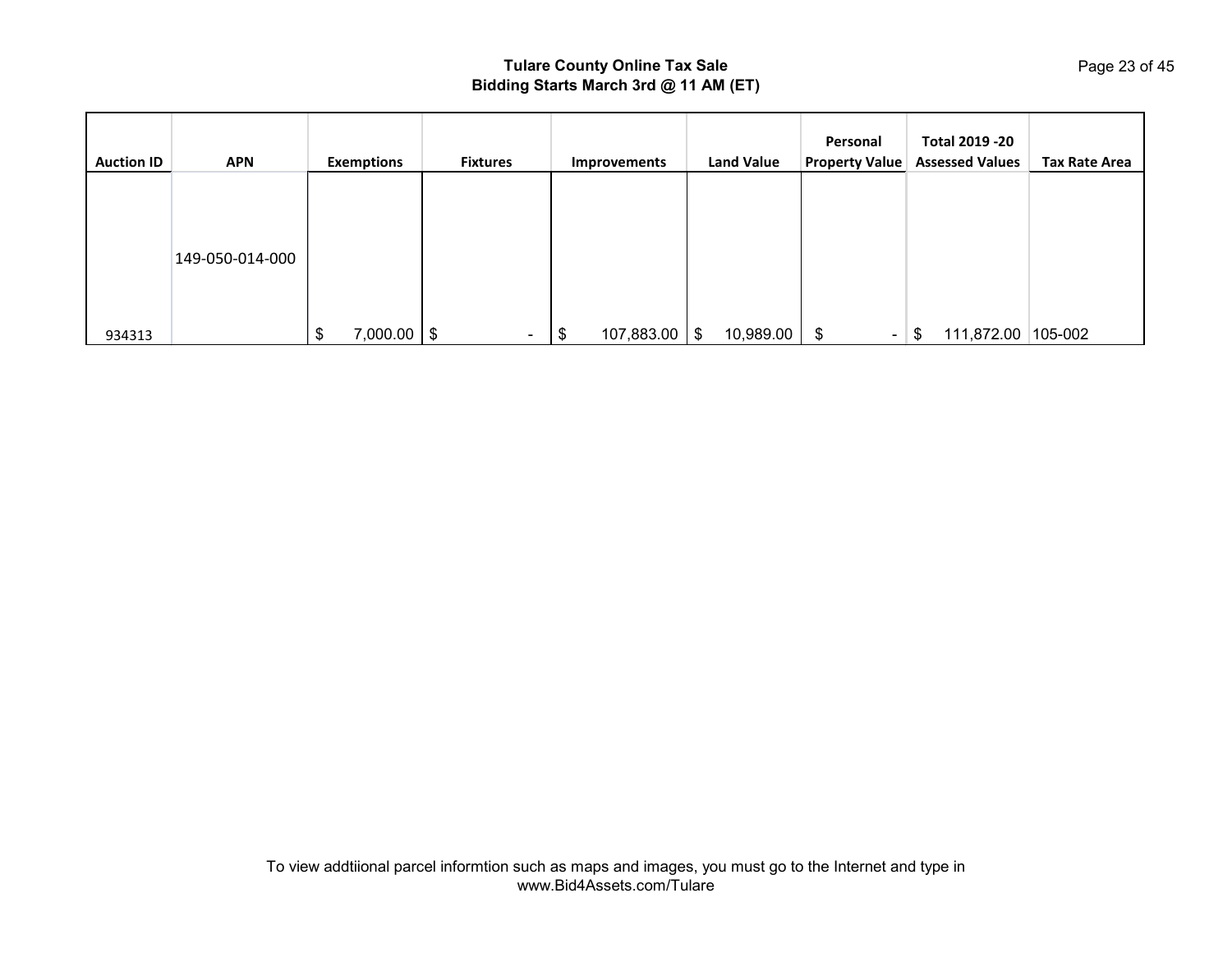|                   |                               |                   |                                     |                             |                                | Personal                             | <b>Total 2019 -20</b>                 |                      |
|-------------------|-------------------------------|-------------------|-------------------------------------|-----------------------------|--------------------------------|--------------------------------------|---------------------------------------|----------------------|
|                   |                               |                   |                                     |                             |                                |                                      |                                       |                      |
| <b>Auction ID</b> | <b>APN</b><br>182-280-030-000 | <b>Exemptions</b> | <b>Fixtures</b>                     | Improvements                | <b>Land Value</b>              |                                      | <b>Property Value Assessed Values</b> | <b>Tax Rate Area</b> |
| 934314            |                               | $\,$<br>$\sim$    | $\boldsymbol{\$}$<br>$\blacksquare$ | $\boldsymbol{\$}$<br>$\sim$ | 48,000.00<br>$\boldsymbol{\$}$ | $\boldsymbol{\mathsf{\$}}$<br>$\sim$ | 48,000.00 005-089<br>$\sqrt{2}$       |                      |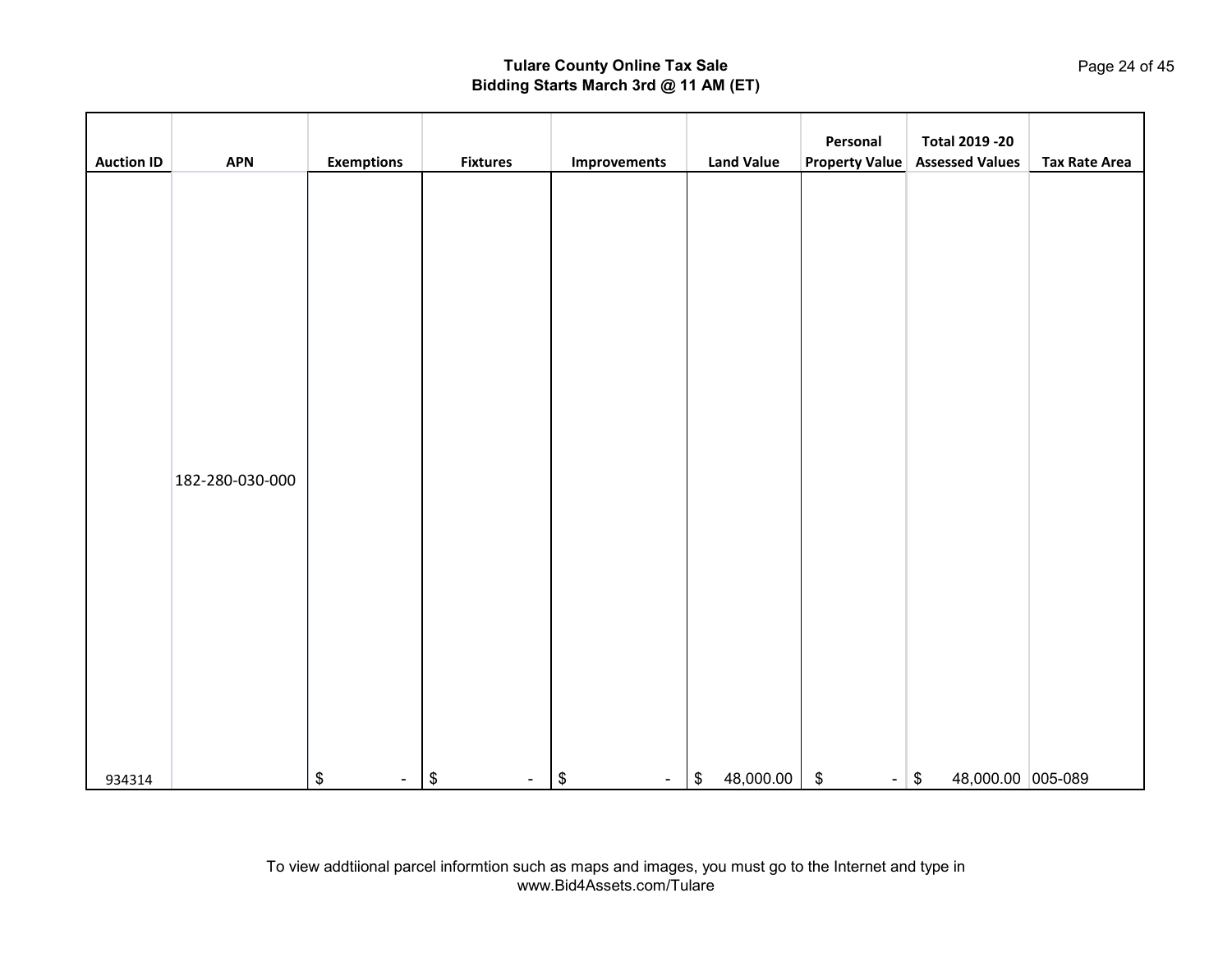|                   |                 |                      |                      |                                 |                           | Personal                                                    | <b>Total 2019 -20</b>    |                      |
|-------------------|-----------------|----------------------|----------------------|---------------------------------|---------------------------|-------------------------------------------------------------|--------------------------|----------------------|
| <b>Auction ID</b> | <b>APN</b>      | <b>Exemptions</b>    | <b>Fixtures</b>      | Improvements                    | <b>Land Value</b>         | <b>Property Value</b>                                       | <b>Assessed Values</b>   | <b>Tax Rate Area</b> |
|                   | 198-180-007-000 |                      |                      |                                 |                           |                                                             |                          |                      |
| 934315            |                 | \$<br>۰              | \$<br>$\blacksquare$ | 34,446.00<br>\$                 | \$<br>20,668.00           | $\, \, \raisebox{12pt}{$\scriptstyle \$}$<br>$\blacksquare$ | 55,114.00 141-007<br>\$  |                      |
|                   | 245-400-057-000 |                      |                      |                                 |                           |                                                             |                          |                      |
| 934316            |                 | \$<br>$\blacksquare$ | \$<br>$\blacksquare$ | 186,232.00<br>\$                | \$<br>46,818.00           | \$<br>$\blacksquare$                                        | 233,050.00 004-023<br>\$ |                      |
|                   | 254-110-019-000 |                      |                      |                                 |                           |                                                             |                          |                      |
| 934317            |                 | \$<br>$\blacksquare$ | \$<br>$\blacksquare$ | $\frac{1}{2}$<br>$\blacksquare$ | \$<br>82,820.00           | \$<br>$\blacksquare$                                        | \$<br>82,820.00 004-059  |                      |
| 934318            | 263-060-016-000 | \$<br>$\blacksquare$ | \$<br>$\blacksquare$ | 30,434.00<br>\$                 | 7,902.00<br>$\frac{1}{2}$ | $\boldsymbol{\mathsf{S}}$<br>$\sim$ .                       | 38,336.00 055-001<br>\$  |                      |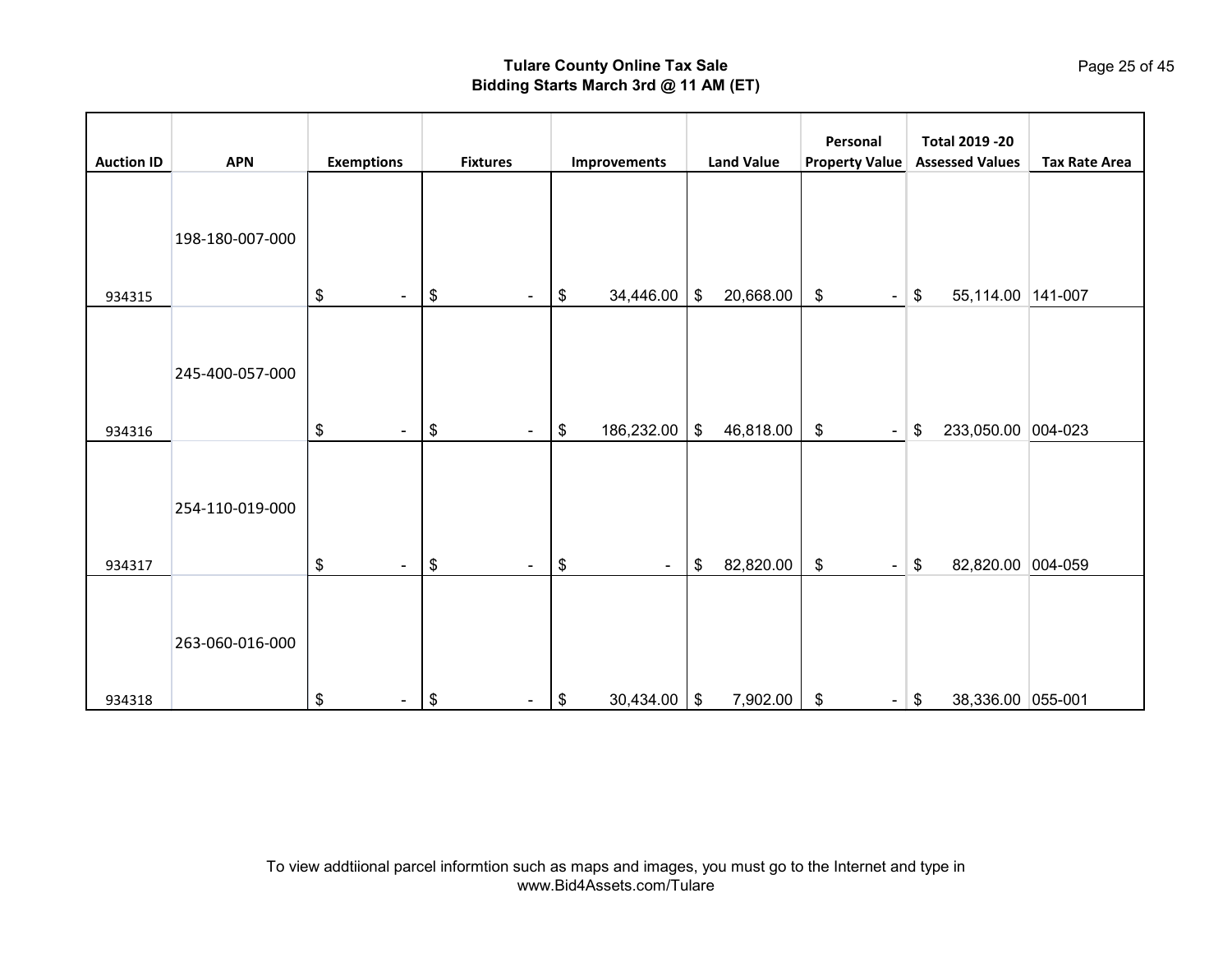| <b>Auction ID</b> | <b>APN</b>      | <b>Exemptions</b>    | <b>Fixtures</b>                                             | Improvements         | <b>Land Value</b> | Personal<br><b>Property Value</b>                           | <b>Total 2019 -20</b><br><b>Assessed Values</b> | <b>Tax Rate Area</b> |
|-------------------|-----------------|----------------------|-------------------------------------------------------------|----------------------|-------------------|-------------------------------------------------------------|-------------------------------------------------|----------------------|
| 934319            | 285-194-006-000 | 7,000.00<br>\$       | $\, \, \raisebox{12pt}{$\scriptstyle \$}$<br>$\blacksquare$ | 5,629.00<br>\$       | \$<br>24,772.00   | $\,$<br>$\blacksquare$                                      | 23,401.00 136-003<br>\$                         |                      |
| 934320            | 295-250-005-000 | \$<br>$\blacksquare$ | \$<br>$\blacksquare$                                        | \$<br>$\blacksquare$ | \$<br>39,411.00   | $\, \, \raisebox{12pt}{$\scriptstyle \$}$<br>$\blacksquare$ | \$<br>39,411.00 124-018                         |                      |
| 934321            | 307-090-074-000 | \$<br>$\blacksquare$ | \$<br>$\blacksquare$                                        | \$<br>$\blacksquare$ | \$<br>6,267.00    | $\,$<br>$\blacksquare$                                      | 6,267.00 136-006<br>\$                          |                      |
| 934322            | 311-240-011-000 | \$<br>7,000.00       | \$<br>$\blacksquare$                                        | 7,792.00 \$<br>\$    | 4,546.00          | $\boldsymbol{\$}$                                           | 5,338.00 053-001<br>$-$ \$                      |                      |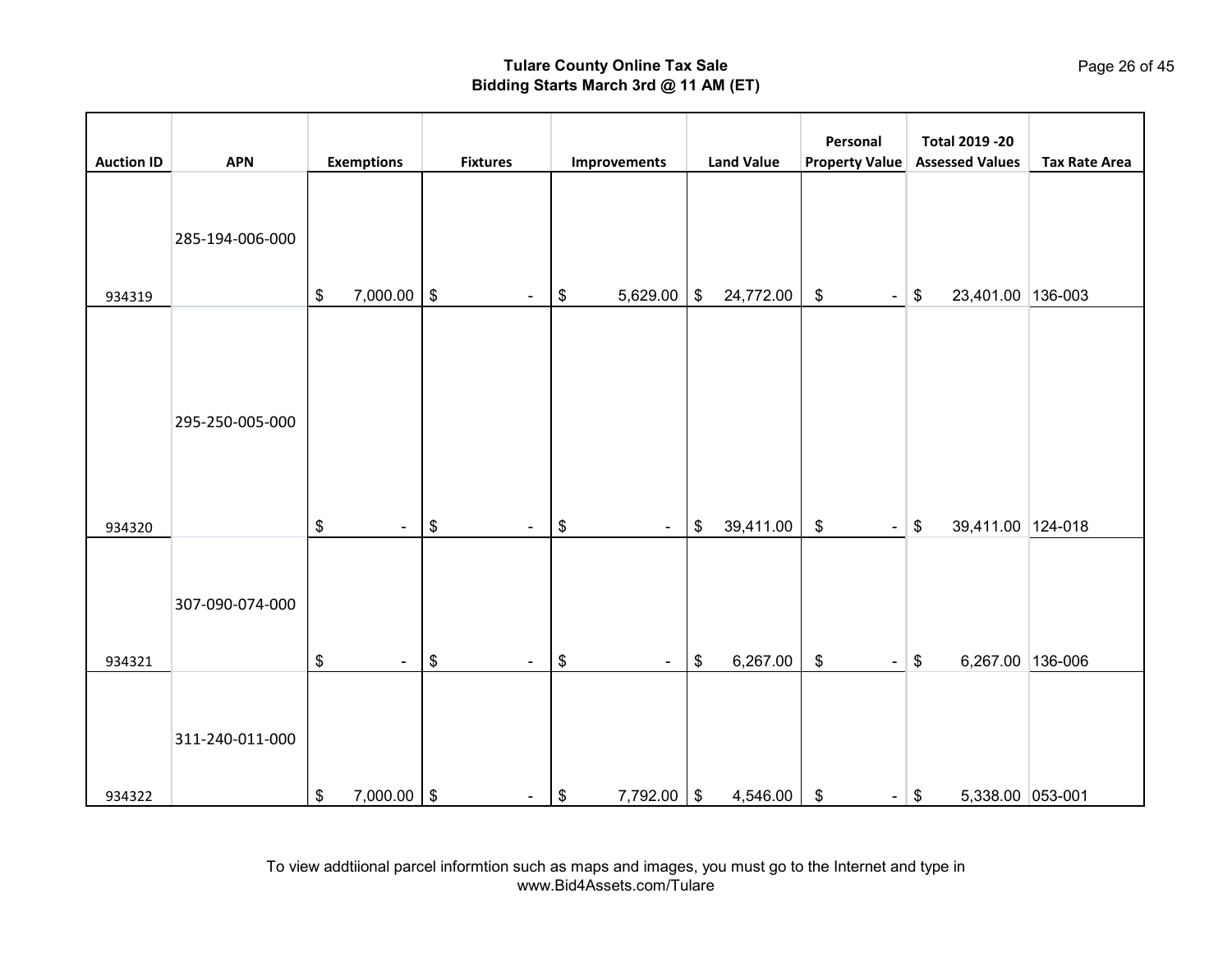|                   |                                          |                      |                                      |                                |                                      | Personal                                                            | <b>Total 2019 -20</b>    |                      |
|-------------------|------------------------------------------|----------------------|--------------------------------------|--------------------------------|--------------------------------------|---------------------------------------------------------------------|--------------------------|----------------------|
| <b>Auction ID</b> | <b>APN</b>                               | <b>Exemptions</b>    | <b>Fixtures</b>                      | Improvements                   | <b>Land Value</b>                    | <b>Property Value</b>                                               | <b>Assessed Values</b>   | <b>Tax Rate Area</b> |
|                   | 311-270-004-000<br>& 311-270-010-<br>000 |                      |                                      |                                |                                      |                                                                     |                          |                      |
| 934323            |                                          | \$<br>$\blacksquare$ | \$<br>$\sim$                         | 66,759.00<br>$\boldsymbol{\$}$ | 45,678.00<br>$\sqrt[6]{\frac{1}{2}}$ | $\, \, \raisebox{-1.5pt}{\text{\circle*{1.5}}}\,$<br>$\blacksquare$ | 112,437.00 053-014<br>\$ |                      |
|                   | 313-190-029-000                          |                      |                                      |                                |                                      |                                                                     |                          |                      |
| 934324            |                                          | \$<br>$\sim$         | $\boldsymbol{\mathsf{\$}}$<br>$\sim$ | \$<br>$\sim$                   | \$<br>$\sim$                         | \$<br>$\sim$                                                        | \$<br>$\sim$             | $ 124 - 008 $        |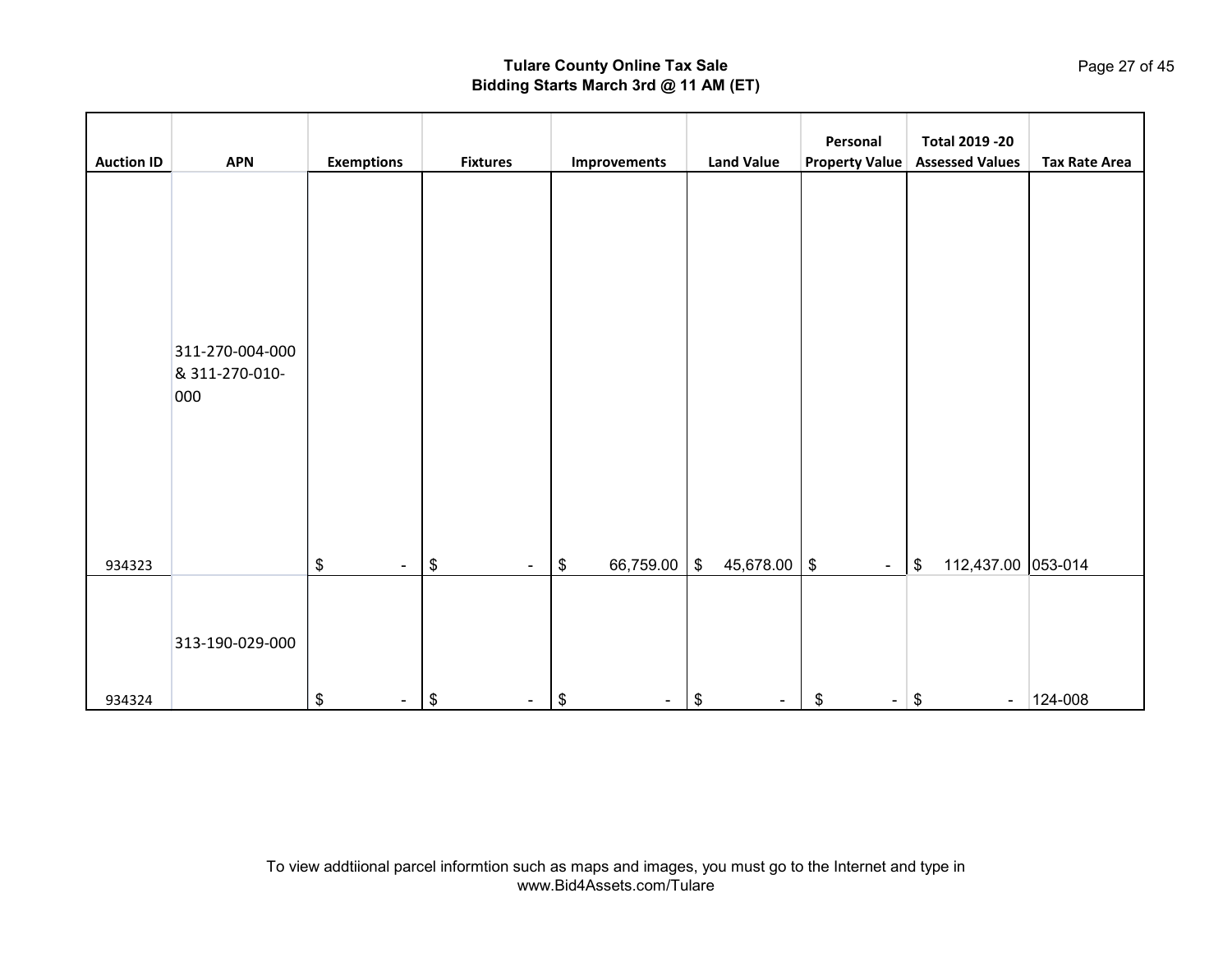| <b>Auction ID</b> | <b>APN</b>      | <b>Exemptions</b> | <b>Fixtures</b> | Improvements    | <b>Land Value</b> | Personal<br><b>Property Value</b> | Total 2019 - 20<br><b>Assessed Values</b> | <b>Tax Rate Area</b> |
|-------------------|-----------------|-------------------|-----------------|-----------------|-------------------|-----------------------------------|-------------------------------------------|----------------------|
|                   | 315-073-001-000 |                   |                 |                 |                   |                                   |                                           |                      |
| 934325            |                 | \$<br>$\sim$      | \$<br>$\sim$    | \$<br>$\sim$    | \$<br>12,396.00   | \$<br>$\sim$                      | 12,396.00 075-012<br>\$                   |                      |
|                   | 320-110-051-000 |                   |                 |                 |                   |                                   |                                           |                      |
| 934326            |                 | \$<br>$\sim$      | \$<br>$\sim$    | 39,307.00<br>\$ | 87,336.00<br>\$   | \$<br>$\blacksquare$              | 126,643.00 144-003<br>-\$                 |                      |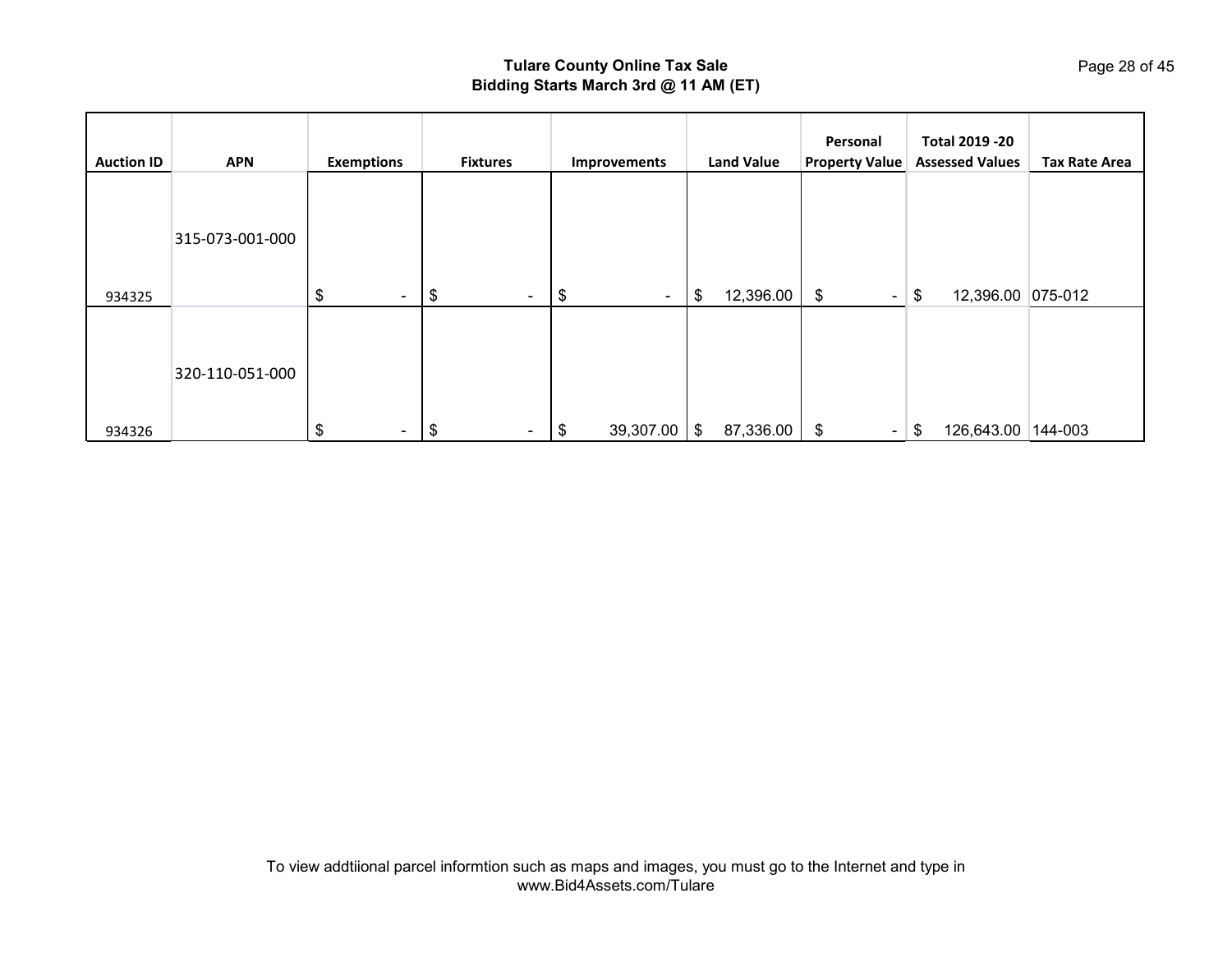| <b>Auction ID</b> | <b>APN</b>                               | <b>Exemptions</b>    | <b>Fixtures</b> | Improvements         | <b>Land Value</b>   | Personal<br><b>Property Value</b>                           | <b>Total 2019 -20</b><br><b>Assessed Values</b> | <b>Tax Rate Area</b> |
|-------------------|------------------------------------------|----------------------|-----------------|----------------------|---------------------|-------------------------------------------------------------|-------------------------------------------------|----------------------|
|                   | 323-190-008-000                          |                      |                 |                      |                     |                                                             |                                                 |                      |
| 934327            |                                          | \$<br>$\blacksquare$ | $\,$<br>$\sim$  | 170,549.00<br>\$     | $\$\$<br>120,106.00 | $\, \, \raisebox{12pt}{$\scriptstyle \$}$<br>$\blacksquare$ | 290,655.00 144-006<br>\$                        |                      |
|                   | 345-293-010-000<br>& 345-293-014-<br>000 |                      |                 |                      |                     |                                                             |                                                 |                      |
| 934328            |                                          | \$<br>$7,000.00$ \$  | $\sim$          | $48,710.00$ \$<br>\$ | $24,392.00$ \ \$    | $\blacksquare$                                              | 66,102.00 111-001<br>\$                         |                      |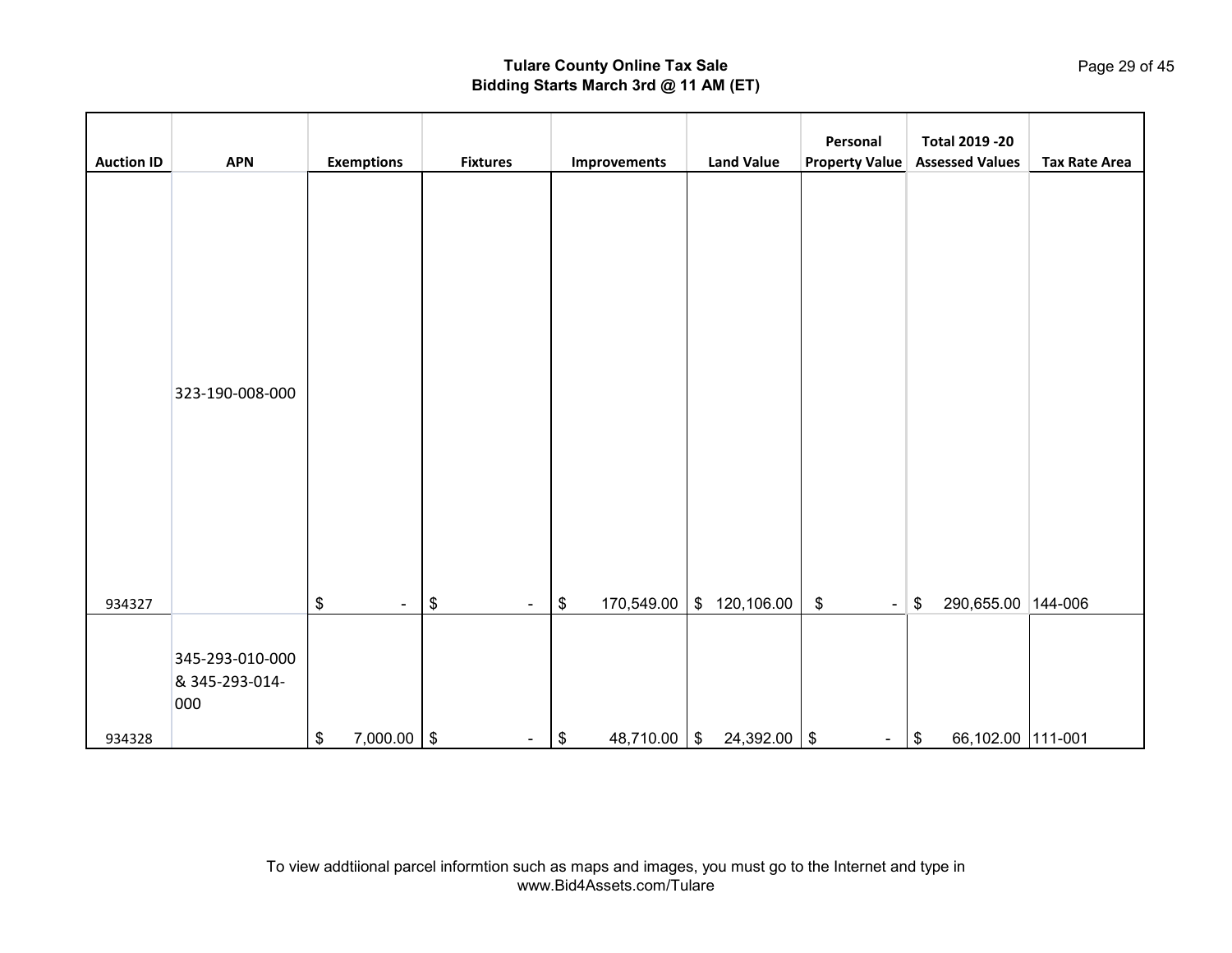| <b>Auction ID</b> | <b>APN</b>      | <b>Exemptions</b> | <b>Fixtures</b> | Improvements | <b>Land Value</b> | Personal<br><b>Property Value</b> | Total 2019 - 20<br><b>Assessed Values</b> | <b>Tax Rate Area</b> |
|-------------------|-----------------|-------------------|-----------------|--------------|-------------------|-----------------------------------|-------------------------------------------|----------------------|
|                   |                 |                   |                 |              |                   |                                   |                                           |                      |
|                   | 345-293-015-000 |                   |                 |              |                   |                                   |                                           |                      |
| 934329            |                 | $\blacksquare$    | $\sim$<br>د⊡ب   | \$<br>$\sim$ | 12,683.00<br>\$   | \$<br>$\sim$                      | 12,683.00 111-001<br>\$                   |                      |

Page 30 of 45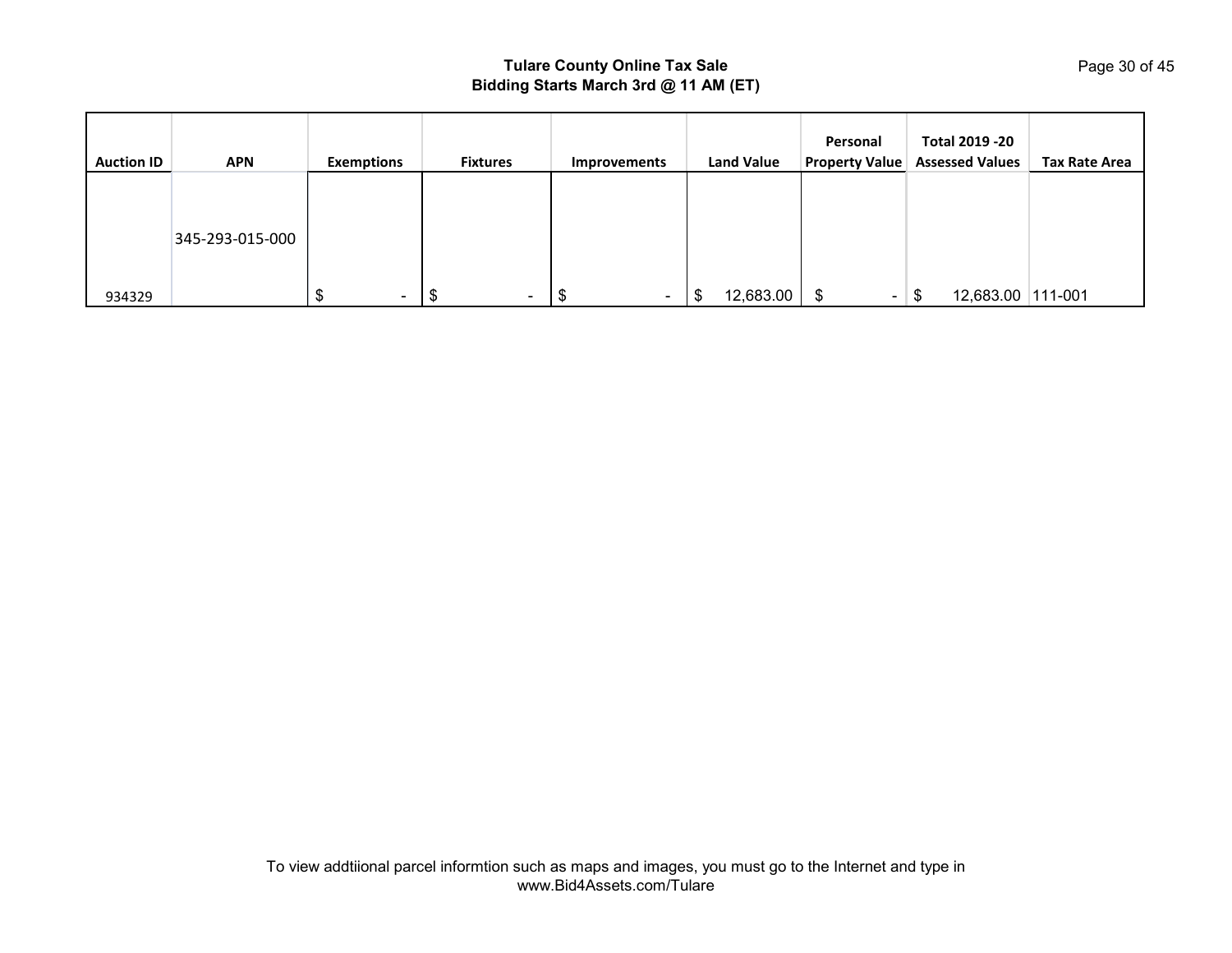|                   |                 |                 | <b>IRS</b> |                                                                                                  |
|-------------------|-----------------|-----------------|------------|--------------------------------------------------------------------------------------------------|
| <b>Auction ID</b> | <b>APN</b>      | <b>Tax Rate</b> | Liens      | <b>Additional Information</b>                                                                    |
|                   |                 |                 |            |                                                                                                  |
|                   |                 |                 |            | All bidders participating in the online tax sale<br>auction for other persons can be held        |
|                   | 001-011-004-000 |                 |            | responsible for any legal action that may                                                        |
|                   |                 |                 |            | result from the online tax auction process.                                                      |
|                   |                 |                 |            | There is a 1 year time period in which a sale                                                    |
|                   |                 |                 |            | can be disputed or rescinded. Please consider                                                    |
|                   |                 |                 |            | this before transferring ownership or making                                                     |
| 934297            |                 | 1.138816        |            | improvements on the property<br>All bidders participating in the online tax sale                 |
|                   |                 |                 |            | auction for other persons can be held                                                            |
|                   |                 |                 |            | responsible for any legal action that may                                                        |
|                   | 023-111-024-000 |                 |            | result from the online tax auction process.                                                      |
|                   |                 |                 |            | There is a 1 year time period in which a sale                                                    |
|                   |                 |                 |            | can be disputed or rescinded. Please consider                                                    |
| 934298            |                 | 1.072300        |            | this before transferring ownership or making<br>All bidders participating in the online tax sale |
|                   |                 |                 |            |                                                                                                  |
|                   |                 |                 |            | auction for other persons can be held                                                            |
|                   |                 |                 |            | responsible for any legal action that may                                                        |
|                   | 023-160-009-000 |                 |            | result from the online tax auction process.                                                      |
|                   |                 |                 |            | There is a 1 year time period in which a sale                                                    |
|                   |                 |                 |            | can be disputed or rescinded. Please consider                                                    |
| 934299            |                 | 1.072300 Yes    |            | this before transferring ownership or making                                                     |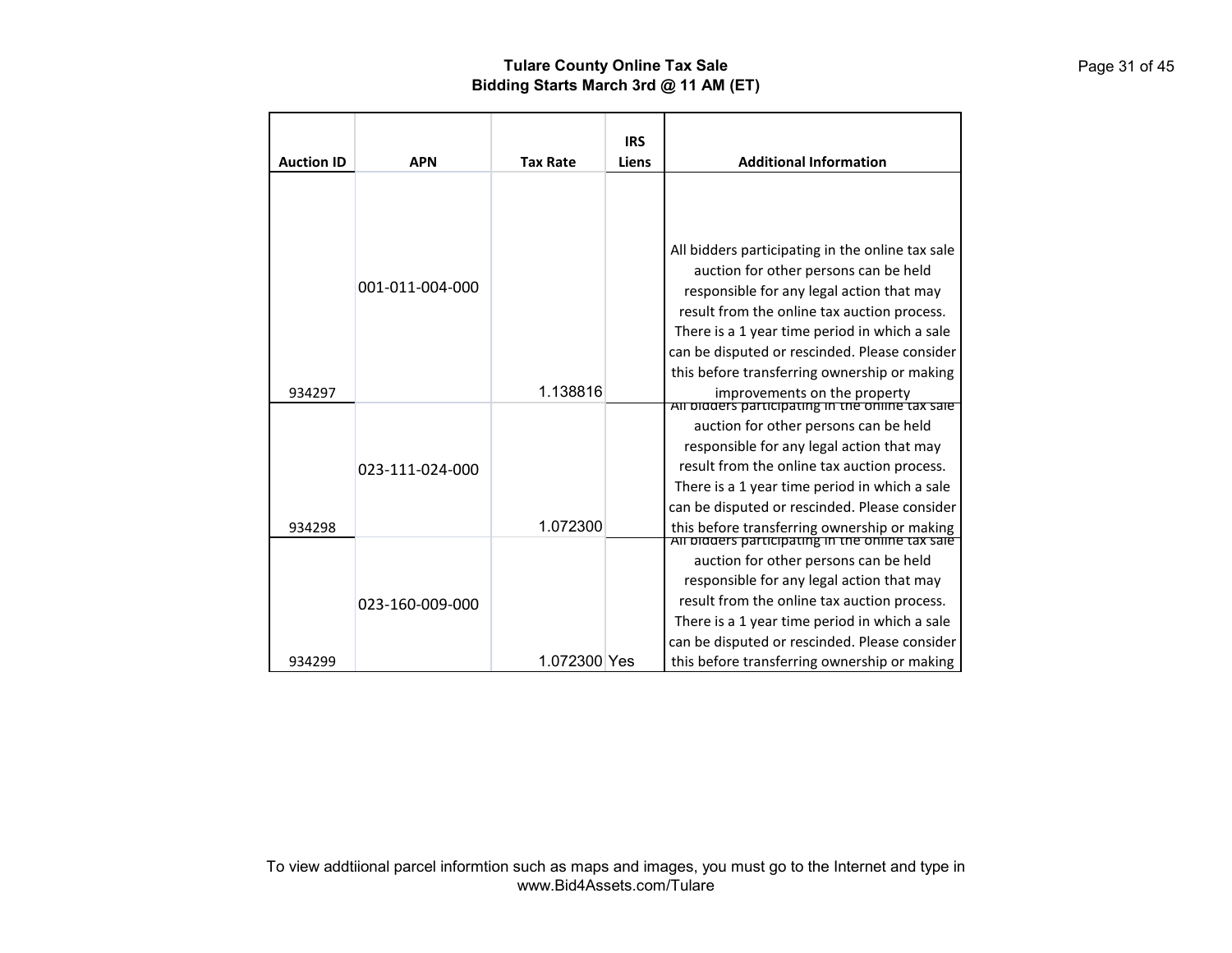| <b>Auction ID</b> | <b>APN</b>      | <b>Tax Rate</b> | <b>IRS</b><br>Liens | <b>Additional Information</b>                                                                                                                                                                                                                                                                                                                                           |
|-------------------|-----------------|-----------------|---------------------|-------------------------------------------------------------------------------------------------------------------------------------------------------------------------------------------------------------------------------------------------------------------------------------------------------------------------------------------------------------------------|
| 934300            | 028-040-011-000 | 1.141002        |                     | All bidders participating in the online tax sale<br>auction for other persons can be held<br>responsible for any legal action that may<br>result from the online tax auction process.<br>There is a 1 year time period in which a sale<br>can be disputed or rescinded. Please consider<br>this before transferring ownership or making<br>improvements on the property |
| 934301            | 029-193-016-000 | 1.145786 Yes    |                     | All bidders participating in the online tax sale<br>auction for other persons can be held<br>responsible for any legal action that may<br>result from the online tax auction process.<br>There is a 1 year time period in which a sale<br>can be disputed or rescinded. Please consider<br>this before transferring ownership or making<br>improvements on the property |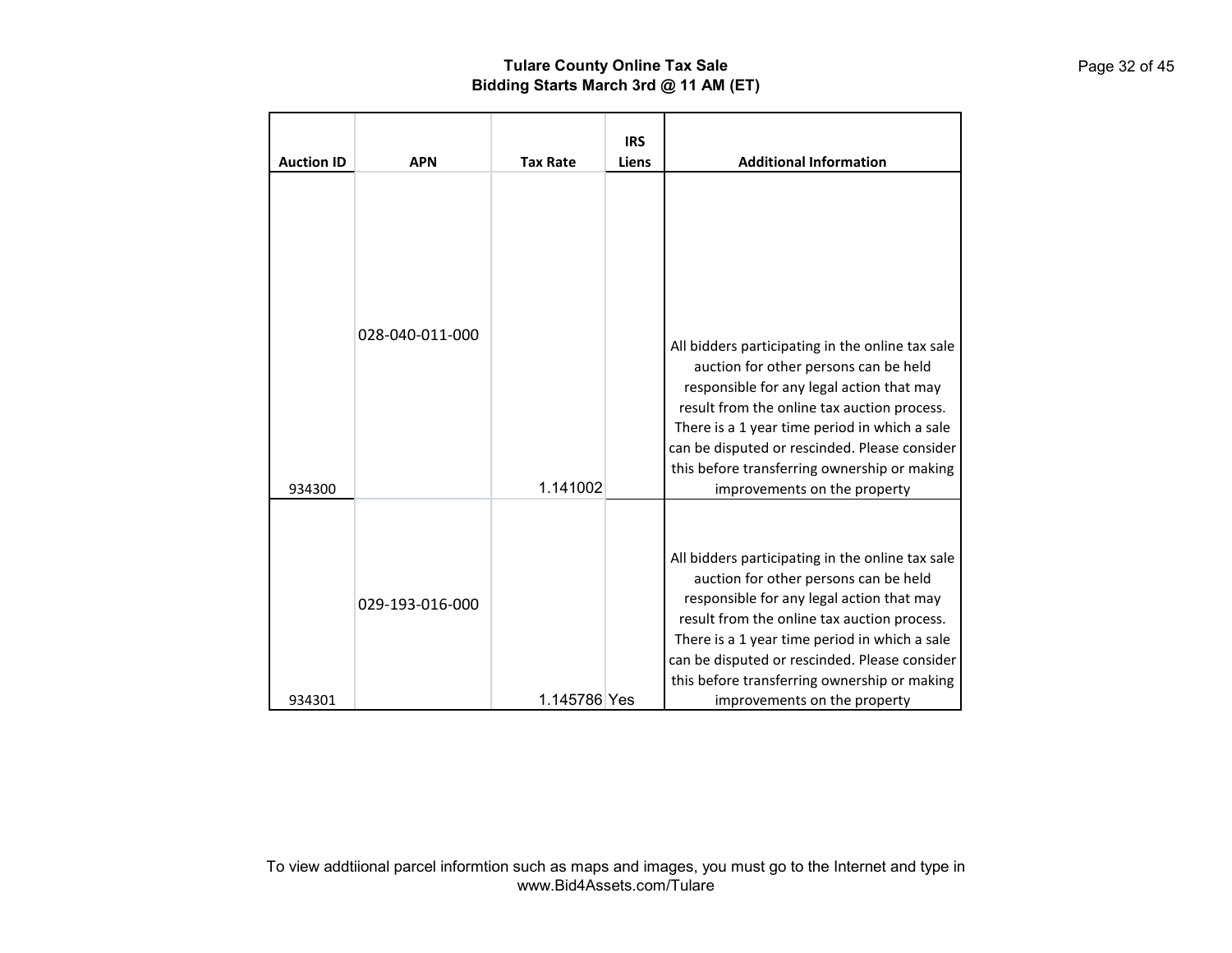| <b>Auction ID</b> | <b>APN</b>      | <b>Tax Rate</b> | <b>IRS</b><br>Liens | <b>Additional Information</b>                                                                                                                                                                                                                                                                                                                                           |
|-------------------|-----------------|-----------------|---------------------|-------------------------------------------------------------------------------------------------------------------------------------------------------------------------------------------------------------------------------------------------------------------------------------------------------------------------------------------------------------------------|
|                   |                 |                 |                     |                                                                                                                                                                                                                                                                                                                                                                         |
|                   | 033-150-013-000 |                 |                     |                                                                                                                                                                                                                                                                                                                                                                         |
| 934302            |                 | 1.072300        |                     | All bidders participating in the online tax sale<br>auction for other persons can be held<br>responsible for any legal action that may<br>result from the online tax auction process.<br>There is a 1 year time period in which a sale<br>can be disputed or rescinded. Please consider<br>this before transferring ownership or making<br>improvements on the property |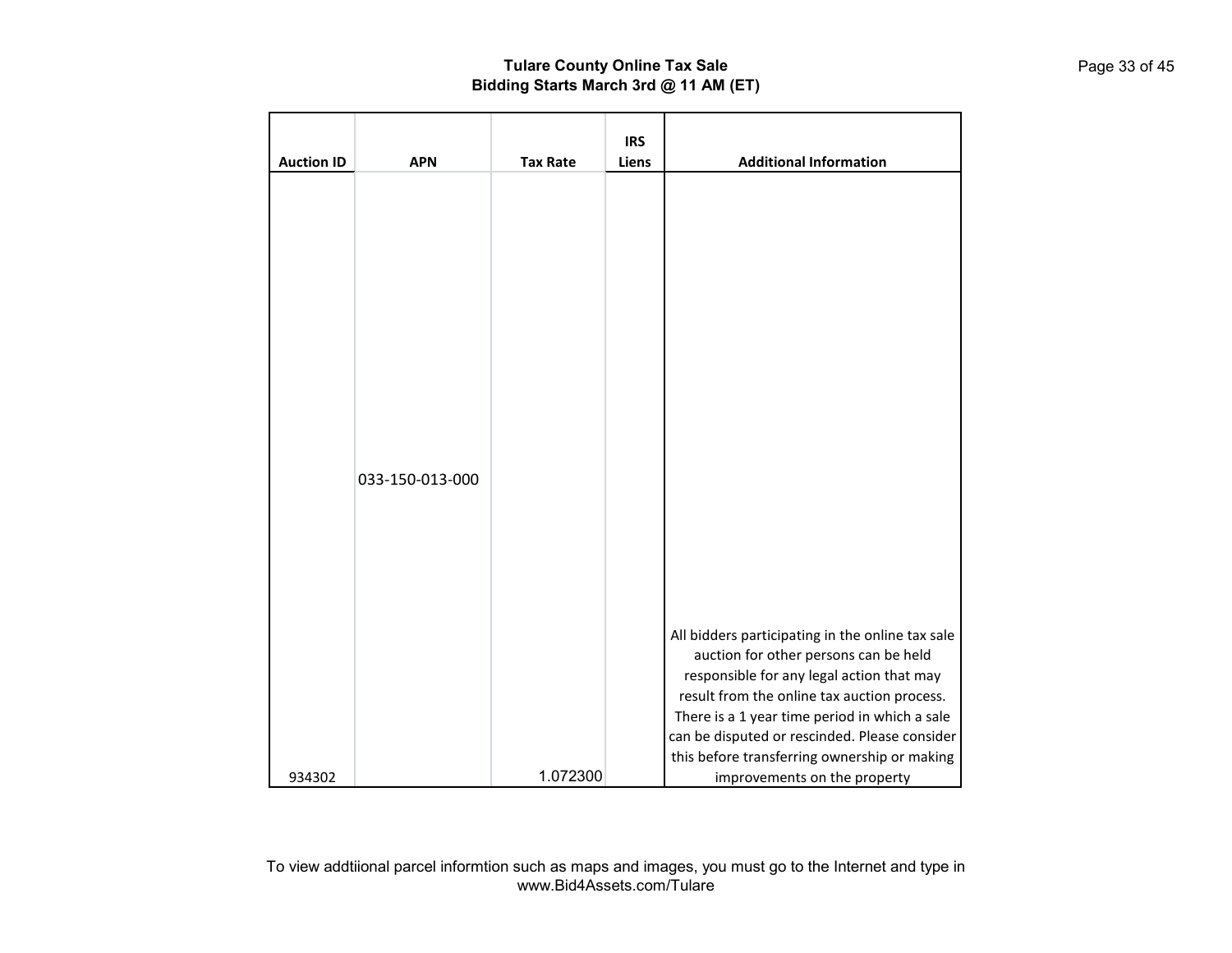|                   |                 |                 | <b>IRS</b> |                                                                                                                                                                                                                                                                                         |
|-------------------|-----------------|-----------------|------------|-----------------------------------------------------------------------------------------------------------------------------------------------------------------------------------------------------------------------------------------------------------------------------------------|
| <b>Auction ID</b> | <b>APN</b>      | <b>Tax Rate</b> | Liens      | <b>Additional Information</b>                                                                                                                                                                                                                                                           |
|                   |                 |                 |            | All bidders participating in the online tax sale                                                                                                                                                                                                                                        |
|                   |                 |                 |            | auction for other persons can be held                                                                                                                                                                                                                                                   |
|                   |                 |                 |            | responsible for any legal action that may                                                                                                                                                                                                                                               |
|                   | 043-082-008-000 |                 |            | result from the online tax auction process.                                                                                                                                                                                                                                             |
|                   |                 |                 |            | There is a 1 year time period in which a sale                                                                                                                                                                                                                                           |
|                   |                 |                 |            | can be disputed or rescinded. Please consider                                                                                                                                                                                                                                           |
| 934303            |                 | 1.185786        |            | this before transferring ownership or making<br>All bidders participating in the online tax sale                                                                                                                                                                                        |
|                   |                 |                 |            | auction for other persons can be held                                                                                                                                                                                                                                                   |
|                   |                 |                 |            | responsible for any legal action that may                                                                                                                                                                                                                                               |
|                   |                 |                 |            | result from the online tax auction process.                                                                                                                                                                                                                                             |
|                   | 050-182-019-000 |                 |            | There is a 1 year time period in which a sale                                                                                                                                                                                                                                           |
|                   |                 |                 |            | can be disputed or rescinded. Please consider                                                                                                                                                                                                                                           |
| 934304            |                 | 1.110300 Yes    |            |                                                                                                                                                                                                                                                                                         |
|                   |                 |                 |            | this before transferring ownership or making<br>All bidders participating in the online tax sale                                                                                                                                                                                        |
|                   |                 |                 |            | auction for other persons can be held                                                                                                                                                                                                                                                   |
|                   |                 |                 |            | responsible for any legal action that may                                                                                                                                                                                                                                               |
|                   | 050-182-020-000 |                 |            | result from the online tax auction process.                                                                                                                                                                                                                                             |
|                   |                 |                 |            | There is a 1 year time period in which a sale                                                                                                                                                                                                                                           |
|                   |                 |                 |            | can be disputed or rescinded. Please consider                                                                                                                                                                                                                                           |
| 934305            |                 | 1.110300 Yes    |            | this before transferring ownership or making                                                                                                                                                                                                                                            |
|                   | 073-024-010-000 |                 |            | All bidders participating in the online tax sale<br>auction for other persons can be held<br>responsible for any legal action that may<br>result from the online tax auction process.<br>There is a 1 year time period in which a sale<br>can be disputed or rescinded. Please consider |
| 934306            |                 | 1.048236        |            | this before transferring ownership or making<br>improvements on the property                                                                                                                                                                                                            |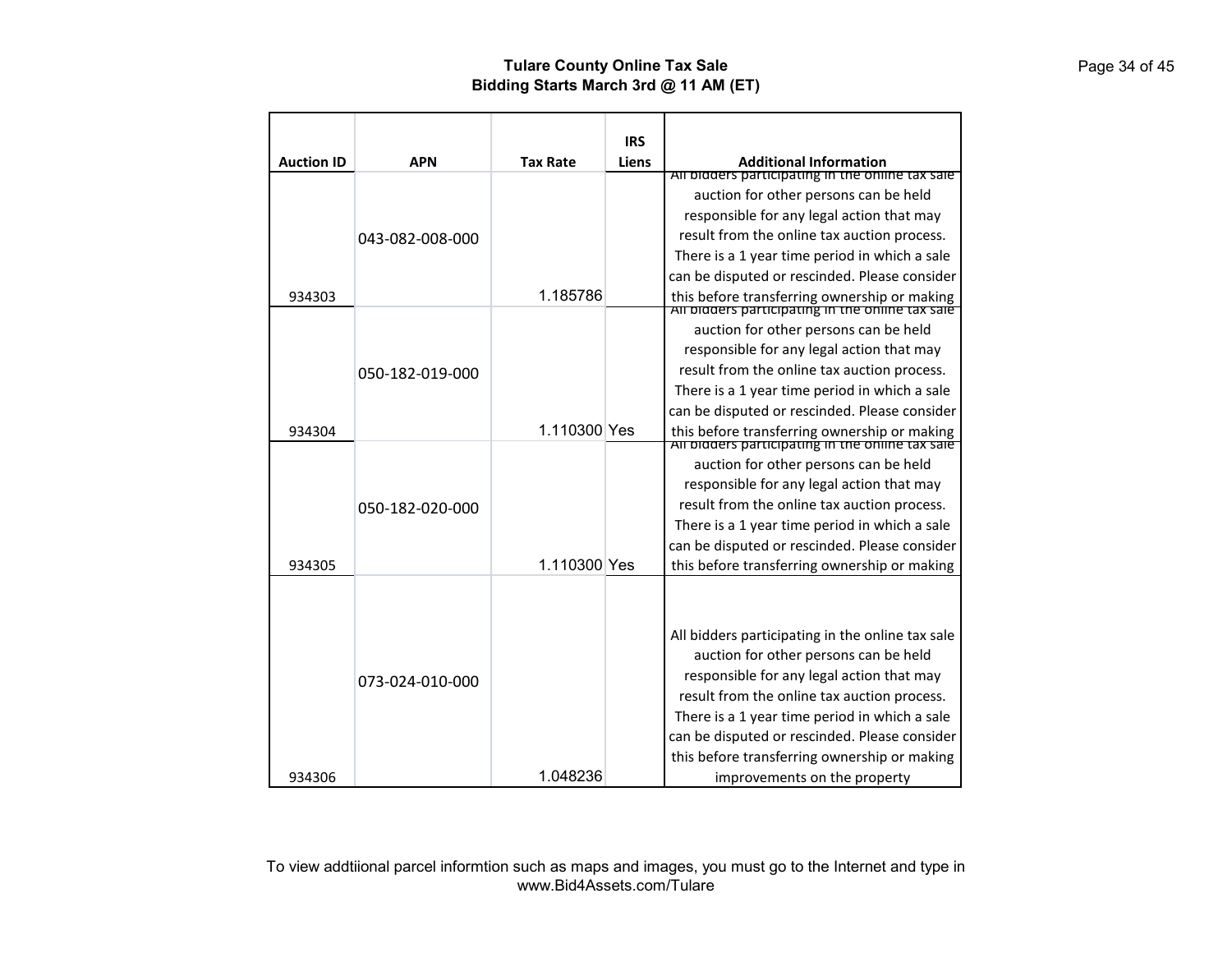| <b>Auction ID</b> | <b>APN</b>      | <b>Tax Rate</b> | <b>IRS</b><br>Liens | <b>Additional Information</b>                                                                                                                                                                                                                                                                                                                                           |
|-------------------|-----------------|-----------------|---------------------|-------------------------------------------------------------------------------------------------------------------------------------------------------------------------------------------------------------------------------------------------------------------------------------------------------------------------------------------------------------------------|
| 934307            | 081-140-001-000 | 1.048236        |                     | All bidders participating in the online tax sale<br>auction for other persons can be held<br>responsible for any legal action that may<br>result from the online tax auction process.<br>There is a 1 year time period in which a sale<br>can be disputed or rescinded. Please consider<br>this before transferring ownership or making<br>improvements on the property |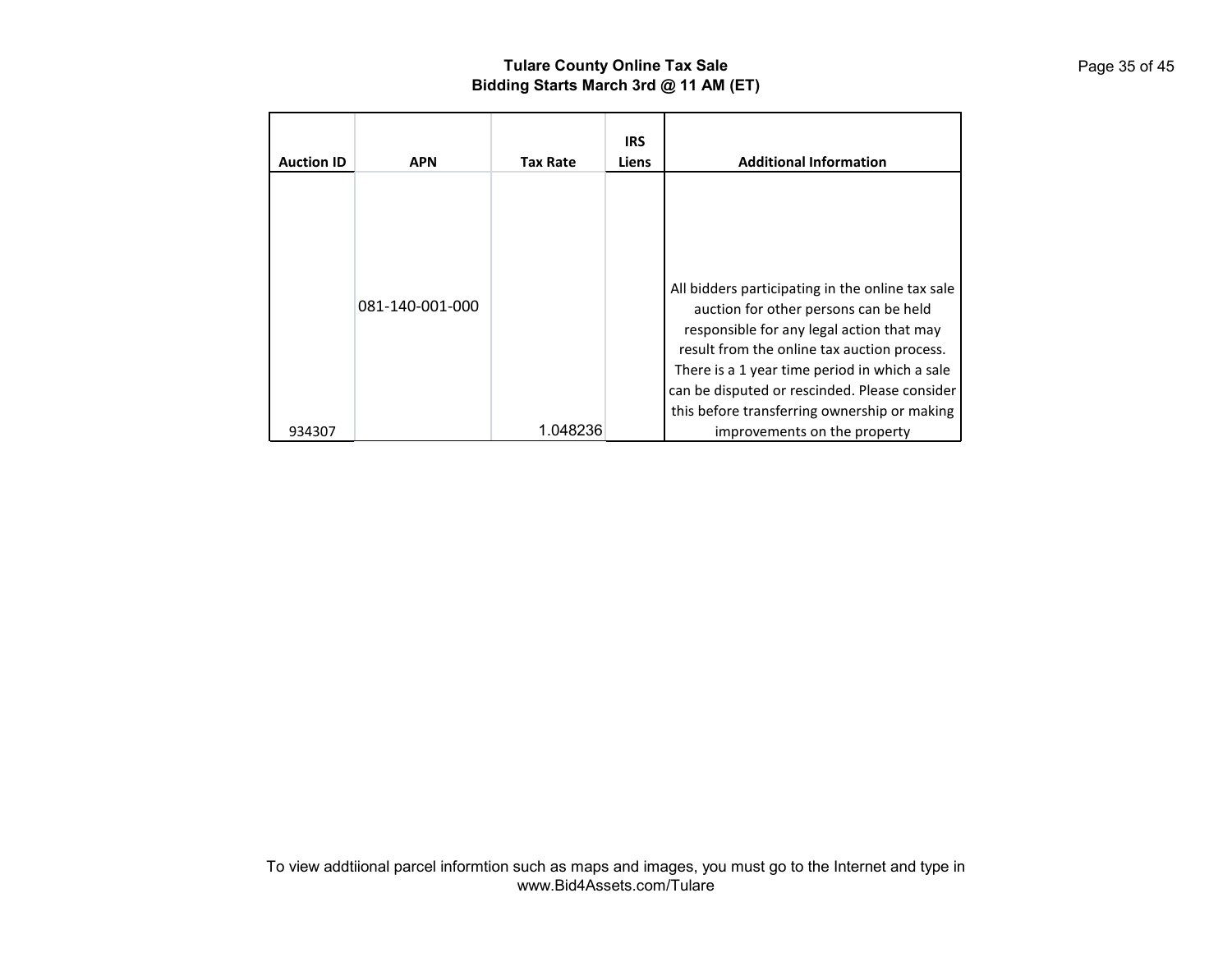| <b>Auction ID</b> | <b>APN</b>      | <b>Tax Rate</b> | <b>IRS</b><br>Liens | <b>Additional Information</b>                                                                                                                                                                                                                                                                                                           |
|-------------------|-----------------|-----------------|---------------------|-----------------------------------------------------------------------------------------------------------------------------------------------------------------------------------------------------------------------------------------------------------------------------------------------------------------------------------------|
|                   | 094-250-028-000 |                 |                     |                                                                                                                                                                                                                                                                                                                                         |
|                   |                 |                 |                     | All bidders participating in the online tax sale<br>auction for other persons can be held<br>responsible for any legal action that may<br>result from the online tax auction process.<br>There is a 1 year time period in which a sale<br>can be disputed or rescinded. Please consider<br>this before transferring ownership or making |
| 934308            |                 | 1.048236        |                     | improvements on the property                                                                                                                                                                                                                                                                                                            |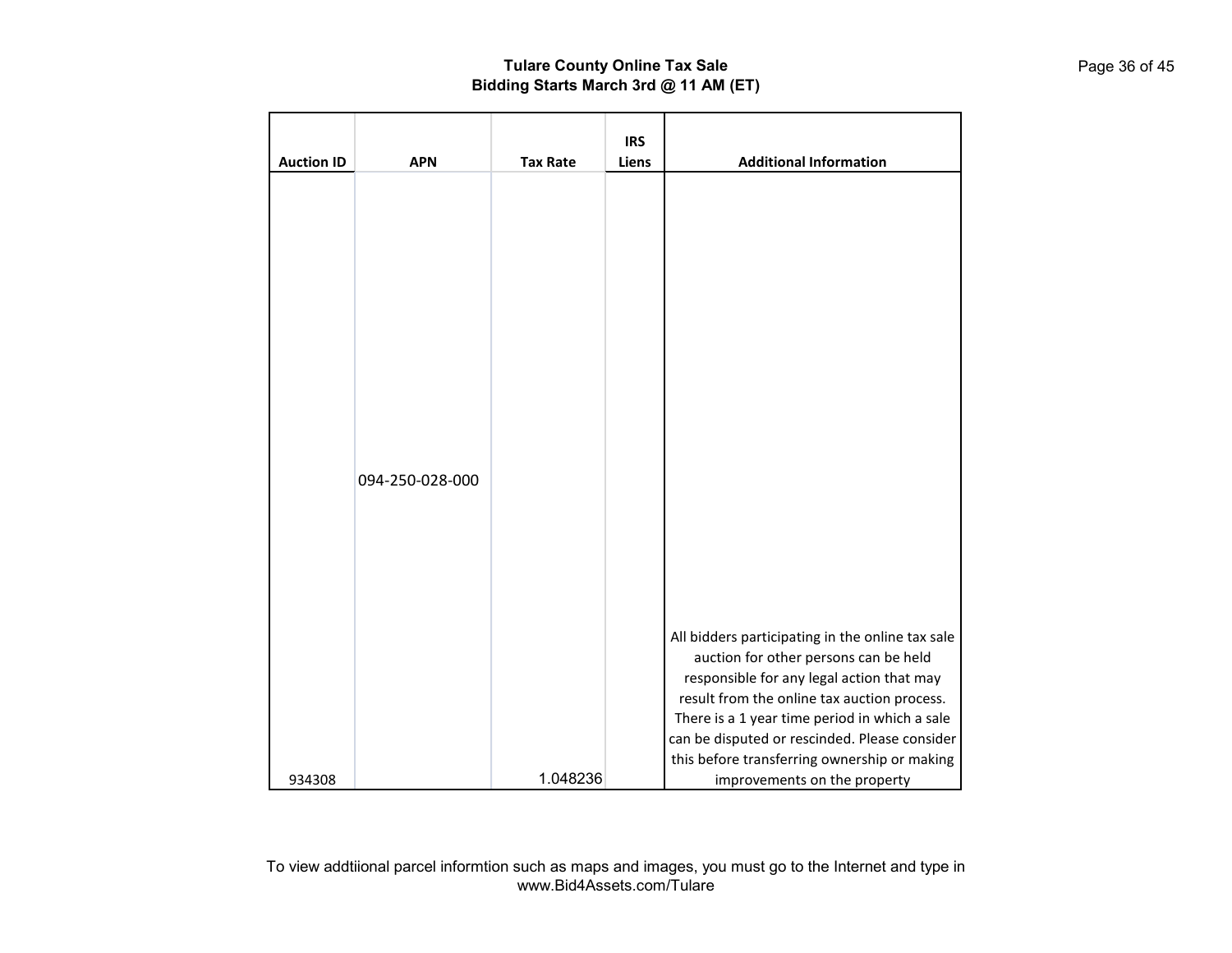|                   |                 |                 | <b>IRS</b> |                                                                                                  |
|-------------------|-----------------|-----------------|------------|--------------------------------------------------------------------------------------------------|
| <b>Auction ID</b> | <b>APN</b>      | <b>Tax Rate</b> | Liens      | <b>Additional Information</b>                                                                    |
|                   |                 |                 |            | All bidders participating in the online tax sale                                                 |
|                   |                 |                 |            | auction for other persons can be held                                                            |
|                   |                 |                 |            | responsible for any legal action that may                                                        |
|                   | 097-213-016-000 |                 |            | result from the online tax auction process.                                                      |
|                   |                 |                 |            | There is a 1 year time period in which a sale                                                    |
|                   |                 | 1.048236 Yes    |            | can be disputed or rescinded. Please consider                                                    |
| 934309            |                 |                 |            | this before transferring ownership or making<br>All bidders participating in the online tax sale |
|                   |                 |                 |            | auction for other persons can be held                                                            |
|                   |                 |                 |            | responsible for any legal action that may                                                        |
|                   | 107-170-030-000 |                 |            | result from the online tax auction process.                                                      |
|                   |                 |                 |            | There is a 1 year time period in which a sale                                                    |
|                   |                 |                 |            | can be disputed or rescinded. Please consider                                                    |
| 934310            |                 | 1.048236 Yes    |            | this before transferring ownership or making                                                     |
|                   |                 |                 |            |                                                                                                  |
|                   |                 |                 |            | All bidders participating in the online tax sale                                                 |
|                   |                 |                 |            | auction for other persons can be held                                                            |
|                   | 108-080-033-000 |                 |            | responsible for any legal action that may                                                        |
|                   |                 |                 |            | result from the online tax auction process.                                                      |
|                   |                 |                 |            | There is a 1 year time period in which a sale                                                    |
|                   |                 |                 |            | can be disputed or rescinded. Please consider                                                    |
|                   |                 |                 |            | this before transferring ownership or making                                                     |
| 934311            |                 | 1.048236        |            | improvements on the property<br>All bidders participating in the online tax sale                 |
|                   |                 |                 |            | auction for other persons can be held                                                            |
|                   |                 |                 |            | responsible for any legal action that may                                                        |
|                   | 135-271-013-000 |                 |            | result from the online tax auction process.                                                      |
|                   |                 |                 |            | There is a 1 year time period in which a sale                                                    |
|                   |                 |                 |            | can be disputed or rescinded. Please consider                                                    |
| 934312            |                 | 1.102400        |            | this before transferring ownership or making                                                     |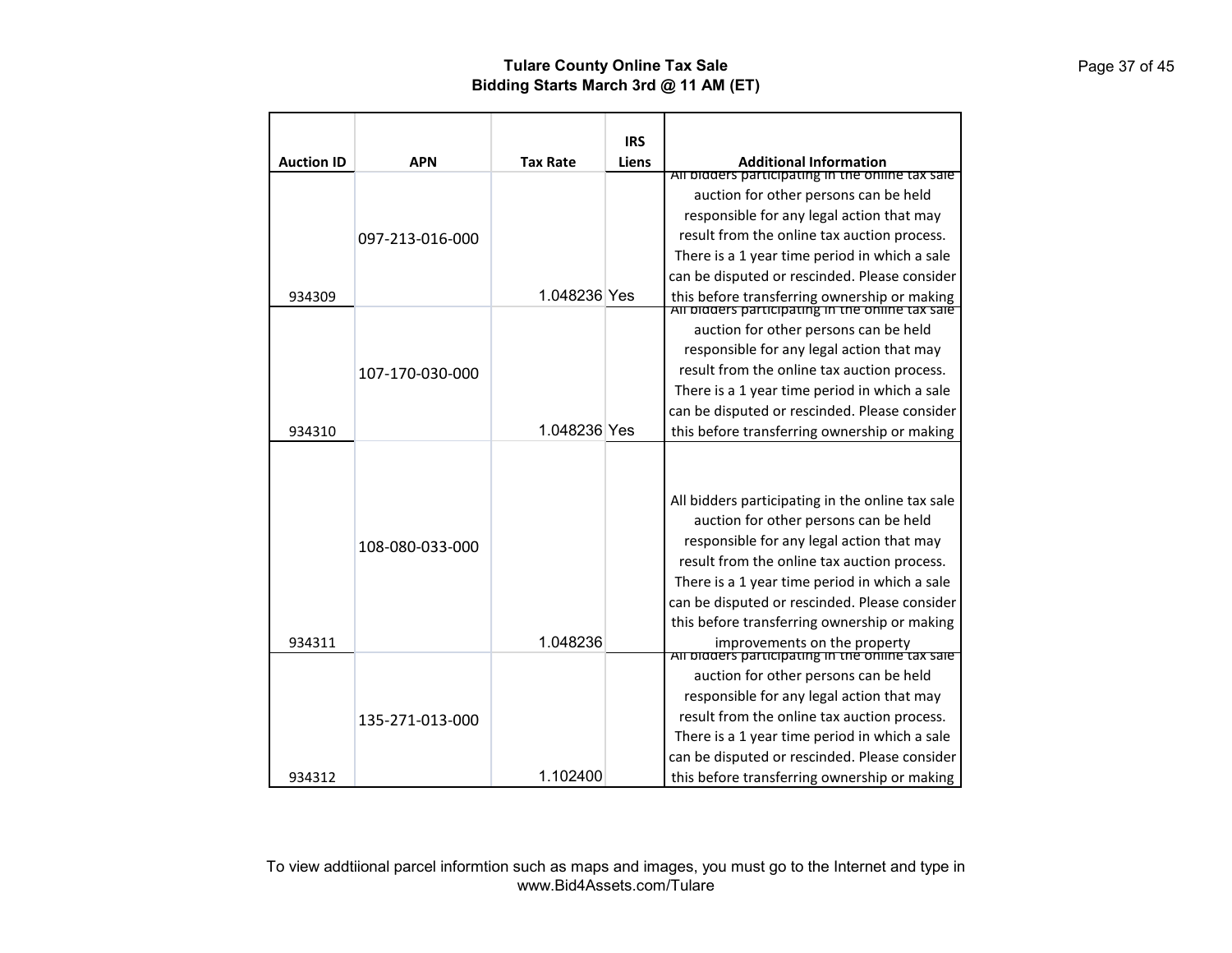|                   |                 |                 | <b>IRS</b> |                                                                                                                                                                                                                                                                                                                                         |
|-------------------|-----------------|-----------------|------------|-----------------------------------------------------------------------------------------------------------------------------------------------------------------------------------------------------------------------------------------------------------------------------------------------------------------------------------------|
| <b>Auction ID</b> | <b>APN</b>      | <b>Tax Rate</b> | Liens      | <b>Additional Information</b>                                                                                                                                                                                                                                                                                                           |
|                   | 149-050-014-000 |                 |            | All bidders participating in the online tax sale<br>auction for other persons can be held<br>responsible for any legal action that may<br>result from the online tax auction process.<br>There is a 1 year time period in which a sale<br>can be disputed or rescinded. Please consider<br>this before transferring ownership or making |
| 934313            |                 | .192100         |            | improvements on the property                                                                                                                                                                                                                                                                                                            |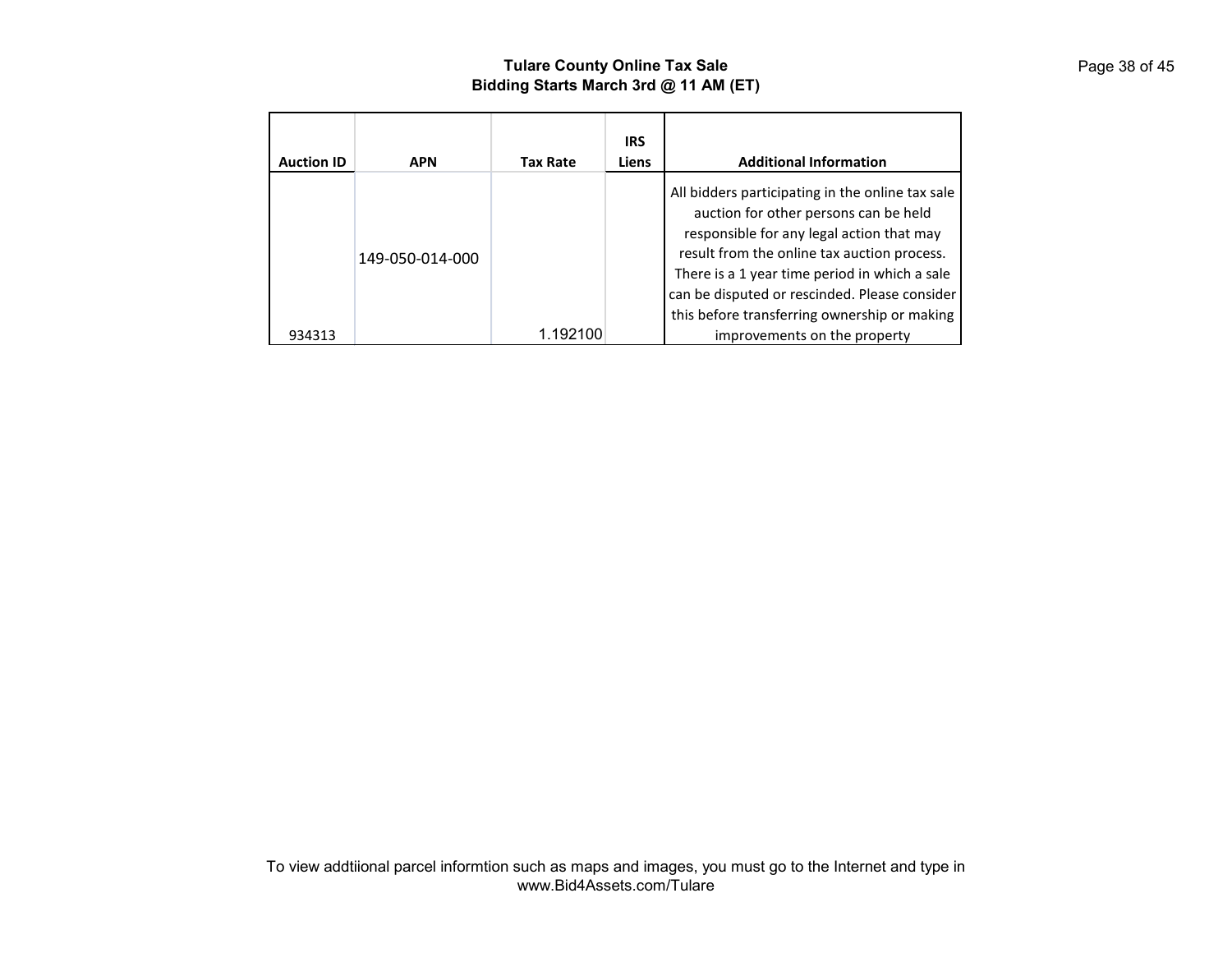| <b>Auction ID</b> | <b>APN</b>      | <b>Tax Rate</b> | <b>IRS</b><br>Liens | <b>Additional Information</b>                                                                                                                                                                                                                                                                                                                                           |
|-------------------|-----------------|-----------------|---------------------|-------------------------------------------------------------------------------------------------------------------------------------------------------------------------------------------------------------------------------------------------------------------------------------------------------------------------------------------------------------------------|
|                   | 182-280-030-000 |                 |                     |                                                                                                                                                                                                                                                                                                                                                                         |
| 934314            |                 | 1.182100        |                     | All bidders participating in the online tax sale<br>auction for other persons can be held<br>responsible for any legal action that may<br>result from the online tax auction process.<br>There is a 1 year time period in which a sale<br>can be disputed or rescinded. Please consider<br>this before transferring ownership or making<br>improvements on the property |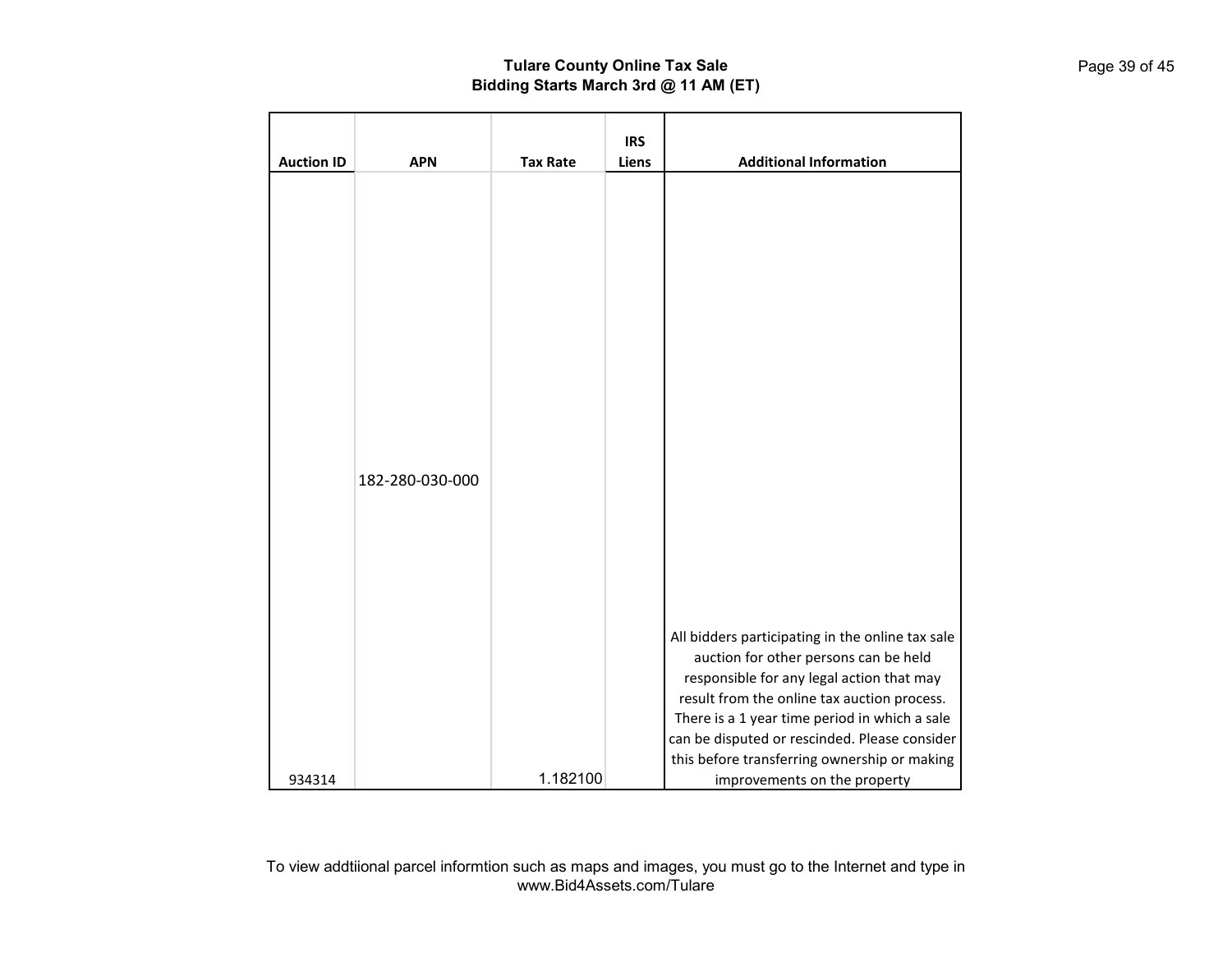|                   |                 |                 | <b>IRS</b> |                                                                                                  |
|-------------------|-----------------|-----------------|------------|--------------------------------------------------------------------------------------------------|
| <b>Auction ID</b> | <b>APN</b>      | <b>Tax Rate</b> | Liens      | <b>Additional Information</b>                                                                    |
|                   |                 |                 |            | All bidders participating in the online tax sale                                                 |
|                   |                 |                 |            | auction for other persons can be held                                                            |
|                   |                 |                 |            | responsible for any legal action that may                                                        |
|                   | 198-180-007-000 |                 |            | result from the online tax auction process.                                                      |
|                   |                 |                 |            | There is a 1 year time period in which a sale                                                    |
|                   |                 |                 |            | can be disputed or rescinded. Please consider                                                    |
| 934315            |                 | 1.035000        |            | this before transferring ownership or making<br>All bidders participating in the online tax sale |
|                   |                 |                 |            |                                                                                                  |
|                   |                 |                 |            | auction for other persons can be held                                                            |
|                   |                 |                 |            | responsible for any legal action that may                                                        |
|                   | 245-400-057-000 |                 |            | result from the online tax auction process.                                                      |
|                   |                 |                 |            | There is a 1 year time period in which a sale                                                    |
|                   |                 |                 |            | can be disputed or rescinded. Please consider                                                    |
| 934316            |                 | 1.091628        |            | this before transferring ownership or making<br>All bidders participating in the online tax sale |
|                   |                 |                 |            | auction for other persons can be held                                                            |
|                   |                 |                 |            | responsible for any legal action that may                                                        |
|                   | 254-110-019-000 |                 |            | result from the online tax auction process.                                                      |
|                   |                 |                 |            | There is a 1 year time period in which a sale                                                    |
|                   |                 |                 |            | can be disputed or rescinded. Please consider                                                    |
| 934317            |                 | 1.101628 Yes    |            | this before transferring ownership or making<br>All bidders participating in the online tax sale |
|                   |                 |                 |            | auction for other persons can be held                                                            |
|                   |                 |                 |            | responsible for any legal action that may                                                        |
|                   | 263-060-016-000 |                 |            | result from the online tax auction process.                                                      |
|                   |                 |                 |            | There is a 1 year time period in which a sale                                                    |
|                   |                 |                 |            | can be disputed or rescinded. Please consider                                                    |
| 934318            |                 | 1.033028        |            | this before transferring ownership or making                                                     |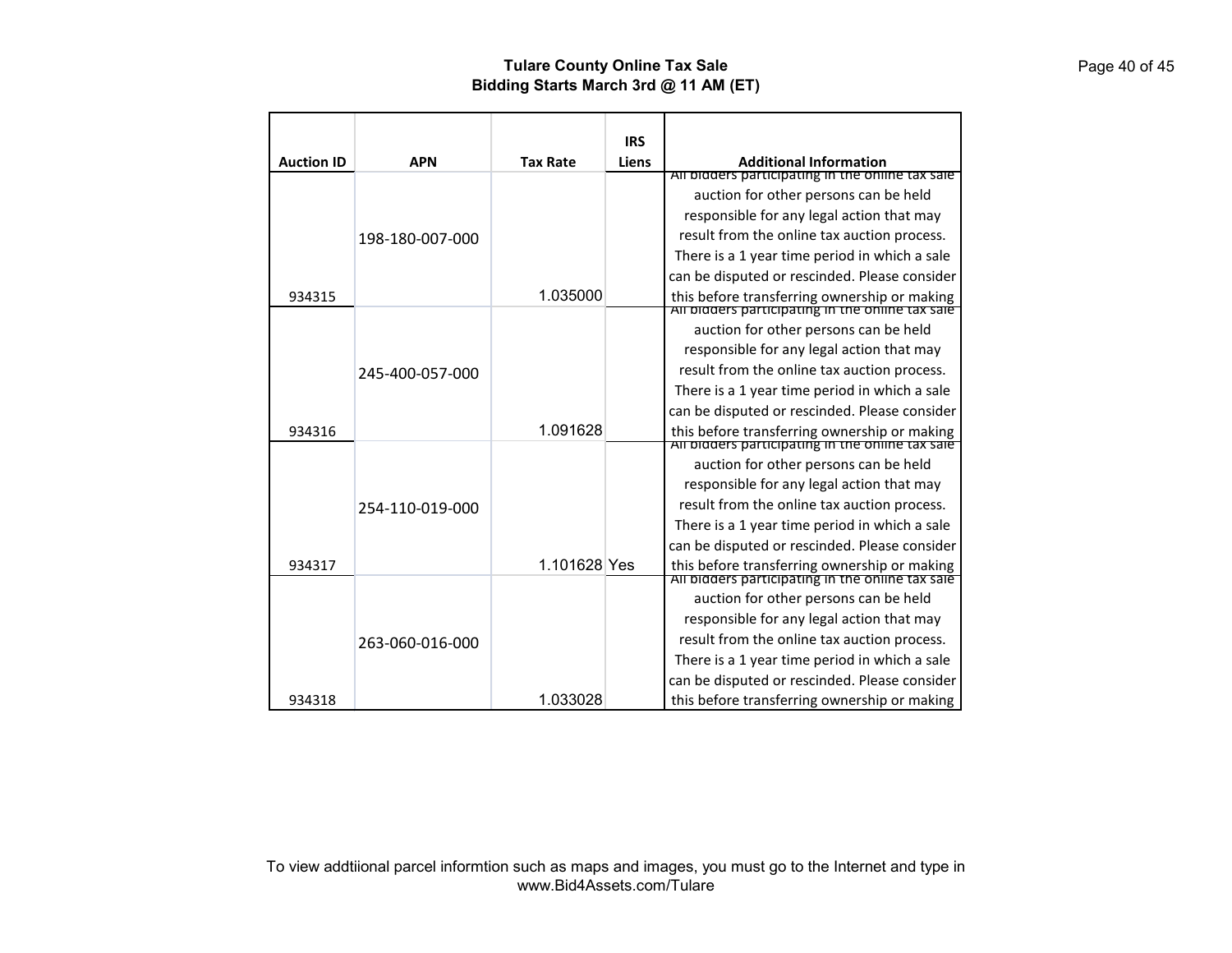|                   |                 |                 | <b>IRS</b> |                                                                                                                                                                                                                                                                                                                                         |
|-------------------|-----------------|-----------------|------------|-----------------------------------------------------------------------------------------------------------------------------------------------------------------------------------------------------------------------------------------------------------------------------------------------------------------------------------------|
| <b>Auction ID</b> | <b>APN</b>      | <b>Tax Rate</b> | Liens      | <b>Additional Information</b>                                                                                                                                                                                                                                                                                                           |
|                   |                 |                 |            | All bidders participating in the online tax sale                                                                                                                                                                                                                                                                                        |
|                   |                 |                 |            | auction for other persons can be held                                                                                                                                                                                                                                                                                                   |
|                   |                 |                 |            | responsible for any legal action that may                                                                                                                                                                                                                                                                                               |
|                   | 285-194-006-000 |                 |            | result from the online tax auction process.                                                                                                                                                                                                                                                                                             |
|                   |                 |                 |            | There is a 1 year time period in which a sale                                                                                                                                                                                                                                                                                           |
|                   |                 |                 |            | can be disputed or rescinded. Please consider                                                                                                                                                                                                                                                                                           |
| 934319            |                 | 1.043028        |            | this before transferring ownership or making                                                                                                                                                                                                                                                                                            |
|                   | 295-250-005-000 |                 |            | All bidders participating in the online tax sale<br>auction for other persons can be held<br>responsible for any legal action that may<br>result from the online tax auction process.<br>There is a 1 year time period in which a sale                                                                                                  |
| 934320            |                 | 1.221800        |            | can be disputed or rescinded. Please consider<br>this before transferring ownership or making<br>improvements on the property<br>All bidders participating in the online tax sale                                                                                                                                                       |
| 934321            | 307-090-074-000 | 1.043028        |            | auction for other persons can be held<br>responsible for any legal action that may<br>result from the online tax auction process.<br>There is a 1 year time period in which a sale<br>can be disputed or rescinded. Please consider<br>this before transferring ownership or making<br>All bidders participating in the online tax sale |
| 934322            | 311-240-011-000 | 1.020000        |            | auction for other persons can be held<br>responsible for any legal action that may<br>result from the online tax auction process.<br>There is a 1 year time period in which a sale<br>can be disputed or rescinded. Please consider<br>this before transferring ownership or making                                                     |

To view addtiional parcel informtion such as maps and images, you must go to the Internet and type in www.Bid4Assets.com/Tulare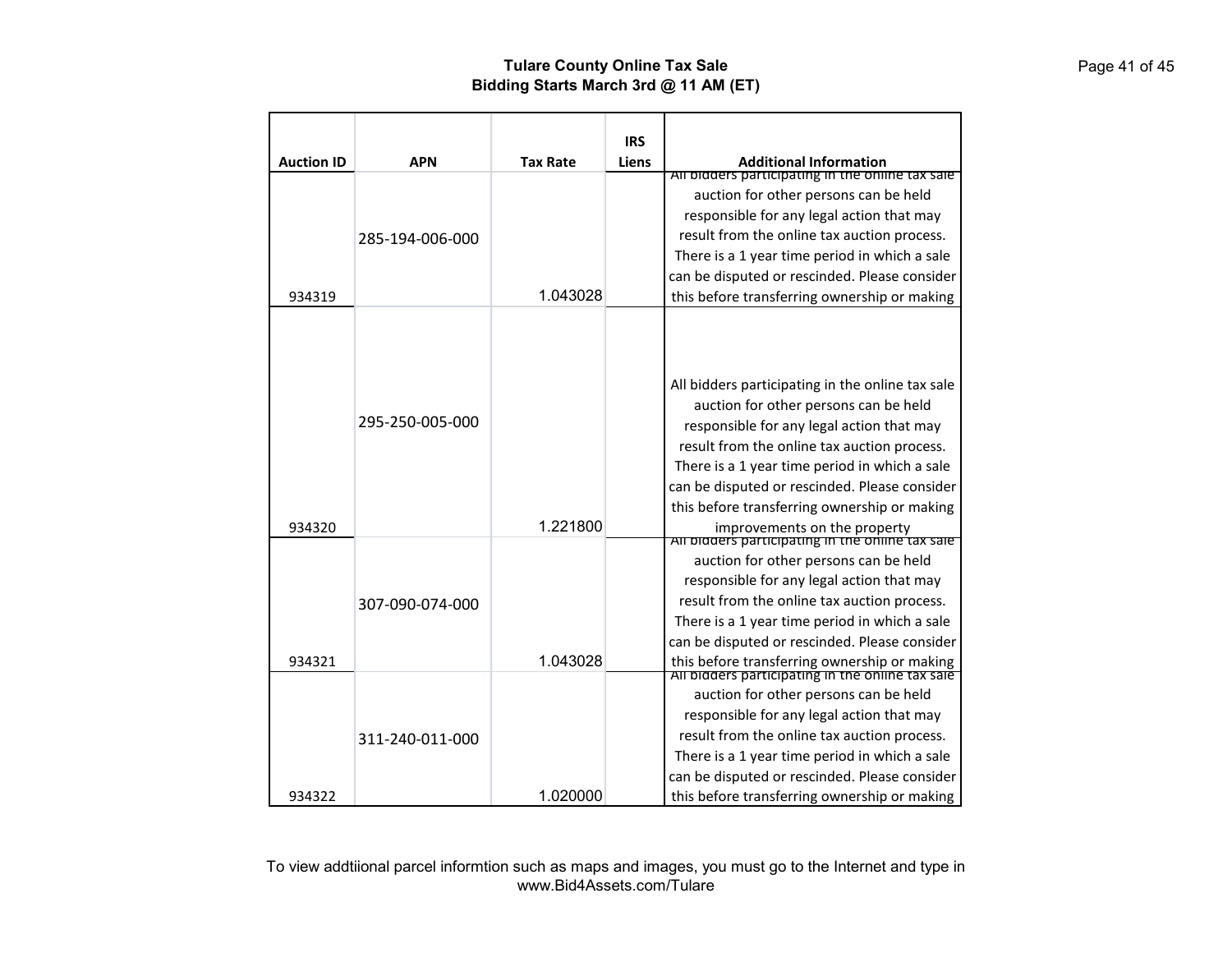| <b>Auction ID</b> | <b>APN</b>            | <b>Tax Rate</b> | <b>IRS</b><br>Liens | <b>Additional Information</b>                                                                                                                                                                                                                                                                                                           |
|-------------------|-----------------------|-----------------|---------------------|-----------------------------------------------------------------------------------------------------------------------------------------------------------------------------------------------------------------------------------------------------------------------------------------------------------------------------------------|
|                   | 311-270-004-000       |                 |                     |                                                                                                                                                                                                                                                                                                                                         |
|                   | & 311-270-010-<br>000 |                 |                     | All bidders participating in the online tax sale<br>auction for other persons can be held<br>responsible for any legal action that may<br>result from the online tax auction process.<br>There is a 1 year time period in which a sale<br>can be disputed or rescinded. Please consider<br>this before transferring ownership or making |
| 934323            |                       | 1.020000        |                     | improvements on the property<br>All bidders participating in the online tax sale<br>auction for other persons can be held<br>responsible for any legal action that may                                                                                                                                                                  |
| 934324            | 313-190-029-000       | 1.221800        |                     | result from the online tax auction process.<br>There is a 1 year time period in which a sale<br>can be disputed or rescinded. Please consider<br>this before transferring ownership or making                                                                                                                                           |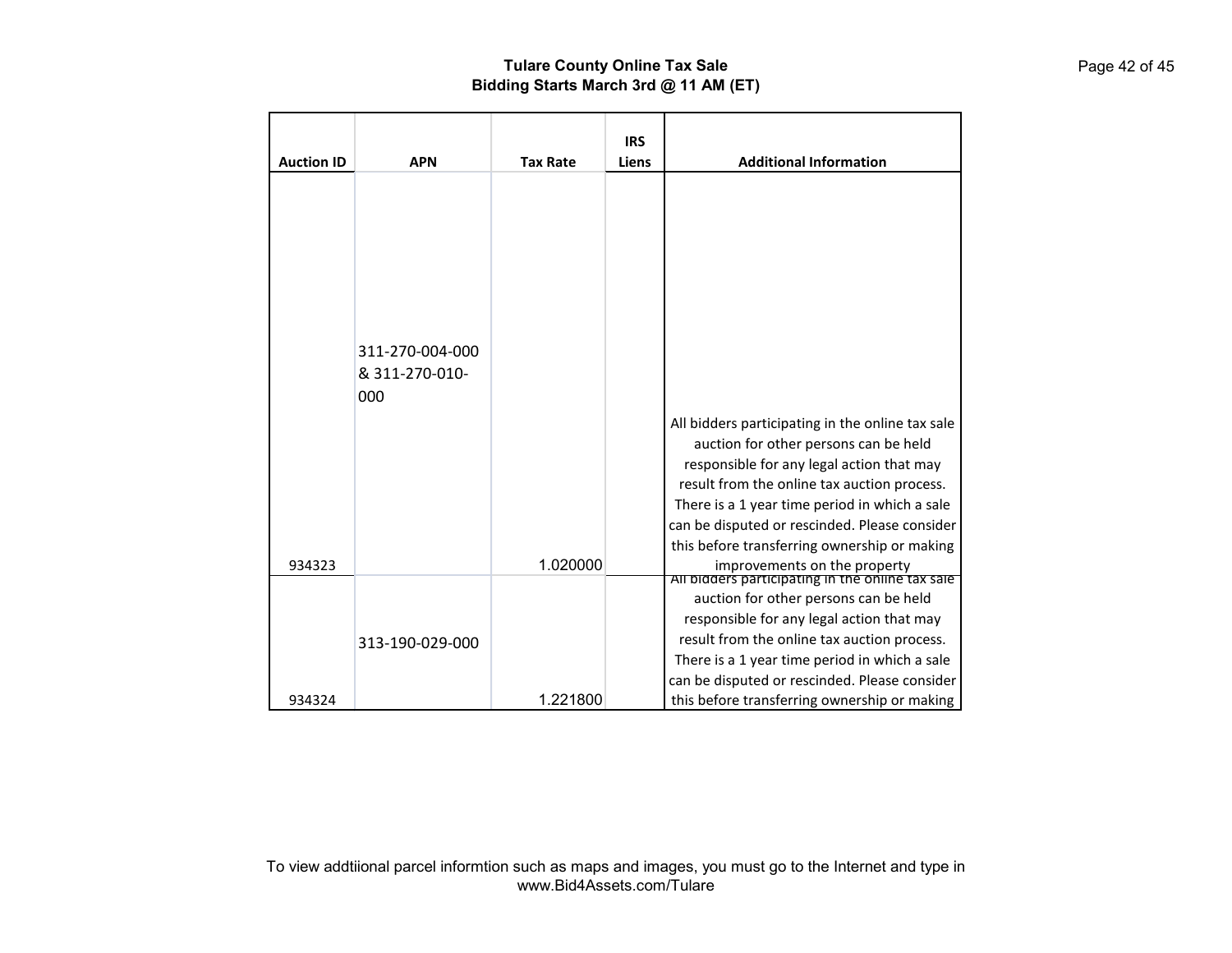|                   |                 |                 | <b>IRS</b>   |                                                                                                  |
|-------------------|-----------------|-----------------|--------------|--------------------------------------------------------------------------------------------------|
| <b>Auction ID</b> | <b>APN</b>      | <b>Tax Rate</b> | <b>Liens</b> | <b>Additional Information</b><br>All bidders participating in the online tax sale                |
|                   |                 |                 |              | auction for other persons can be held                                                            |
|                   |                 |                 |              | responsible for any legal action that may                                                        |
|                   | 315-073-001-000 |                 |              | result from the online tax auction process.                                                      |
|                   |                 |                 |              | There is a 1 year time period in which a sale                                                    |
|                   |                 |                 |              | can be disputed or rescinded. Please consider                                                    |
| 934325            |                 | 1.170197        |              | this before transferring ownership or making<br>All bidders participating in the online tax sale |
|                   |                 |                 |              | auction for other persons can be held                                                            |
|                   |                 |                 |              | responsible for any legal action that may                                                        |
|                   | 320-110-051-000 |                 |              | result from the online tax auction process.                                                      |
|                   |                 |                 |              | There is a 1 year time period in which a sale                                                    |
|                   |                 |                 |              | can be disputed or rescinded. Please consider                                                    |
| 934326            |                 | 1.063028        |              | this before transferring ownership or making                                                     |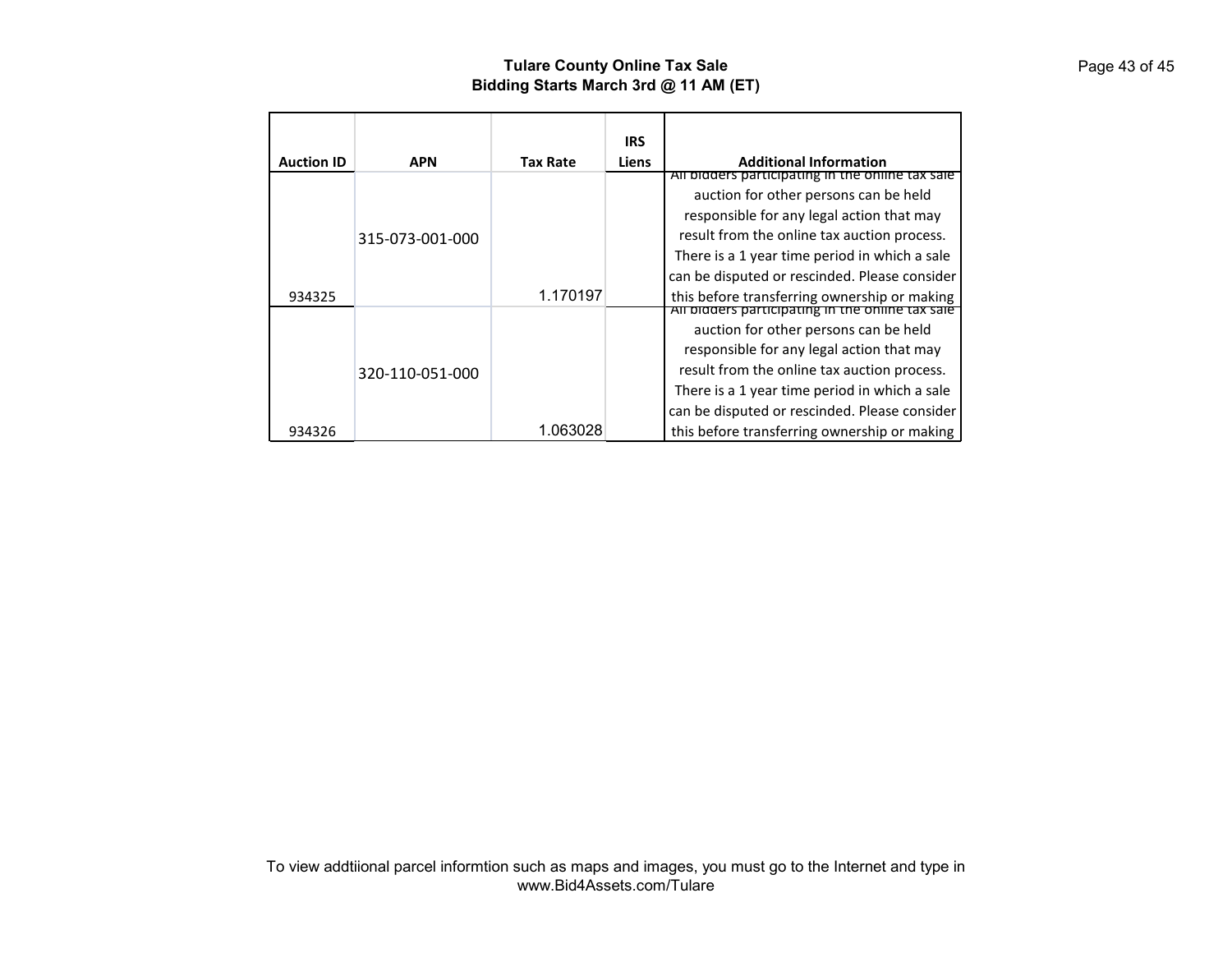| <b>Auction ID</b> | <b>APN</b>      | <b>Tax Rate</b> | <b>IRS</b><br>Liens | <b>Additional Information</b>                                                                                                    |
|-------------------|-----------------|-----------------|---------------------|----------------------------------------------------------------------------------------------------------------------------------|
|                   |                 |                 |                     |                                                                                                                                  |
|                   |                 |                 |                     |                                                                                                                                  |
|                   |                 |                 |                     |                                                                                                                                  |
|                   |                 |                 |                     |                                                                                                                                  |
|                   | 323-190-008-000 |                 |                     |                                                                                                                                  |
|                   |                 |                 |                     |                                                                                                                                  |
|                   |                 |                 |                     | All bidders participating in the online tax sale<br>auction for other persons can be held                                        |
|                   |                 |                 |                     | responsible for any legal action that may<br>result from the online tax auction process.                                         |
|                   |                 |                 |                     | There is a 1 year time period in which a sale<br>can be disputed or rescinded. Please consider                                   |
| 934327            |                 | 1.063028        |                     | this before transferring ownership or making<br>improvements on the property<br>All bidders participating in the online tax sale |
|                   |                 |                 |                     | auction for other persons can be held                                                                                            |
|                   | 345-293-010-000 |                 |                     | responsible for any legal action that may                                                                                        |
|                   | & 345-293-014-  |                 |                     | result from the online tax auction process.<br>There is a 1 year time period in which a sale                                     |
|                   | 000             |                 |                     | can be disputed or rescinded. Please consider                                                                                    |
| 934328            |                 | 1.047125        |                     | this before transferring ownership or making                                                                                     |